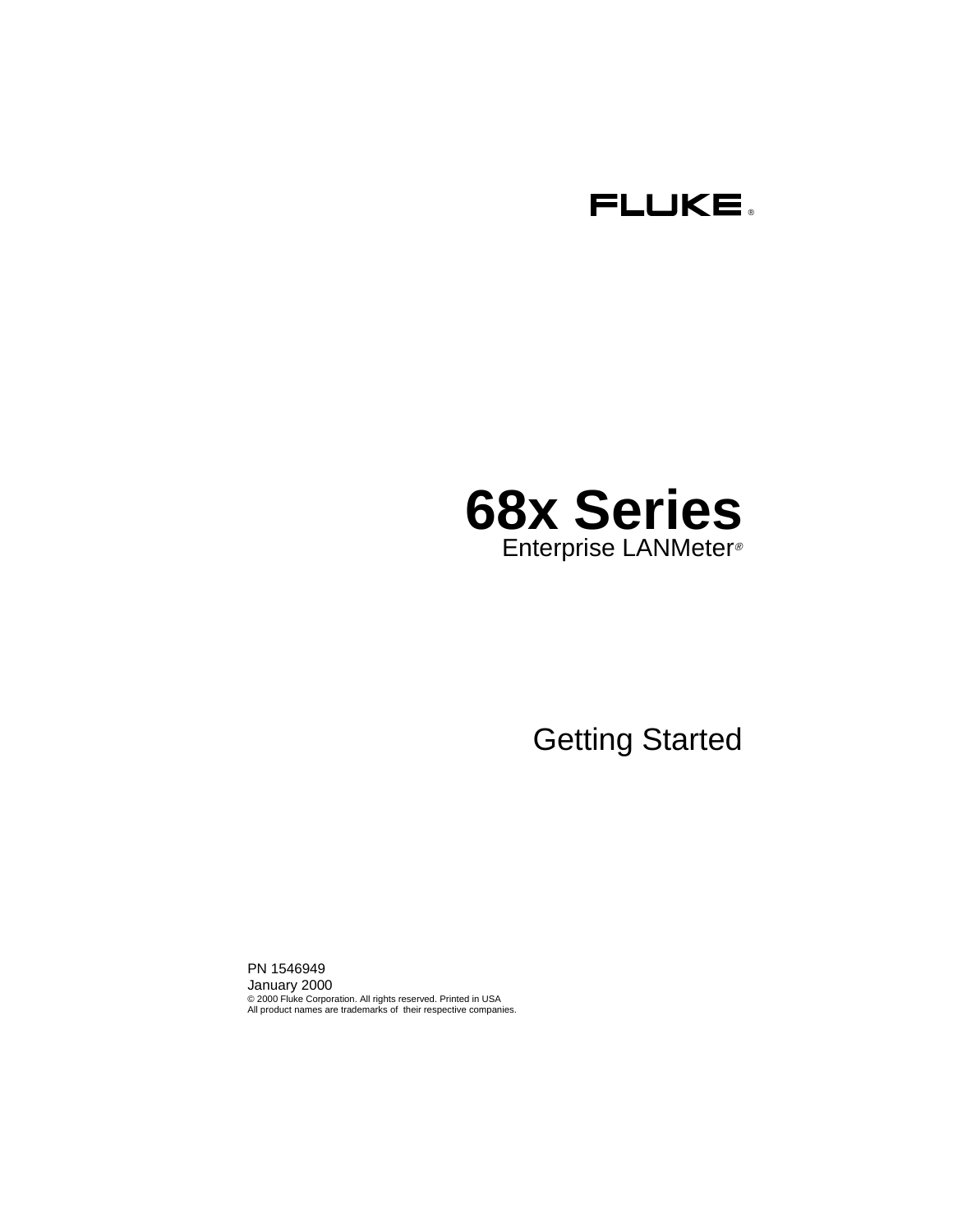#### **LIMITED WARRANTY AND LIMITATION OF LIABILITY**

Each Fluke product is warranted to be free from defects in material and workmanship under normal use and service. The warranty period is one year and begins on the date of shipment. Parts, product repairs, and services are warranted for 90 days. This warranty extends only to the original buyer or end-user customer of a Fluke authorized reseller. and does not apply to fuses, disposable batteries, or to any product which, in Fluke's opinion, has been misused, altered, neglected, contaminated, or damaged by accident or abnormal conditions of operation or handling. Fluke warrants that software will operate substantially in accordance with its functional specifications for 90 days and that it has been properly recorded on non-defective media. Fluke does not warrant that software will be error free or operate without interruption.

Fluke authorized resellers shall extend this warranty on new and unused products to enduser customers only but have no authority to extend a greater or different warranty on behalf of Fluke. Warranty support is available only if product is purchased through a Fluke authorized sales outlet or Buyer has paid the applicable international price. Fluke reserves the right to invoice Buyer for importation costs of repair/replacement parts when product purchased in one country is submitted for repair in another country.

Fluke's warranty obligation is limited, at Fluke's option, to refund of the purchase price, free of charge repair, or replacement of a defective product which is returned to a Fluke authorized service center within the warranty period.

To obtain warranty service, contact your nearest Fluke authorized service center to obtain return authorization information, then send the product to that service center, with a description of the difficulty, postage and insurance prepaid (FOB Destination). Fluke assumes no risk for damage in transit. Following warranty repair, the product will be returned to Buyer, transportation prepaid (FOB Destination). If Fluke determines that failure was caused by neglect, misuse, contamination, alteration, accident, or abnormal condition of operation or handling, including overvoltage failures caused by use outside the product's specified rating, or normal wear and tear of mechanical components, Fluke will provide an estimate of repair costs and obtain authorization before commencing the work. Following repair, the product will be returned to the Buyer transportation prepaid and the Buyer will be billed for the repair and return transportation charges (FOB Shipping Point).

THIS WARRANTY IS BUYER'S SOLE AND EXCLUSIVE REMEDY AND IS IN LIEU OF ALL OTHER WARRANTIES, EXPRESS OR IMPLIED, INCLUDING BUT NOT LIMITED TO ANY IMPLIED WARRANTY OF MERCHANTABILITY OR FITNESS FOR A PAR-TICULAR PURPOSE. FLUKE SHALL NOT BE LIABLE FOR ANY SPECIAL, INDIRECT, INCIDENTAL, OR CONSEQUENTIAL DAMAGES OR LOSSES, INCLUDING LOSS OF DATA, ARISING FROM ANY CAUSE OR THEORY.

Since some countries or states do not allow limitation of the term of an implied warranty, or exclusion or limitation of incidental or consequential damages, the limitations and exclusions of this warranty may not apply to every buyer. If any provision of this Warranty is held invalid or unenforceable by a court or other decision-maker of competent jurisdiction, such holding will not affect the validity or enforceability of any other provision.

> Fluke Corporation P.O. Box 9090 Everett, WA 98206-9090 U.S.A.

Fluke Europe B.V. P.O. Box 1186 5602 BD Eindhoven The Netherlands

11/99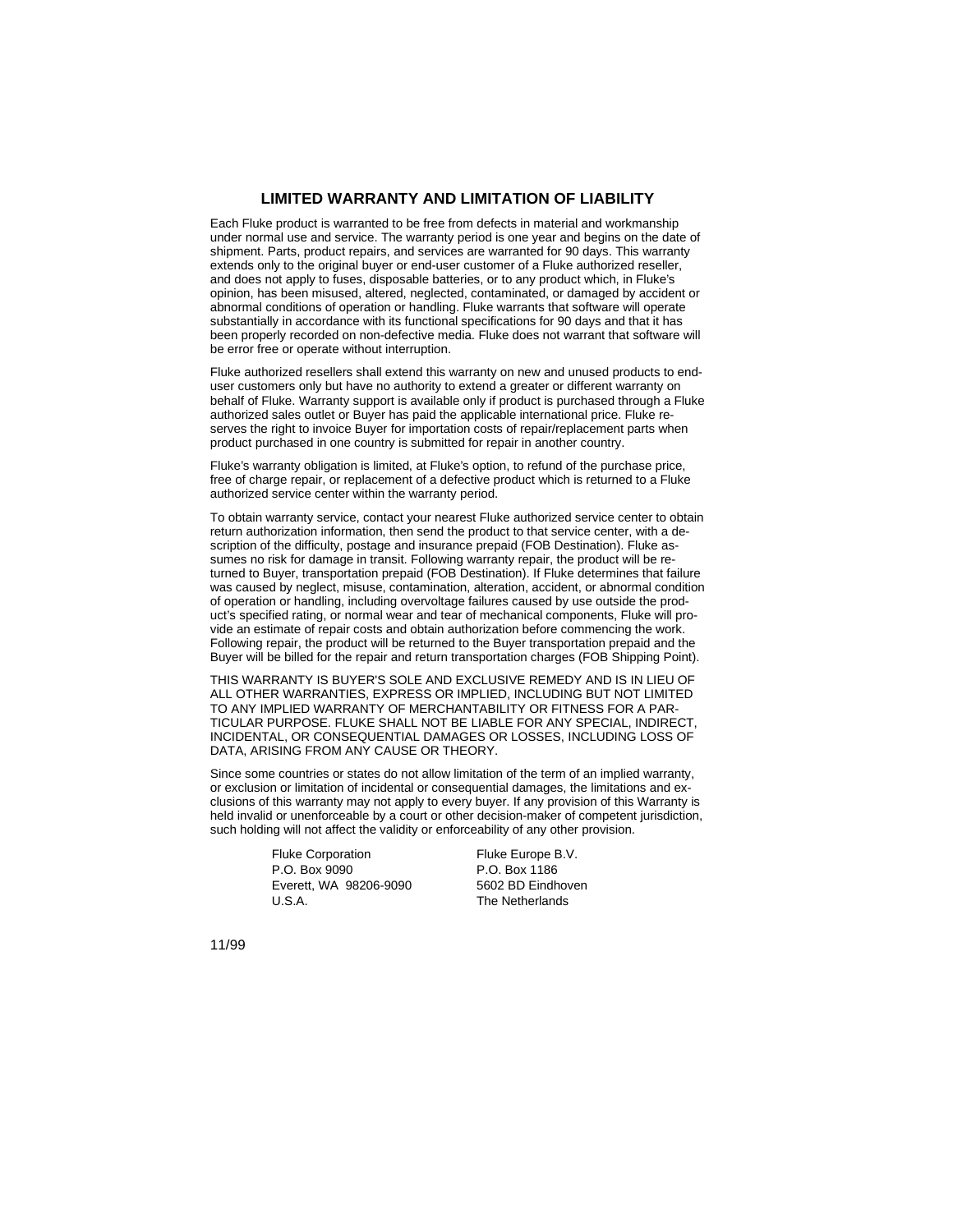# **Table of Contents**

## **Title**

#### Page

| 1    |
|------|
| 1    |
| 2    |
| 3    |
| 4    |
| 4    |
| 4    |
| 5    |
| 6    |
| 6    |
| 8    |
| 10   |
| 21   |
| 26   |
| 28   |
| 28   |
| 30   |
| 30   |
| 30   |
| 31   |
| 31   |
| 31   |
| 31   |
| 32   |
| 33   |
| 33   |
| 33   |
| 34   |
| 34   |
| 34   |
| 36   |
| 39   |
| 40   |
| 41   |
| 42   |
| 43   |
|      |
| - 51 |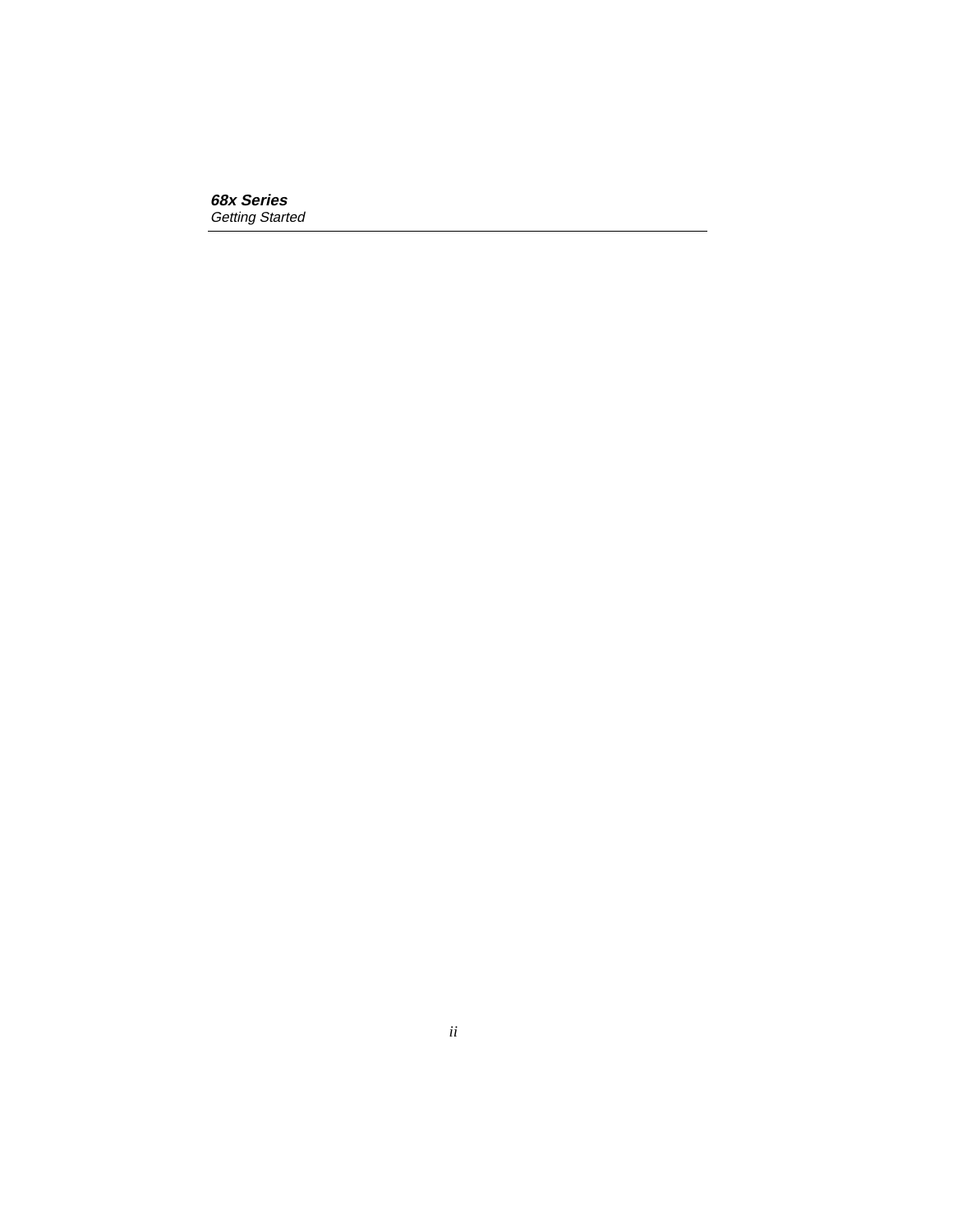# **List of Tables**

|                  | <b>Table</b> | Title                                           | Page |
|------------------|--------------|-------------------------------------------------|------|
| 1.               |              |                                                 |      |
| $rac{2}{3}$ .    |              |                                                 |      |
|                  |              |                                                 |      |
|                  |              |                                                 |      |
| $rac{4}{5}$ .    |              |                                                 |      |
| 6.               |              |                                                 |      |
| $\overline{7}$ . |              |                                                 |      |
| 8.               |              | Ethernet and Token Ring Network Information  44 |      |
| $\overline{9}$ . |              |                                                 |      |
| 10.              |              |                                                 |      |
| 11.              |              |                                                 | 47   |
| 12.              |              |                                                 | -48  |
| 13.              |              |                                                 |      |
| 14.              |              |                                                 |      |
| 15.              |              |                                                 | 50   |
|                  |              |                                                 |      |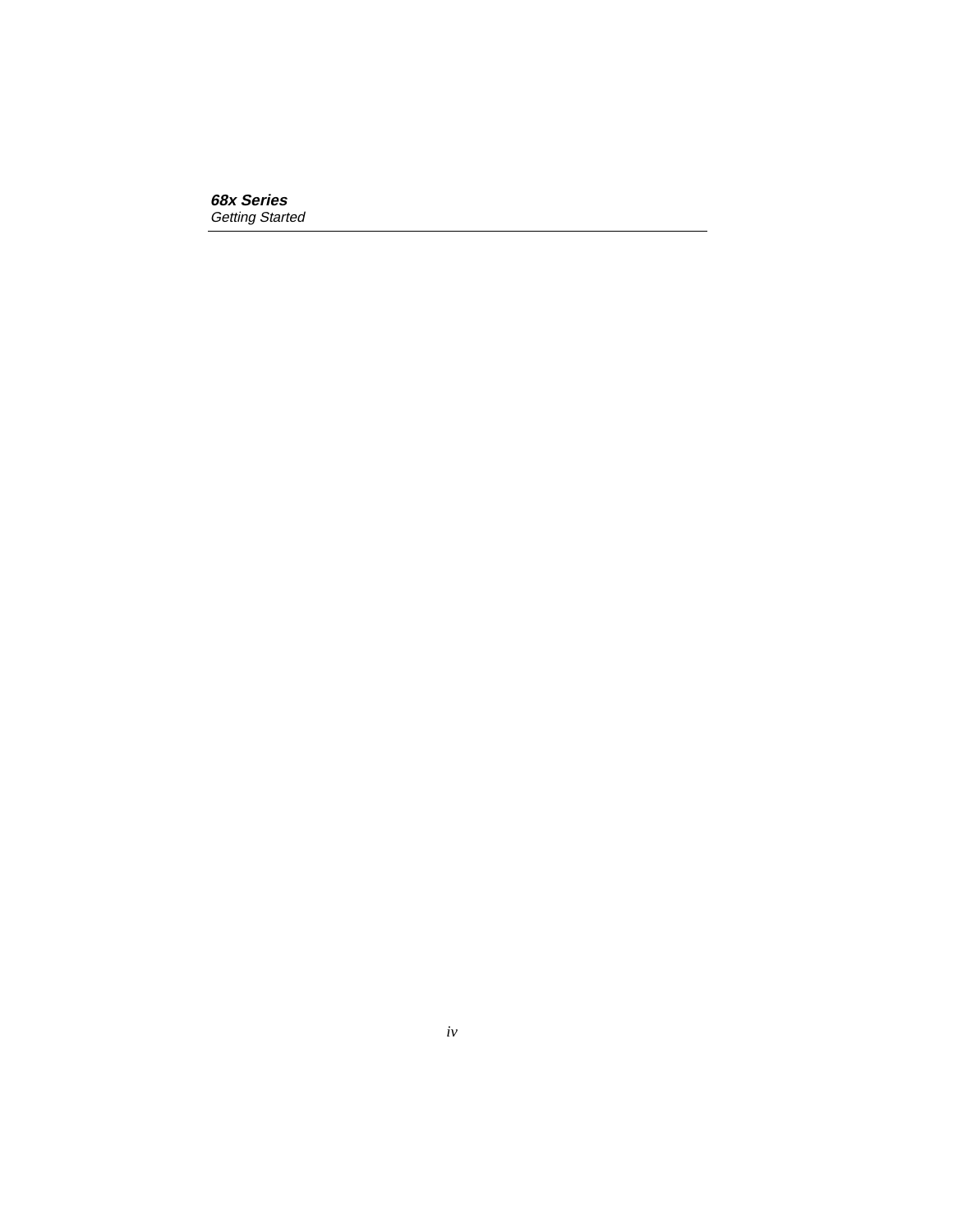# **List of Figures**

| Figure | Title                                                | Page |
|--------|------------------------------------------------------|------|
| 1.     | Network and AC Adapter Connectors (686/685 Shown)    | 5    |
| 2.     | LANMeter Instrument User Interface (Fluke 686 Shown) | 7    |
| 3.     |                                                      | 8    |
| 4.     |                                                      | 10   |
| 5.     |                                                      | 12   |
| 6.     |                                                      | 13   |
| 7.     | Ethernet Top-Level Softkeys (Version 9.50)           | 14   |
| 8.     | Token Ring Top-Level Softkeys (Version 9.50)         | 14   |
| 9.     |                                                      | 20   |
| 10.    | Network and AC Adapter Connectors (686/685 Shown)    | 24   |
| 11.    | Network and AC Adapter Connectors (683/682 Shown)    | 25   |
| 12.    | Network and AC Adapter Connectors (680 Shown)        | 25   |
| 13.    |                                                      | 27   |
| 14.    |                                                      | 27   |
| 15.    |                                                      | 35   |
| 16.    | TO HUB/MAU Connection Using RJ-45 Connector          | 36   |
| 17.    |                                                      | 37   |
| 18.    |                                                      | 39   |
| 19.    |                                                      | 40   |
|        |                                                      |      |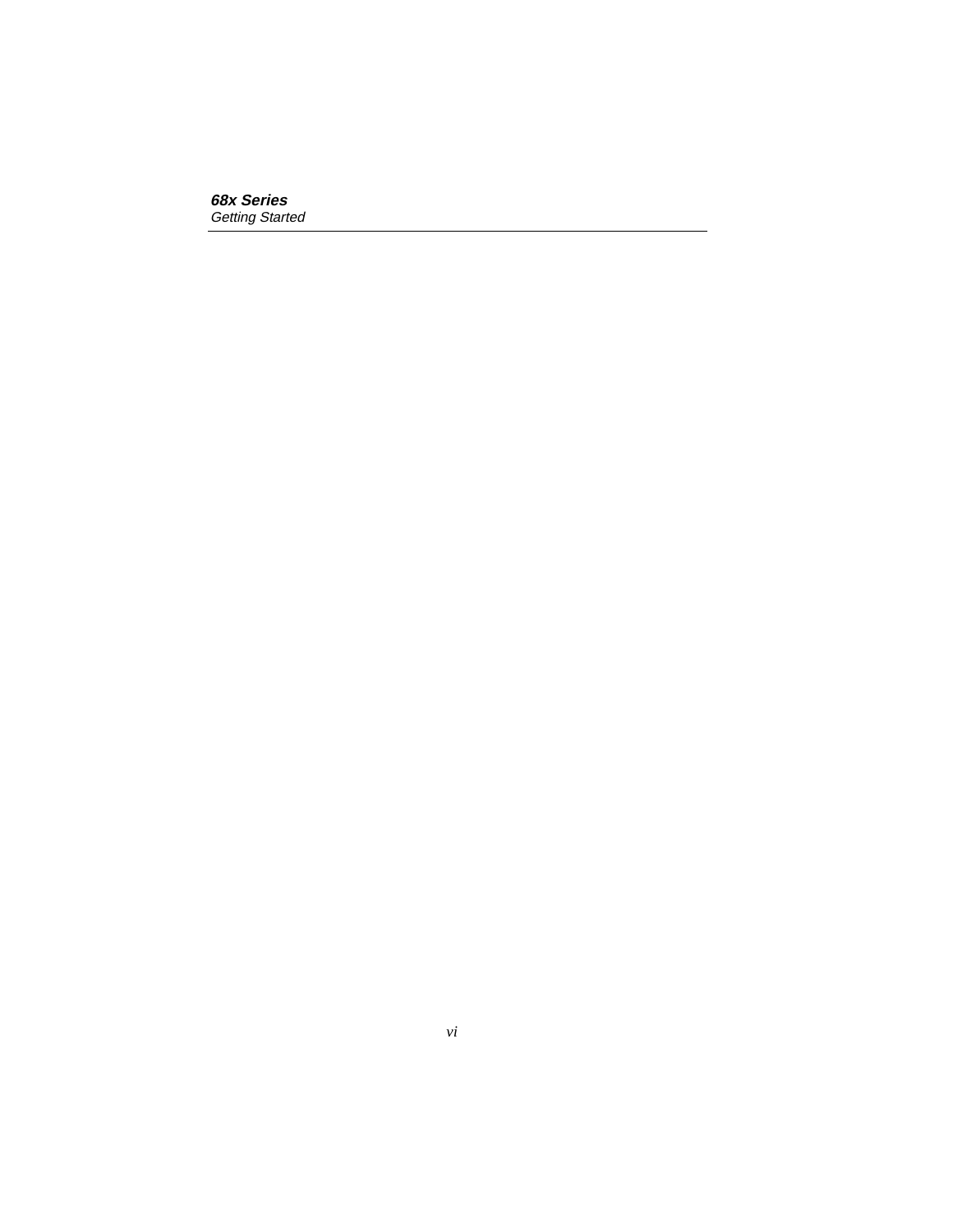# **68x Series Enterprise LANMeter**

# <span id="page-8-0"></span>**Introduction**

This manual helps you become familiar with and quickly begin using your 68x Series LANMeter instrument. Basic information is provided that will allow you to set up your instrument, configure and operate it. Detailed information about specific features is provided in the *Enterprise LANMeter 68x Series Users Manual* (P/N 1546951). The *Users Manual* is contained on the CD that came with your instrument. Adobe Acrobat Reader is required to view the *Users Manual* and is included on the CD or can be downloaded from [www.adobe.com.](http://www.adobe.com)

# **Fluke 68x Series Instruments**

The Fluke Enterprise LANMeter (68x Series) instruments are versatile batteryoperated handheld instruments used to isolate many problems that can occur on your Ethernet and Token Ring networks. The Fluke Enterprise LANMeter series consists of the Fluke 686, Fluke 685, Fluke 683, Fluke 682, and Fluke 680 LANMeter instruments.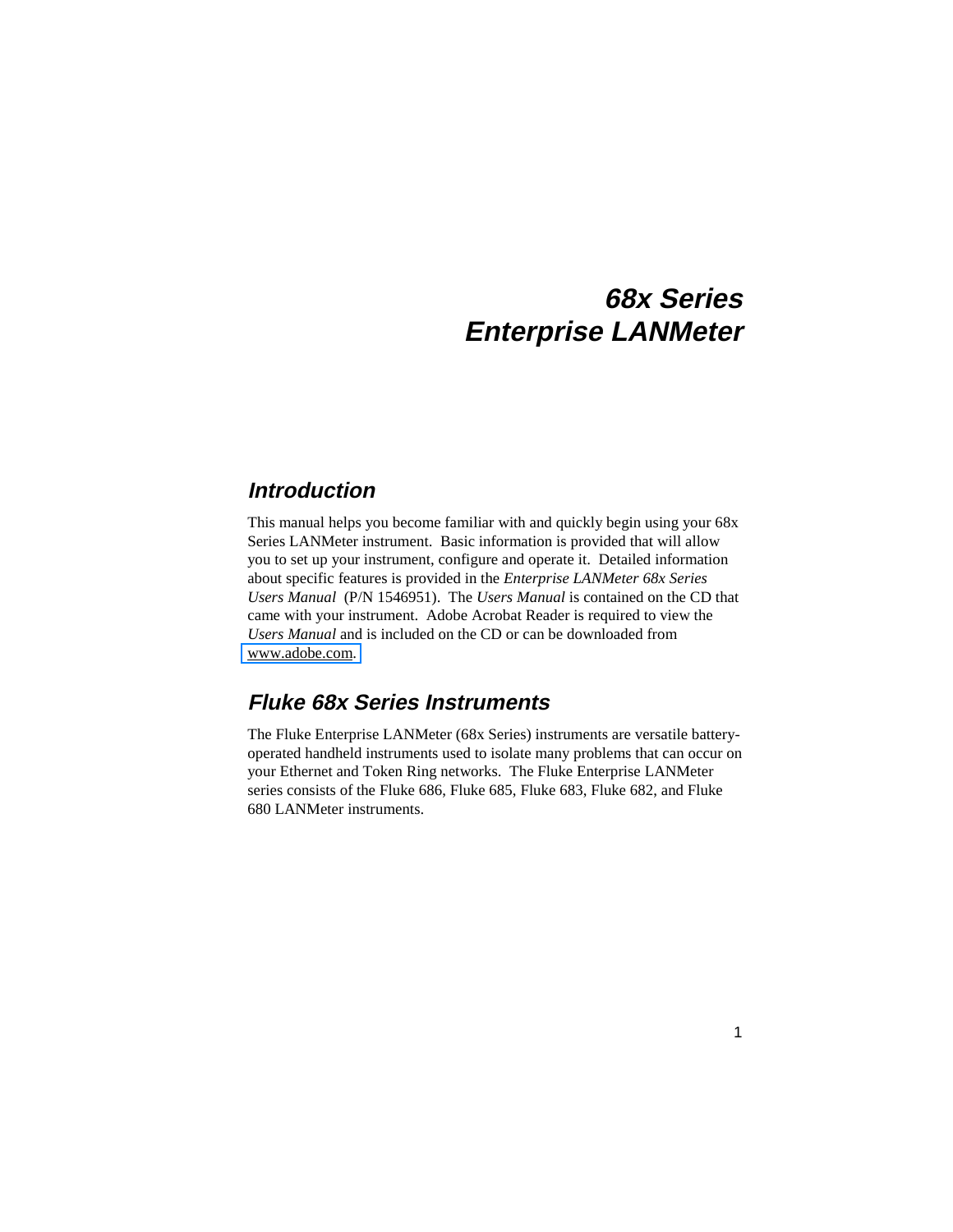<span id="page-9-0"></span>

| Model # | 10 Mbps<br><b>Ethernet</b> | 100 Mbps<br><b>Ethernet</b> | 4 Mbps<br><b>Token Ring</b> | 16 Mbps<br><b>Token Ring</b> |
|---------|----------------------------|-----------------------------|-----------------------------|------------------------------|
| 680     |                            |                             |                             |                              |
| 682     |                            |                             |                             |                              |
| 683     |                            |                             |                             |                              |
| 685     |                            |                             |                             |                              |
| 686     |                            |                             |                             |                              |

**Table 1. LANMeter Instrument Network Configuration**

The majority of this manual describes operations common to the Fluke 686, 685, 683, 682, and 680. Any differences between the LANMeter instruments are pointed out as appropriate.

# **Options**

The 100 MHz Cable Test option (also called 100 MHz Remote) gives you additional cable test capabilities. The 100 MHz Remote is compatible with all Fluke 68x Series instruments except some Fluke 67x Series instruments upgraded to 68x Series. Your 67x instrument is compatible with the 100 MHz Remote if its serial number is as described in Table 2 or if your instrument displays **100 MHz Cable Test Compatible** in the power-on screen or in the top-level softkey screen. The 100 MHz Cable Test option is covered in the *Users Manual*, "Testing Cables and Connectors."

| Model # | Valid Serial #s for Upgraded 67x Series<br>100 MHz Remote Compatibility |
|---------|-------------------------------------------------------------------------|
| 670     | >6311801                                                                |
| 672.    | >6296601                                                                |
| 675     | > 6281701                                                               |

**Table 2. Valid Serial #s for Upgraded 67x Series**

The SwitchWizard option enhances Segment Discovery and adds the SwitchWizard MultiPort Statistics test. SwitchWizard gives you the ability to discover and diagnose problems on the other side of Ethernet, Token Ring, and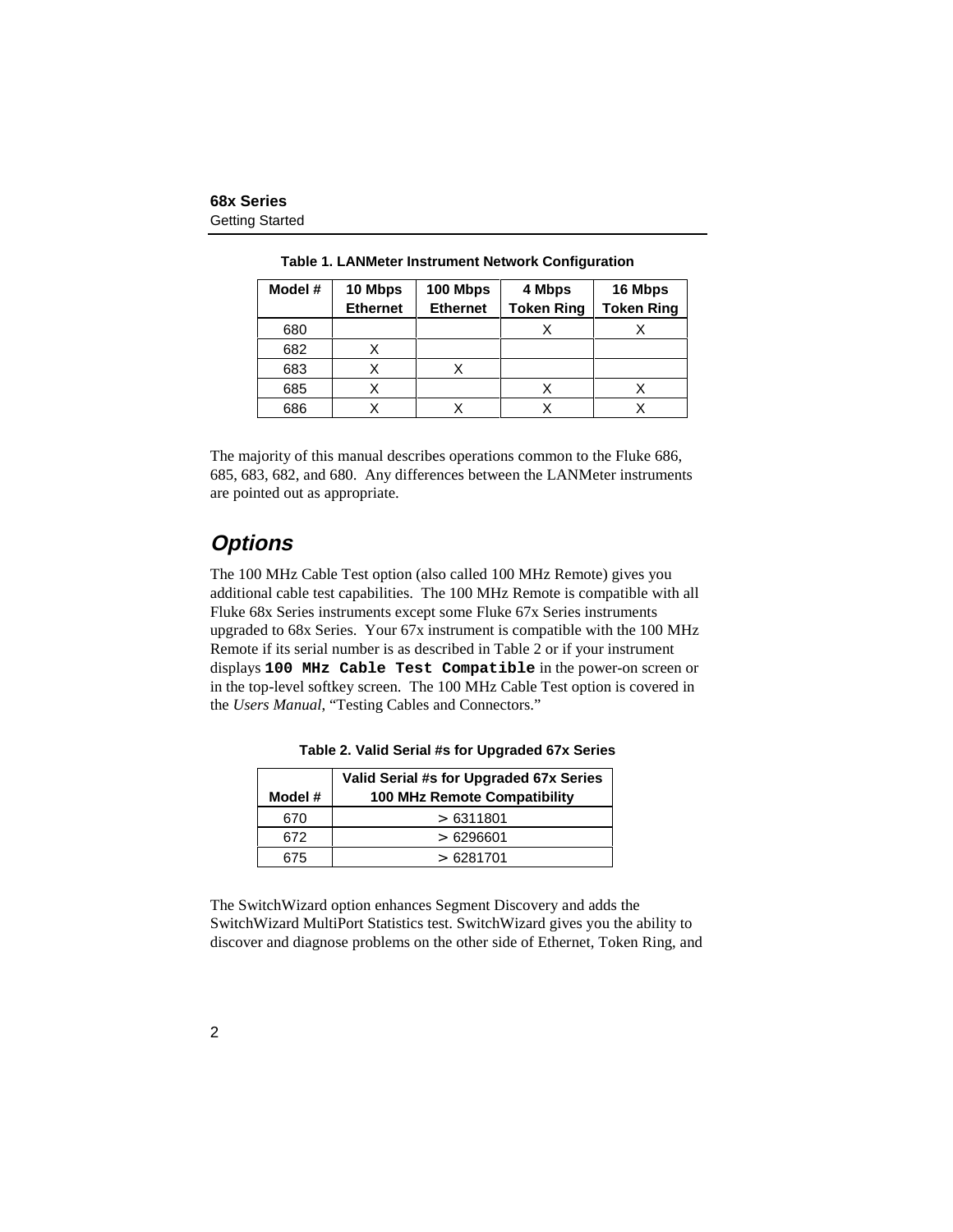<span id="page-10-0"></span>FDDI switches. SwitchWizard is compatible with all Fluke 68x Series instruments with software version 7.0 or greater, and is covered in the *Users Manual*, "SwitchWizard Option."

The WideAreaWizard option enhances the Internet Toolkit's Interface Table by adding reporting and some configuration capabilities for discovered WAN interfaces. WideAreaWizard gives you the ability to discover and diagnose problems on Frame Relay, ISDN, and T1/E1 interfaces on routers, switches, and bridges. WideAreaWizard also allows you to display and configure virtual circuit information for appropriate technologies. WideAreaWizard is compatible with all Fluke 68x Series instruments with software version 8.0 or greater, and is covered in the *Users Manual,* "WideAreaWizard Option."

The WebRemote Control option adds the ability to control your LANMeter instrument remotely using a web browser. It is also required to use the Network Inspector LANMeter Edition reporting and monitoring package (see [www.fluke.com\nettools f](http://www.fluke.com/nettools)or more information on Network Inspector). WebRemote Control is compatible with all Fluke 68x Series instruments with software version 9.0 or greater, and is covered in the *Users Manual*, "Web Agent / WebRemote Control."

The Terminal Emulator option adds a command line interface that allows you to inspect or change the configuration of a network device by utilizing your LANMeter instrument's serial port connection. Terminal Emulator is included whenever you purchase the SwitchWizard or WideAreaWizard options. Terminal Emulator operation is covered in the *Users Manual*, "Terminal Emulator."

# **Functions**

This manual generally refers to features common to all the Fluke 68x Series LANMeter instruments as the "Enterprise LANMeter" or as the "LANMeter instrument." The individual Fluke 68x Series model number is used when features are specific to an individual model of the Enterprise LANMeter.

Use the LANMeter instrument to perform the following functions on your network:

- $\Box$  Diagnose problems with network cabling
- $\Box$  Test key network components
- $\Box$  Monitor important attributes of the network environment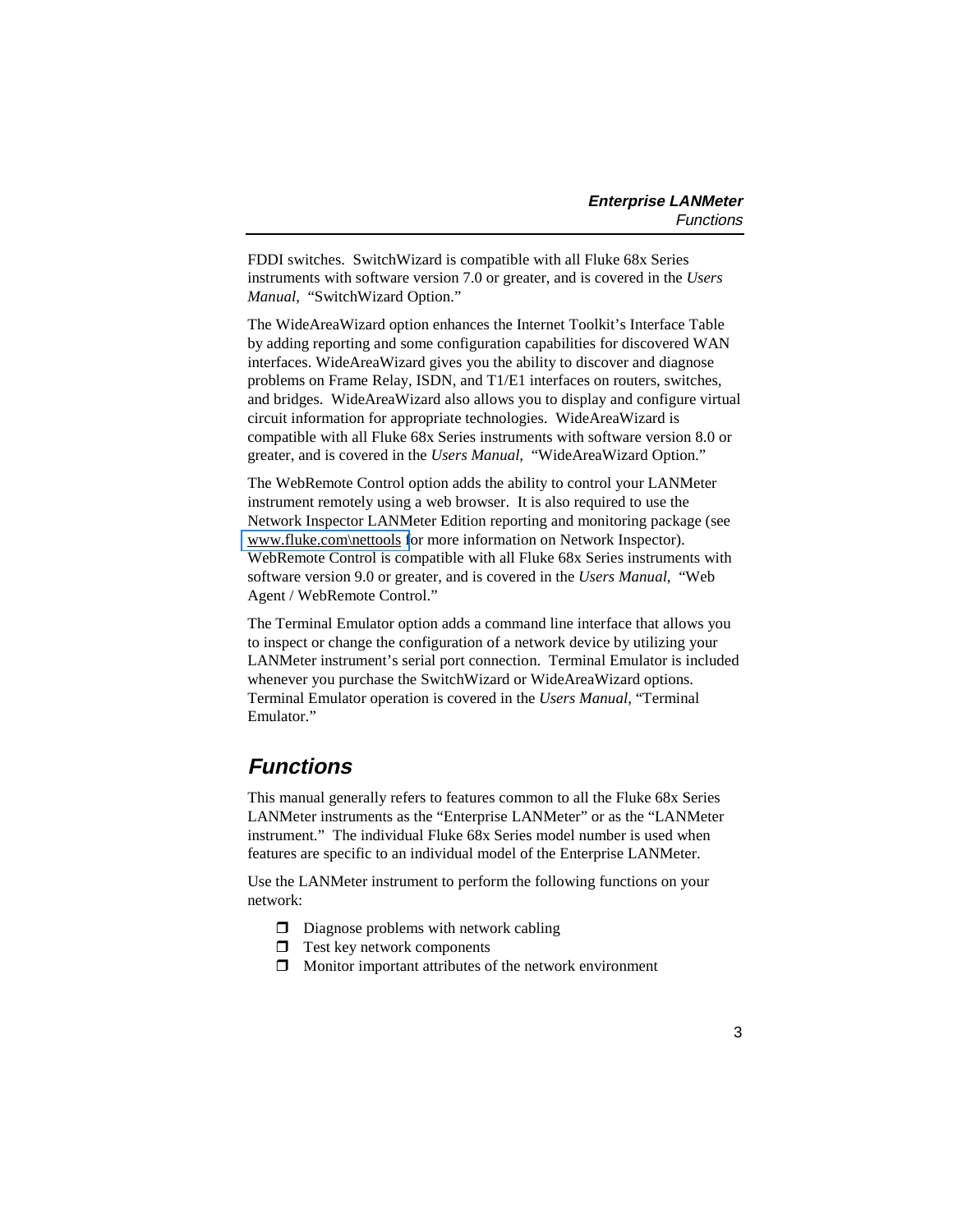<span id="page-11-0"></span>Refer to the *Users Manual* for specific information on using your LANMeter instrument.

# **Equipment Supplied**

The following equipment is supplied with the LANMeter instrument:

- $\Box$  Combination Wire Map and Cable Identifier #0 Remote Adapter
- $\Box$  Instrument Case
- $\Box$  Getting Started Manual
- $\Box$  Users Manual (on CD)
- $\Box$  AC Adapter/Battery Charger
- $\Box$  3 ½-inch Utility Diskette

# **Interface Mode Icons**

This icon is used in this manual to signify that the text that follows refers to the Ethernet interface only. The Fluke 683 and 682 have the Ethernet interface only and the Fluke 686 and 685 can be switched between the Ethernet and Token Ring interfaces.

 $\blacksquare$  This icon is used in this manual to signify that the text that follows refers to the Token Ring interface only. The Fluke 680 has the Token Ring interface only and the Fluke 686 and 685 can be switched between the Ethernet and Token Ring interfaces.

# **Setting Up Your Instrument**

The following sections describe the initial setup and use of your instrument.

- $\Box$  Connecting the AC Adapter
- $\Box$  Changing the Network Interface
- $\Box$  User Interface
- $\Box$  Setup/Utils
- $\Box$  Attaching Cables
- $\Box$  Running a Test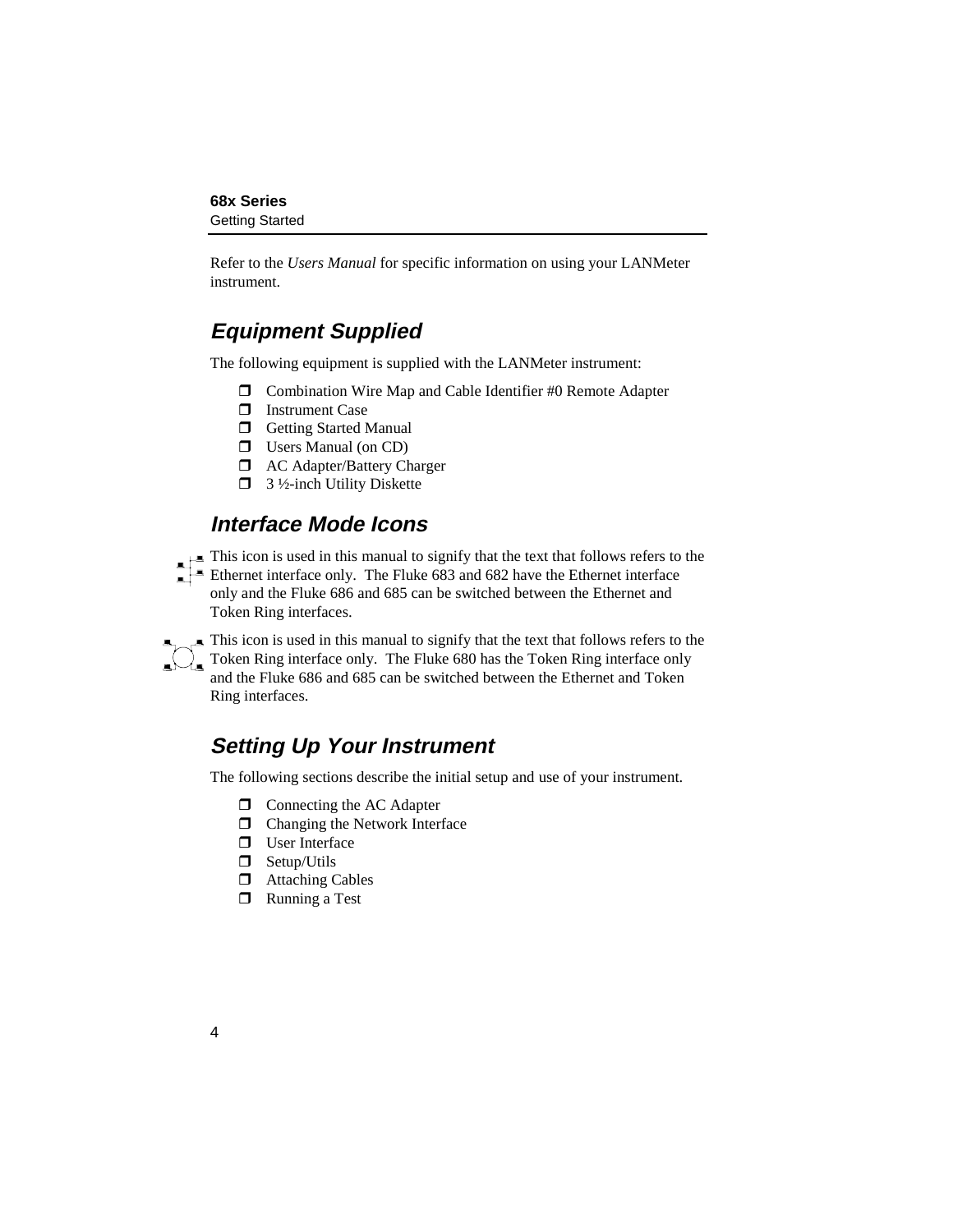# <span id="page-12-0"></span>**Connecting the AC Adapter**

Connect the AC Adapter to the AC Adapter connector as shown in Figure 1. The AC Adapter power cord must be connected to a power receptacle with Earth Ground. Turn the power switch located on top of the instrument to **ON**. You can now use your instrument while the battery is charging.

#### **Before using the instrument without the AC Adapter, charge the battery for about 3 hours.**

Charge the battery or use the AC Adapter when the instrument displays a low battery indicator on the status line just above the softkey labels. You can use a fully charged battery for about 3 hours.



**Figure 1. Network and AC Adapter Connectors (686/685 Shown)**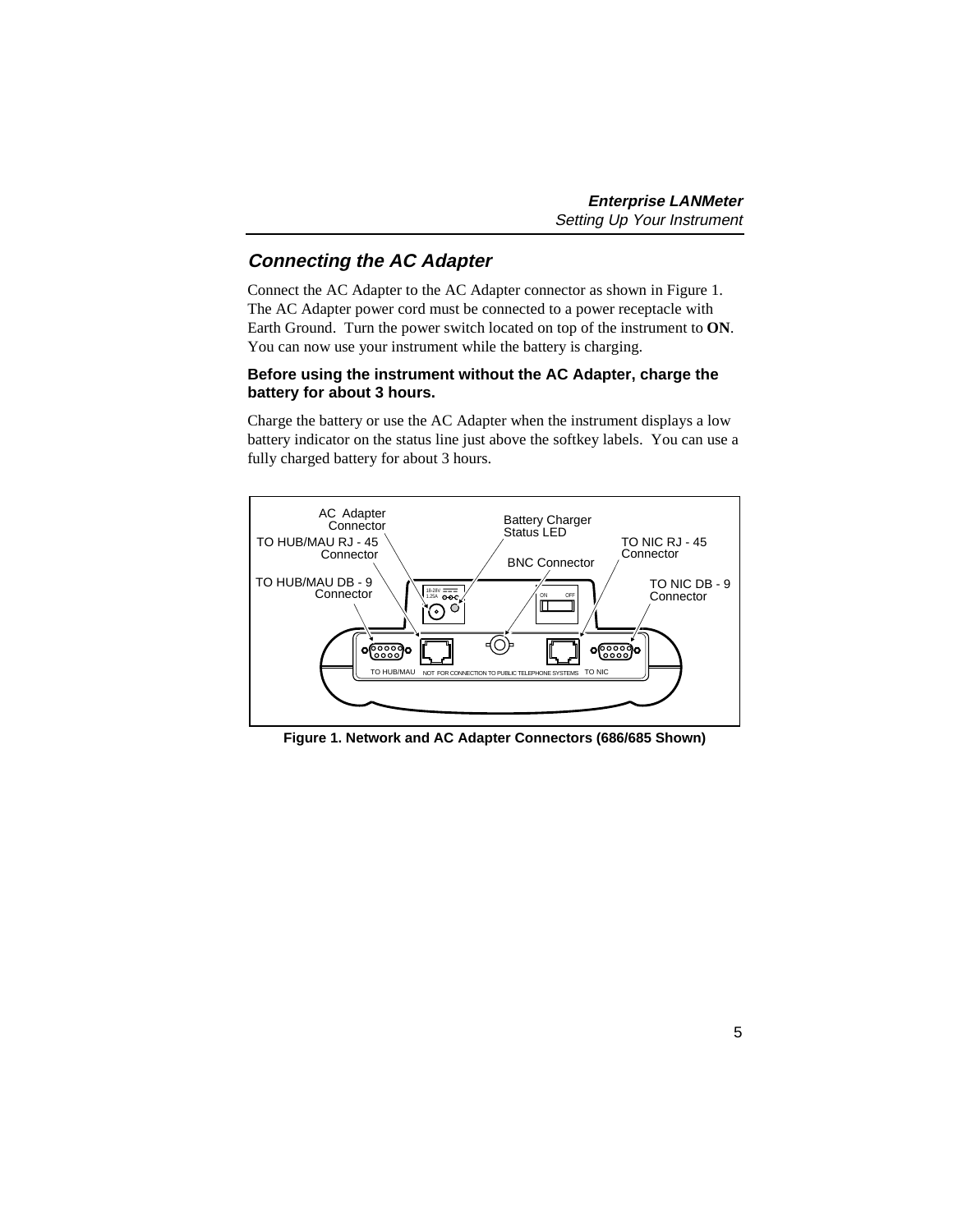# <span id="page-13-0"></span>**Changing the Network Interface**

For the Fluke 686 and 685, use the following procedure to change the interface between Ethernet and Token Ring:

- 1. Press  $\left[\frac{TAB}{TAB}\right]$  from the top-level softkeys.
- 2. Press  $\frac{\text{ENTER}}{\text{Run}}$  to confirm the change of interface or press  $\frac{\text{Exit}}{\text{STOP}}$  to cancel.
- 3. Wait about 20 seconds for the change of interface to be completed.

# **User Interface**

The instrument's user interface provides easy access to all functions and consists of the following parts:

- $\Box$  LCD Display
- $\Box$  Keyboard
- $\Box$  Individual and Bargraph LEDs

The user interface is the same for all of the Fluke 68x Series Enterprise LANMeter instruments. They differ only in the way the individual (status) LEDs are labeled and in the name on the instrument. The Fluke 686 and 685 are labeled for both Ethernet and Token Ring functions, the Fluke 683 and 682 have an Ethernet label, and the Fluke 680 has a Token Ring label. Examples of LANMeter instrument labeling are shown in Figures 2 and 4.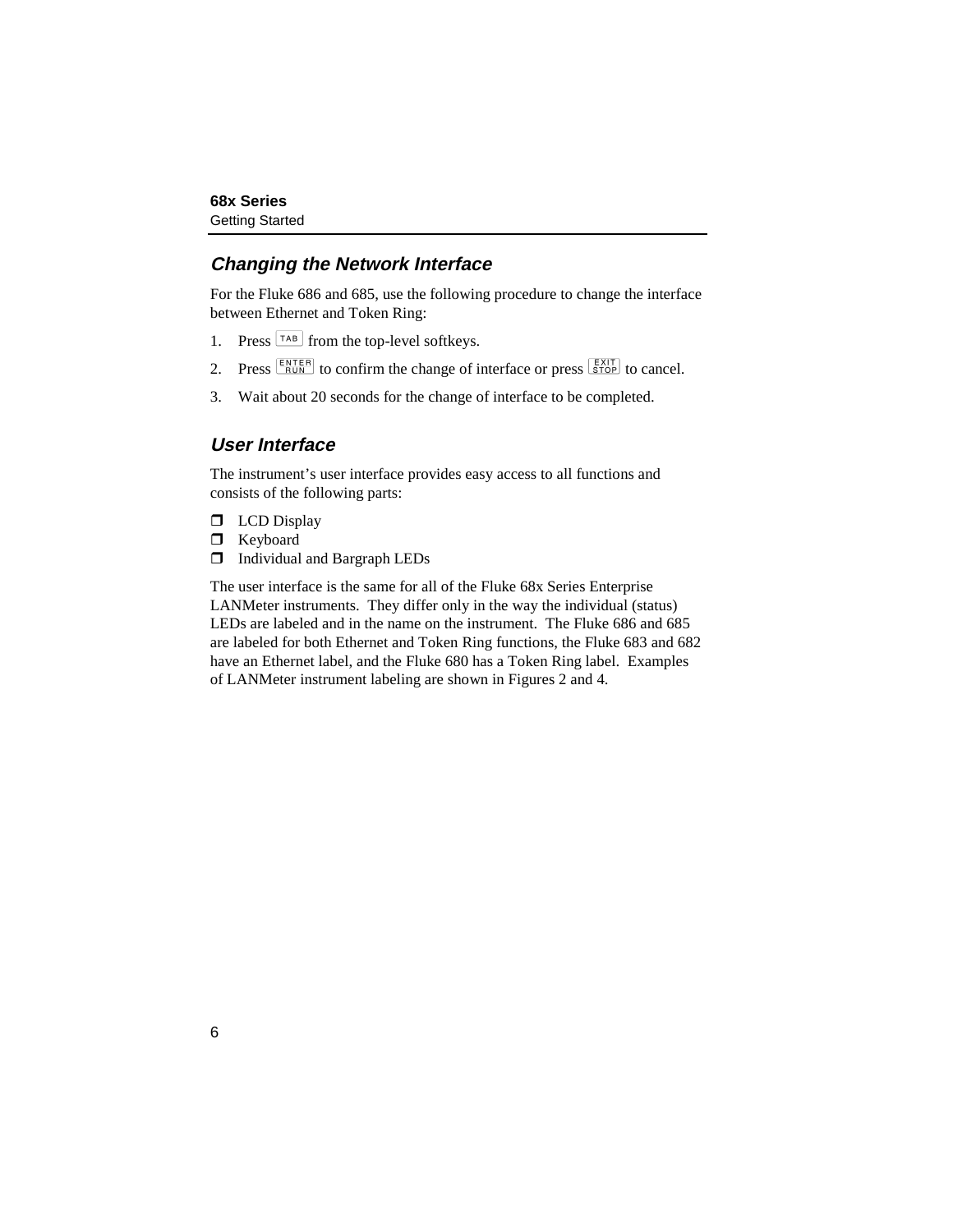<span id="page-14-0"></span>

**Figure 2. LANMeter Instrument User Interface (Fluke 686 Shown)**

The instrument softkeys are organized by commonly performed tasks. Tests that are useful for several different tasks are accessible from all relevant modes of operation. The available softkeys depend on which options are enabled (if any) and which interface is selected (Fluke 686 and 685 only).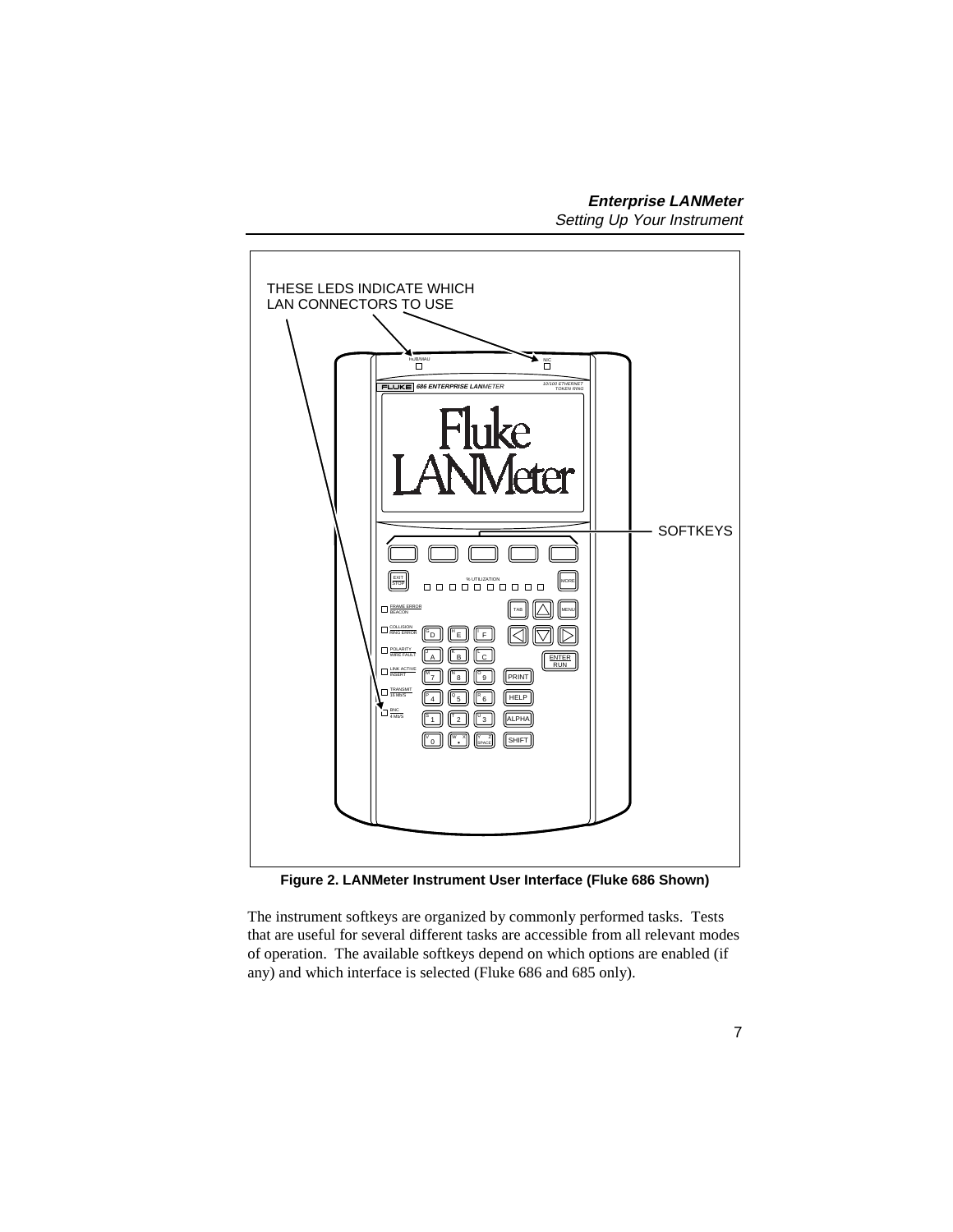# <span id="page-15-0"></span>LCD Display

The instrument's display consists of a LCD graphic screen for output as shown in Figure 3. The display has the following specific areas for displaying different types of information:

- $\Box$  Work Area
- $\Box$  Softkey Labels
- $\Box$  Status Line



**Figure 3. LCD Display Areas**

Use the **Display Config** softkey to control the screen backlight operation. The **Display Config** softkey is accessed by pressing the **Setup/Utils** softkey and then the  $\frac{|\text{MORE}|}{|\text{AER}|}$  key. At any time, you can press and release  $\frac{|\text{SHIFT}|}{|\text{BHHT}|}$ , then press  $\frac{A L P H A}{B}$  to turn the LCD backlight on and off. Refer to the "Display" Configuration" section in this manual for more information on controlling the screen backlight.

You can control the display contrast from the top-level (power-on) menu by using  $\Box$  and  $\Box$ . Press  $\Box$  to make the display lighter and press  $\Box$  to make the display darker.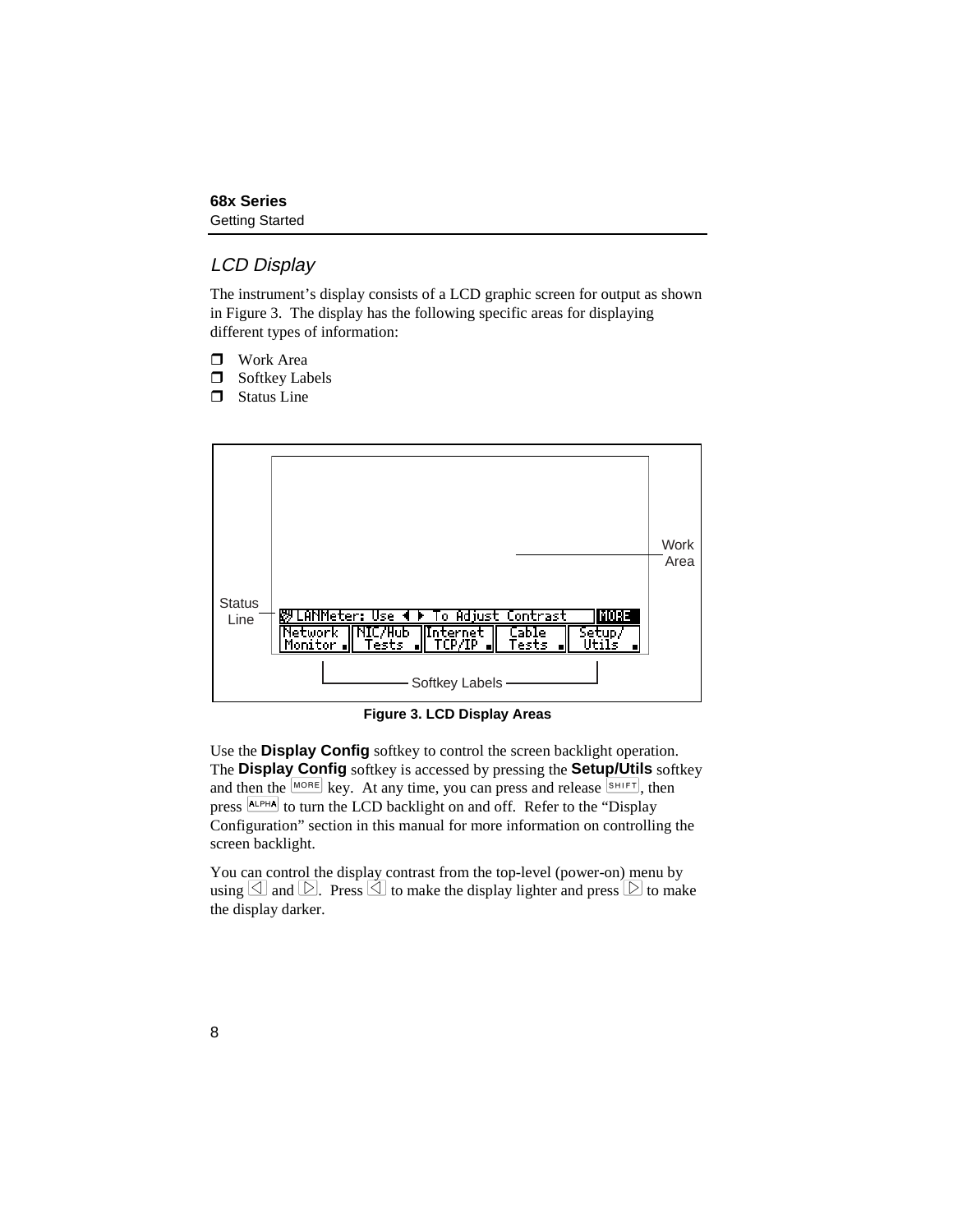# <span id="page-16-0"></span>Work Area

The instrument provides test data and pop-up menus for selecting test and configuration options. If you need to set any of these options, do so before running a test. Pop-up menus cannot be accessed while running a test.

Whenever a procedure tells you to press  $(MENU)$ , doing so causes a pop-up menu to appear. To move from one choice to another, press  $\triangle$  or  $\triangledown$ . Press  $\overline{\triangle}$  RUN to accept a menu choice. Press  $\frac{[E X | T]}{[S T]}$  to close a pop-up menu without making a selection.

You can access a pop-up Test Menu by highlighting a test softkey label and then pressing  $\frac{\text{MENU}}{\text{EUV}}$ . Select **Configure** and then press  $\frac{\text{ENTER}}{\text{RUN}}$  to configure the selected test.

Pop-up Configuration Menus are available for most tests. You can access a pop-up Configuration Menu by selecting a top-level softkey, highlighting the desired test softkey label, pressing  $\mathbb{M}^{\text{ENU}}$ , and selecting the desired action.

# Softkey Labels

The softkey label area is found along the bottom of the display, directly above the five blue softkeys as shown in Figure 3. For each softkey, the label and its associated function changes as you move through the menu system. Figure 5 shows the Ethernet softkey tree and Figure 6 shows the Token Ring softkey tree. The softkey trees are specific to the Ethernet or Token Ring interface, depending on which LANMeter instrument is being used or which mode is selected (Fluke 686 and 685 only). The softkeys show options or operations available within a test.

# Status Line

The instrument displays the status line above the softkey labels as shown in Figure 3. The status line provides information about the state of your instrument or about controlling your instrument. For example, from the toplevel softkeys, the status line indicates how to control the screen contrast, as shown in Figure 3.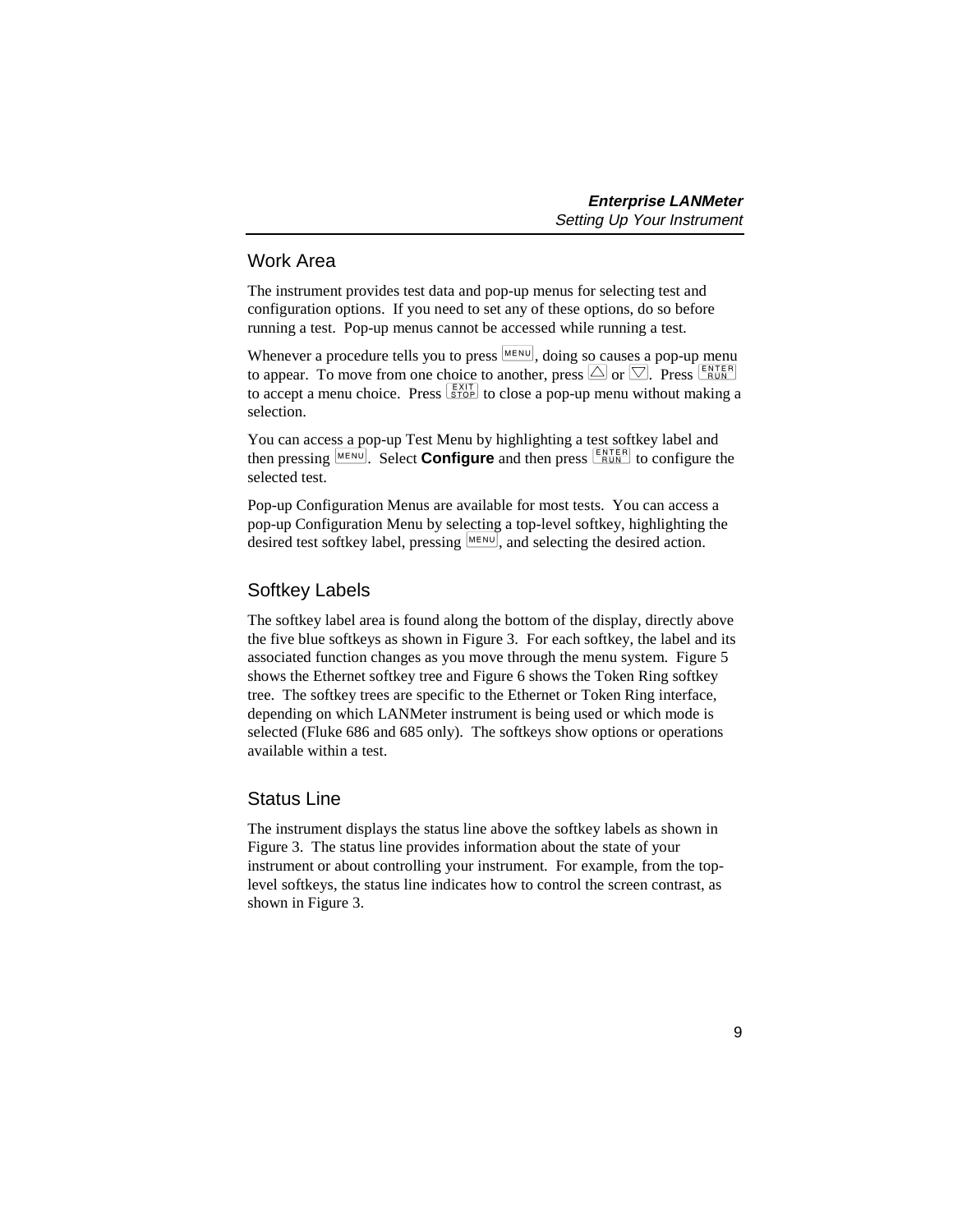# <span id="page-17-0"></span>Keyboard

The instrument has a custom keyboard (shown in Figure 4). The keyboard consists of the following types of keys:

- $\Box$  Softkeys
- $\Box$  Dedicated keys
- $\Box$  Alphanumeric keys



**Figure 4. Keyboard and LEDs (686/685 Shown)**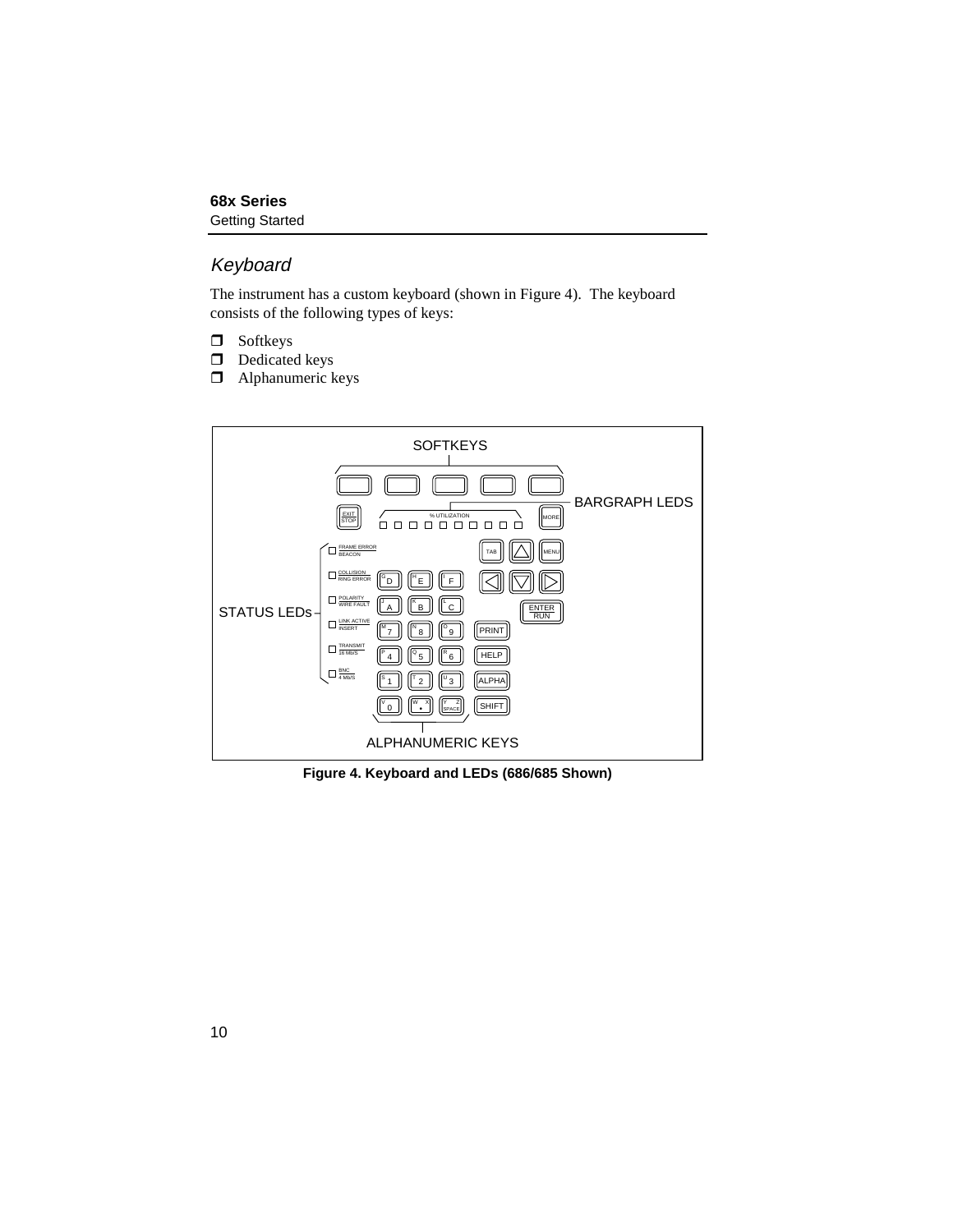## <span id="page-18-0"></span>**Softkeys**

Use the instrument softkeys to select functions, to configure tests, and to run tests. The instrument displays softkey labels directly above each softkey. Figure 5 shows the Ethernet softkey tree and Figure 6 shows the Token Ring softkey tree. The softkey trees are specific to Ethernet or Token Ring depending on which instrument is being used or which mode is selected (Fluke 686 and 685 only). Softkeys operate in one of two ways: some access a second level of softkeys and some execute a function. Figures 7 and 8 show the Ethernet and Token Ring top-level softkeys, respectively.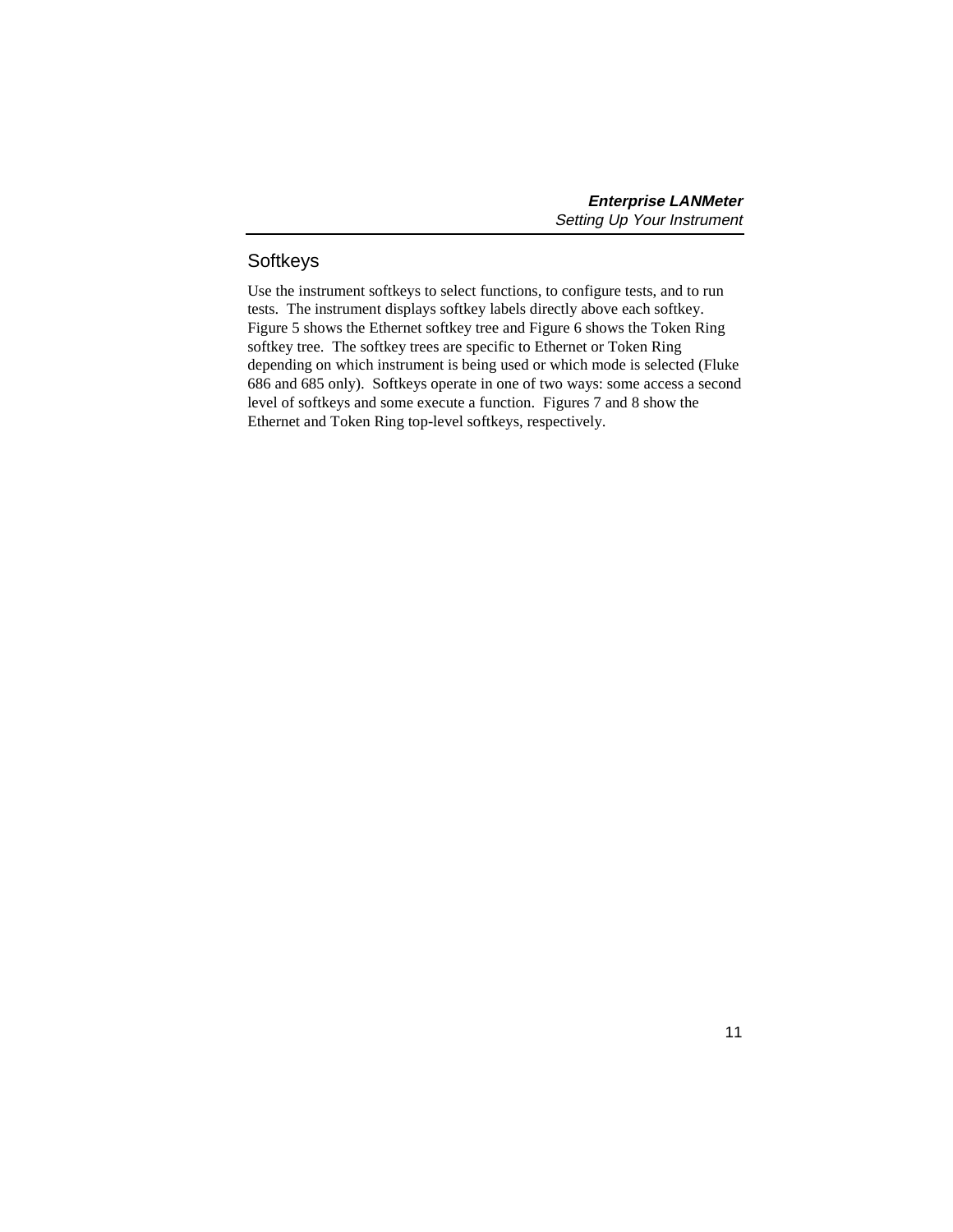#### <span id="page-19-0"></span>**68x Series** Getting Started



**Figure 5. Ethernet Softkey Tree (Version 9.50)**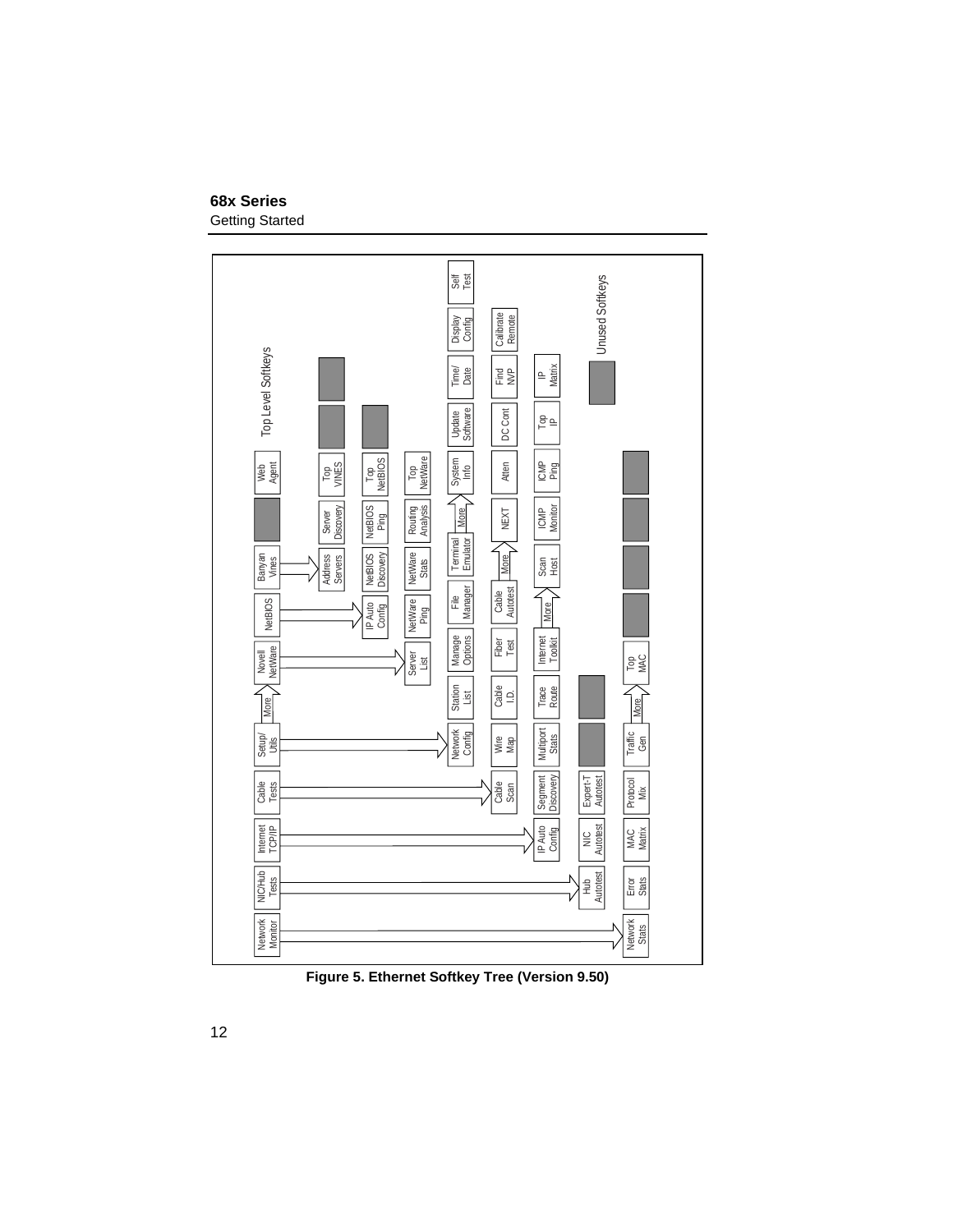<span id="page-20-0"></span>

**Figure 6. Token Ring Softkey Tree (Version 9.50)**

# **Enterprise LANMeter**

Setting Up Your Instrument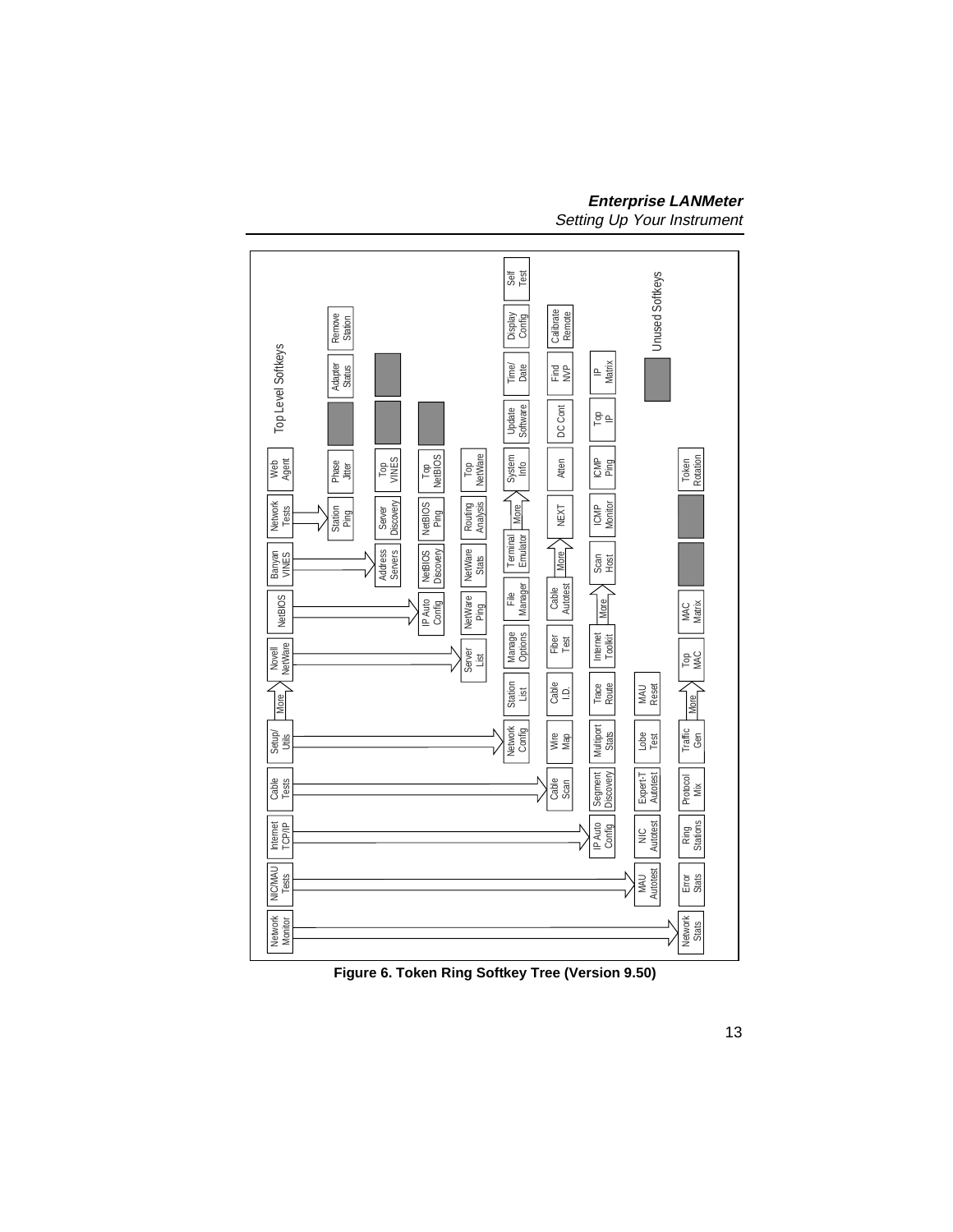<span id="page-21-0"></span>Use  $\vert$ <sup>MORE</sup> to access additional softkeys on the current functional level. The E key is operational only when the **MORE** label is displayed above the far right softkey label (in the status line) as shown in Figure 3.

| Network NIC/Hub Internet<br>Monitor Tests   TCP/IP |                |        | Tests |  |
|----------------------------------------------------|----------------|--------|-------|--|
| Nove11                                             | <b>NetBIOS</b> |        |       |  |
| tilare il                                          |                | Banyan |       |  |

**Figure 7. Ethernet Top-Level Softkeys (Version 9.50)**

| Network   NIC/MAU   Internet    Cable    Setup/<br> Monitor    Tests    TCP/IP    Tests    Utils |  |  |
|--------------------------------------------------------------------------------------------------|--|--|
| Novell NetBIOS Banyan Network                                                                    |  |  |

**Figure 8. Token Ring Top-Level Softkeys (Version 9.50)**

The softkey menu structure uses two kinds of softkey labels. The top-level softkeys, with the exception of **Setup/Utils**, access test categories. The small boxes in the lower right-hand corners of the top-level softkey labels indicate that there is a second level of softkeys beneath these softkeys. Pressing one of these softkeys causes the next level of softkeys to be displayed.

A test is selected when its softkey label is highlighted. A highlighted softkey label is displayed in inverse video. In inverse-video, text is displayed in white on a black background. Pressing a highlighted test softkey executes the test.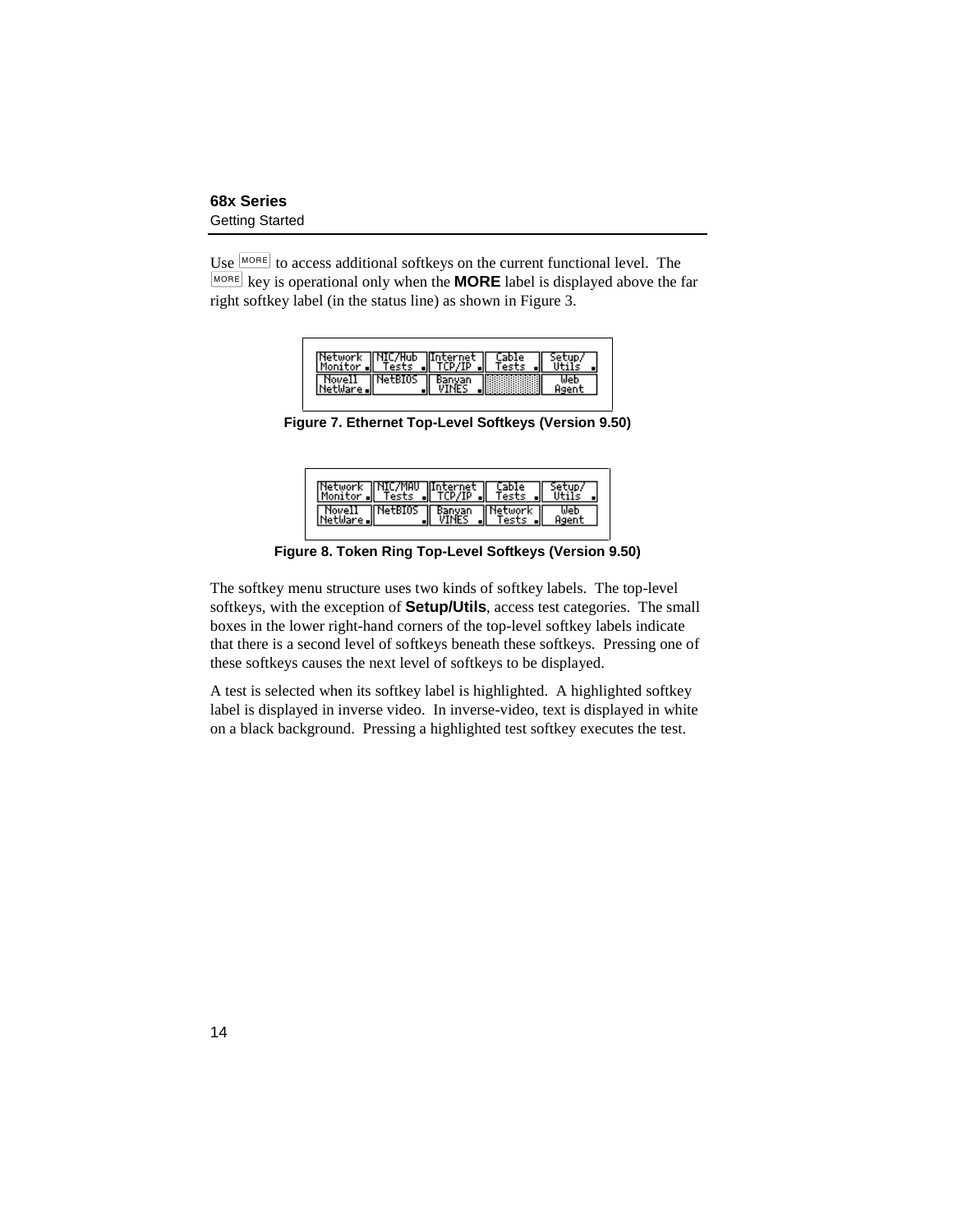### <span id="page-22-0"></span>Dedicated Keys

Dedicated keys provide access to commonly used functions. The following paragraphs describe each dedicated key:

#### *Note*

*Never press and hold down any key while pressing a second key. Always press and release the first key and then press the second key. For example, when you press and release* **SHIFT**, the instrument *temporarily replaces the* **MORE** *display label (on the status line) with* **SHIFT** *and executes the shift function of the next key pressed.*

| <b>ENTER/RUN</b> |    | Press $\sqrt{\frac{\text{ENTER}}{\text{RUN}}}$ in the following situations:                                                                                                                                                                                                                         |
|------------------|----|-----------------------------------------------------------------------------------------------------------------------------------------------------------------------------------------------------------------------------------------------------------------------------------------------------|
|                  | 1. | Press <b>ENTER</b> to confirm operations or to close some<br>pop-up windows.                                                                                                                                                                                                                        |
|                  | 2. | Press $\frac{\text{ENTER}}{\text{Run}}$ to run the highlighted test.                                                                                                                                                                                                                                |
|                  | 3. | Press <b>ENTER</b> from the top-level display screen to run<br>Auto Test.                                                                                                                                                                                                                           |
|                  | 4. | Press $\frac{\text{ENTER}}{\text{Run}}$ while a test is running, or after it has<br>stopped, to zoom-in (or follow the hyperlinks).                                                                                                                                                                 |
|                  |    | The instrument will beep if you press $\frac{\text{ENTER}}{\text{RUN}}$ when<br>there are no additional zoom-in items.                                                                                                                                                                              |
|                  |    | When a test is stopped and displaying its result<br>screen, you must press the Run Again softkey, not<br>$\frac{\text{ENTER}}{\text{RUN}}$ to run the test again. For tests that run<br>simultaneous tests (like Network Stats) you can use<br>the available test softkeys to run the desired test. |
| <b>MORE</b>      |    | Press MORE to access an additional row of softkey labels.<br>The instrument displays the MORE label above the far<br>right softkey label when additional softkeys at the same<br>level are available but not displayed.                                                                             |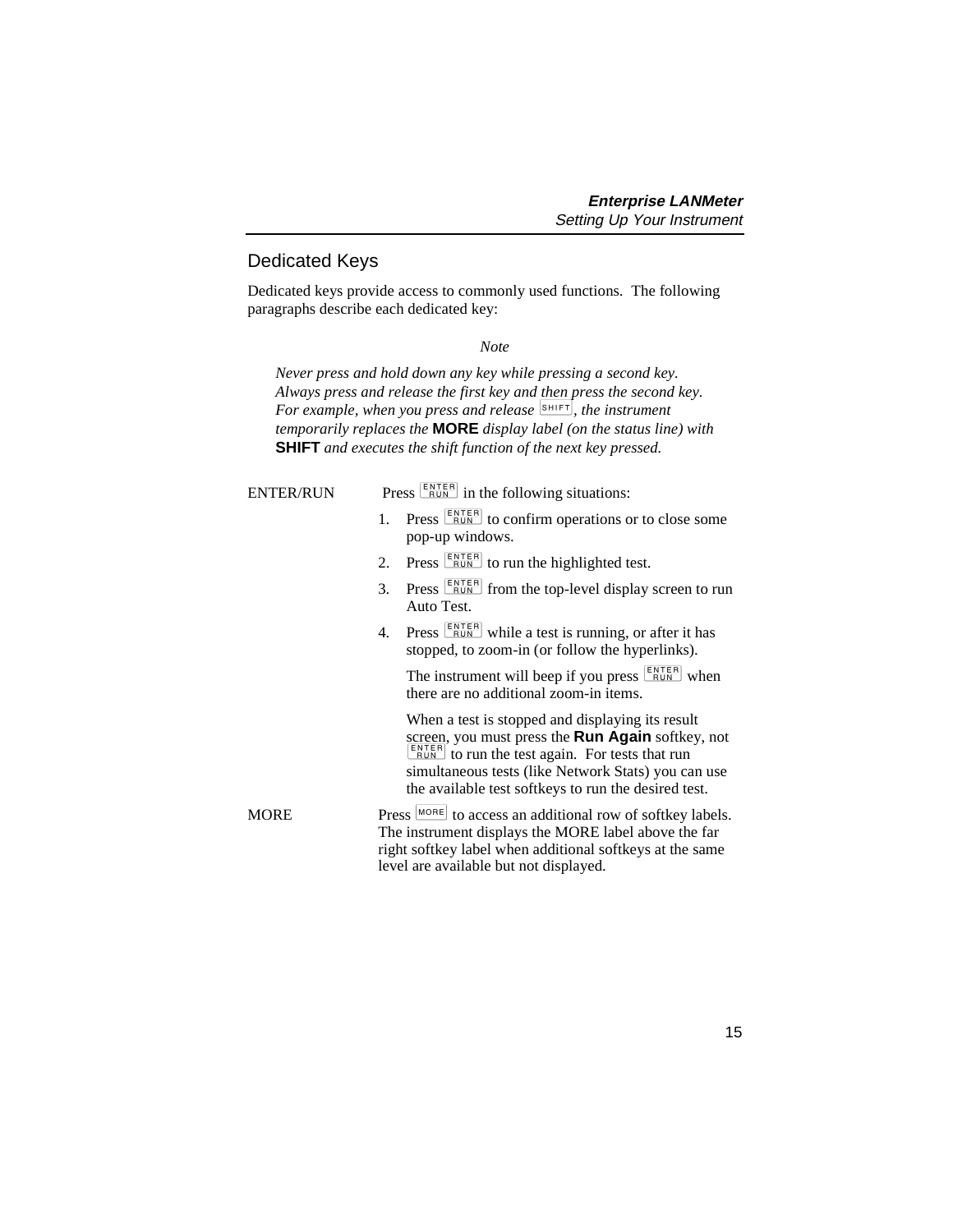<span id="page-23-0"></span>

| <b>EXIT/STOP</b>     | Press $\frac{[EX T }{\text{STOP}}$ to stop the currently running test, to exit a<br>function (such as Setup or Help), to return to the top-level<br>softkeys, to return up hyperlink paths, to respond to a<br>pop-up menu prompt, or close a pop-up window.<br>Pressing <b>STOP</b> from a Configuration Menu or Station List<br>Menu saves the changes you have made to non-volatile<br>memory and exits the Menu. |
|----------------------|----------------------------------------------------------------------------------------------------------------------------------------------------------------------------------------------------------------------------------------------------------------------------------------------------------------------------------------------------------------------------------------------------------------------|
| TAB                  | Use $\boxed{\text{TAB}}$ in the following situations:                                                                                                                                                                                                                                                                                                                                                                |
|                      | 1.<br>For most tests that display station addresses, press<br>$TAB$ to switch the address display format from<br>symbolic name, dotted decimal, manufacturer prefix,<br>and hexadecimal. Selecting the Address Mode<br>softkey also allows this selection by use of a menu.                                                                                                                                          |
|                      | In tests that display configuration fields and scroll<br>2.<br>lists on the same screen, such as Station Ping, press<br>$TAB$ to move between configuration parameters and<br>output results.                                                                                                                                                                                                                        |
|                      | From the top-level softkeys, press $\left  \frac{\text{rad}}{\text{rad}} \right $ , then press<br>3.<br>$\frac{\text{ENTER}}{\text{Run}}$ to switch between the Token Ring and<br>Ethernet interface (Fluke 686 and 685 only).                                                                                                                                                                                       |
|                      | To jump between hyperlink objects press $\left[\frac{TAB}{rAB}\right]$ , or<br>4.<br>press $\frac{\left[\text{SHIFT}\right]}{\left[\text{HHH}\right]}$ , then $\frac{\left[\text{TAB}\right]}{\left[\text{TAB}\right]}$ to jump backwards between<br>hyperlink objects.                                                                                                                                              |
| <b>PRINT</b>         | Use $\sqrt{PRINT}$ in the following situations:                                                                                                                                                                                                                                                                                                                                                                      |
|                      | Press <b>PRINT</b> to output the graphic image of the current<br>1.<br>screen to the serial printer port or to the instrument's<br>virtual disk. This depends on the Output Type<br>parameter in File Manager's configuration.                                                                                                                                                                                       |
|                      | 2.<br>To print scrollable lists and ASCII reports, press<br>$\frac{MENU}{N}$ , Print All, or $\frac{SHIFT}{N}$ , then $\frac{PRINT}{N}$ . Tests must be<br>stopped to print ASCII information.                                                                                                                                                                                                                       |
|                      | For some tests, after you stop a test you can press and<br>3.<br>release $\frac{\text{SHIFT}}{\text{HHHT}}$ , then $\frac{\text{PHINT}}{\text{HHHT}}$ to print all of the<br>information collected by the test.                                                                                                                                                                                                      |
| <b>MENU</b>          | Press MENU to access the pop-up test and configuration                                                                                                                                                                                                                                                                                                                                                               |
|                      | menus.                                                                                                                                                                                                                                                                                                                                                                                                               |
| <b>UP/DOWN &amp;</b> | Press $\triangle$ , $\heartsuit$ , $\triangleleft$ , and $\triangleright$ for display                                                                                                                                                                                                                                                                                                                                |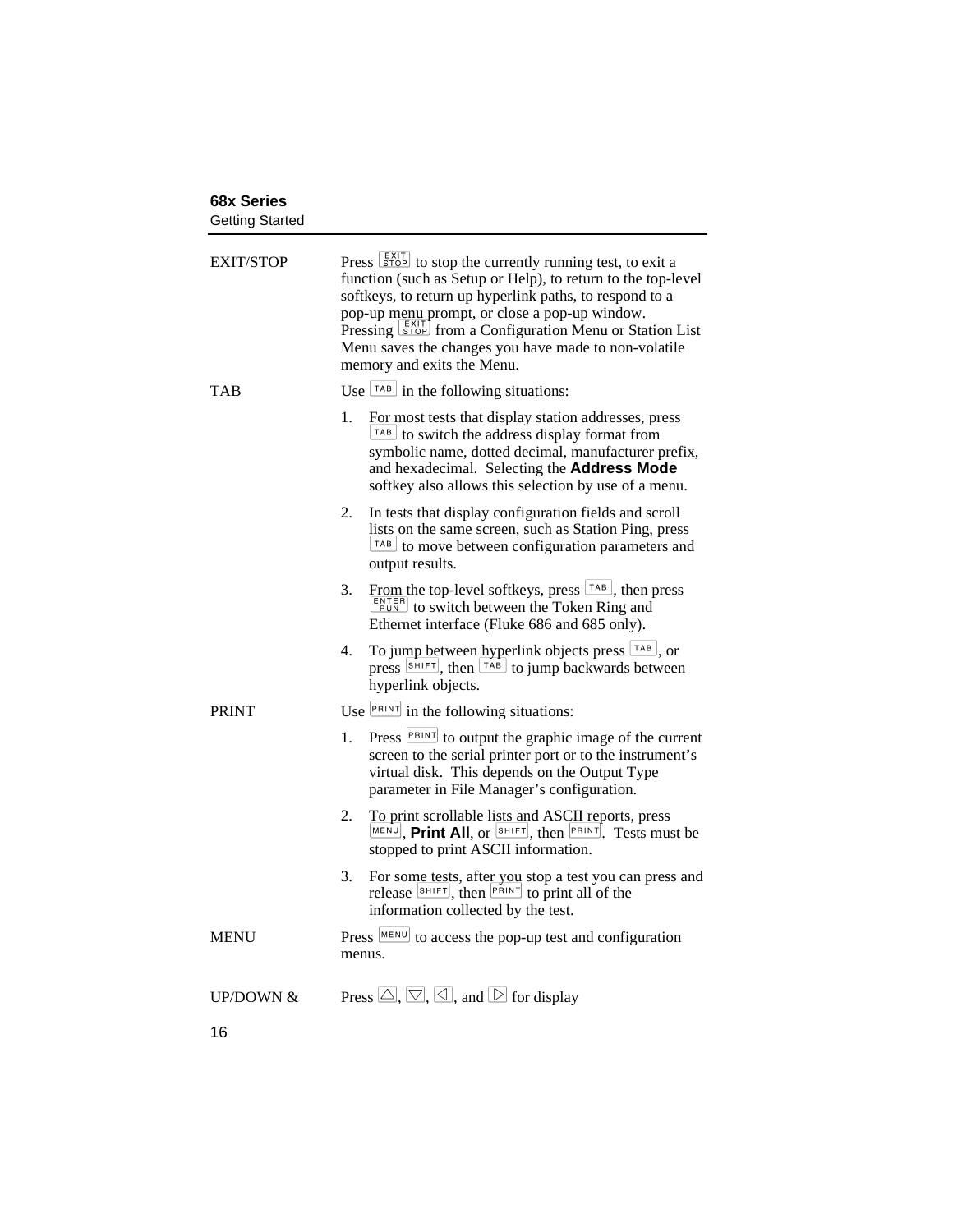#### <span id="page-24-0"></span>LEFT/RIGHT navigation, screen page up and page down, and field ARROW KEYS scrolling. Table 3 shows arrow key functions.

| Key                                                              | <b>Function</b>                                                                                                                                              |
|------------------------------------------------------------------|--------------------------------------------------------------------------------------------------------------------------------------------------------------|
|                                                                  | Up one row                                                                                                                                                   |
| $\bigtriangledown$                                               | Down one row                                                                                                                                                 |
| $\triangleright$                                                 | Adjusts screen contrast (top-level only),<br>screen page down, steps through<br>configuration field selections, or Page Down<br>function in results screens. |
| ◁                                                                | Adjusts screen contrast (top-level only),<br>screen page up, steps through configuration<br>field selections, or Page Up function in<br>results screens.     |
| $\overline{\text{shiff}}$ , then $\boxed{\triangledown}$         | Page down                                                                                                                                                    |
| $\frac{\text{SHIFT}}{\text{SHI}}$ , then $\triangle$             | Page up                                                                                                                                                      |
| $\frac{SHIFT}{S}$ , then $\Box$                                  | End of list (END)                                                                                                                                            |
| $\frac{\text{SHIFT}}{\text{SHI}}$ , then $\boxed{\triangleleft}$ | Beginning of list (HOME)                                                                                                                                     |

#### **Table 3. Arrow Key Functions**

SHIFT Press  $\left[ \text{SHIFT} \right]$  to access extended functions and to enter a secondary character from an alphanumeric key. When you press and release  $\overline{\text{SHET}}$ , the instrument temporarily replaces the **MORE** display label with **SHIFT** and executes the shift function of the next key pressed. Press and release  $\frac{\left|\mathbf{s}\right| \mathbf{H} \left|\mathbf{F}\right|}{\left|\mathbf{F}\right|}$  each time you want to access the shift function of a key. For an example, refer to the "Alphanumeric Keys" section.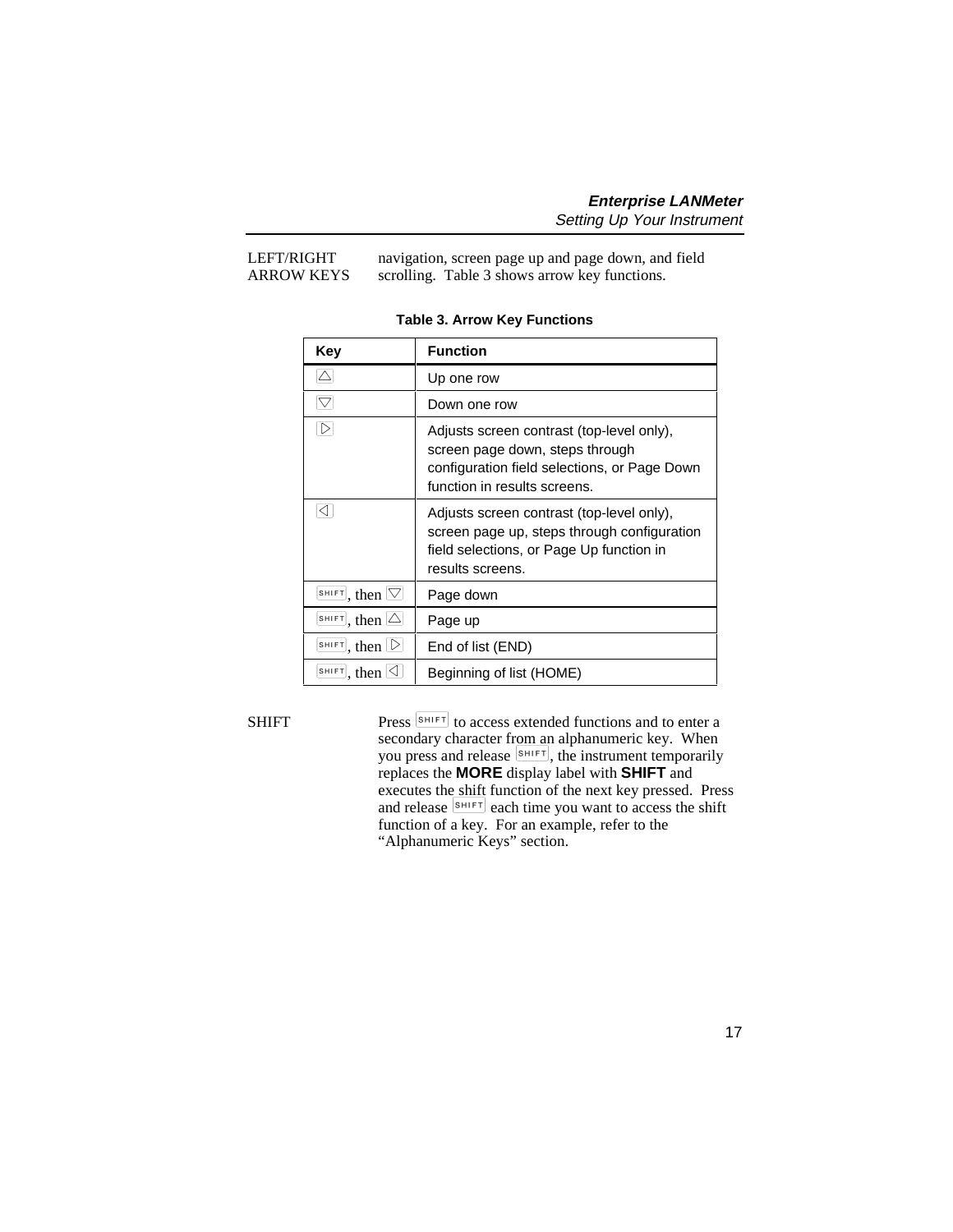<span id="page-25-0"></span>

| ALPHA       | Press  ALPHA  in the following situations:                                                                                                                                                                                                                                                                                                                                                                                                                                                                                                                                                                                     |  |
|-------------|--------------------------------------------------------------------------------------------------------------------------------------------------------------------------------------------------------------------------------------------------------------------------------------------------------------------------------------------------------------------------------------------------------------------------------------------------------------------------------------------------------------------------------------------------------------------------------------------------------------------------------|--|
|             | Press <b>ALPHA</b> to enter a secondary character from an<br>1.<br>alphanumeric key. These secondary characters are<br>the same color (orange) as the lettering on the<br>ALPHA key. When you press and release <b>ALPHA</b> , the<br>instrument temporarily replaces the MORE display<br>label with <b>ALPHA</b> and executes the Alpha function<br>of the next key pressed. After pressing $\frac{ALPHA}{ALPHA}$ , the<br>orange keyboard characters are active. Press and<br>release <b>ALPHA</b> each time you want to access the Alpha<br>function of a key. For an example, refer to the<br>"Alphanumeric Keys" section. |  |
|             | Press and release SHIFT and then press ALPHA to turn<br>2.<br>the screen backlight on and off. Refer to the<br>"Display Configuration" section in this manual for<br>more information on controlling the screen backlight.                                                                                                                                                                                                                                                                                                                                                                                                     |  |
| <b>HELP</b> | Use $\left\lfloor \frac{HELP}{H} \right\rfloor$ to access information on the highlighted test.<br>Use the following procedure to obtain help on any test:                                                                                                                                                                                                                                                                                                                                                                                                                                                                      |  |
|             | <b>Note</b>                                                                                                                                                                                                                                                                                                                                                                                                                                                                                                                                                                                                                    |  |
|             | You must stop all tests prior to using $L_{\text{HEP}}$ .                                                                                                                                                                                                                                                                                                                                                                                                                                                                                                                                                                      |  |
|             | 1.<br>Select the desired test category.                                                                                                                                                                                                                                                                                                                                                                                                                                                                                                                                                                                        |  |
|             | 2.<br>Highlight the desired test softkey.                                                                                                                                                                                                                                                                                                                                                                                                                                                                                                                                                                                      |  |
|             | The exact steps required to highlight a test softkey<br>depends on which test you want to run. The first test<br>is automatically highlighted. Otherwise, you either<br>press the test softkey once or press MORE, then press<br>the test softkey once (if there is a second row of<br>tests).                                                                                                                                                                                                                                                                                                                                 |  |
|             | $Press$ $HEP$<br>3.                                                                                                                                                                                                                                                                                                                                                                                                                                                                                                                                                                                                            |  |
|             | Use the arrow keys (as shown in Table 3) and the<br>4.<br>Prev Page and Next Page softkeys to move<br>around in the help text.                                                                                                                                                                                                                                                                                                                                                                                                                                                                                                 |  |
|             | Press <b>STOP</b> to exit the Help System.<br>5.                                                                                                                                                                                                                                                                                                                                                                                                                                                                                                                                                                               |  |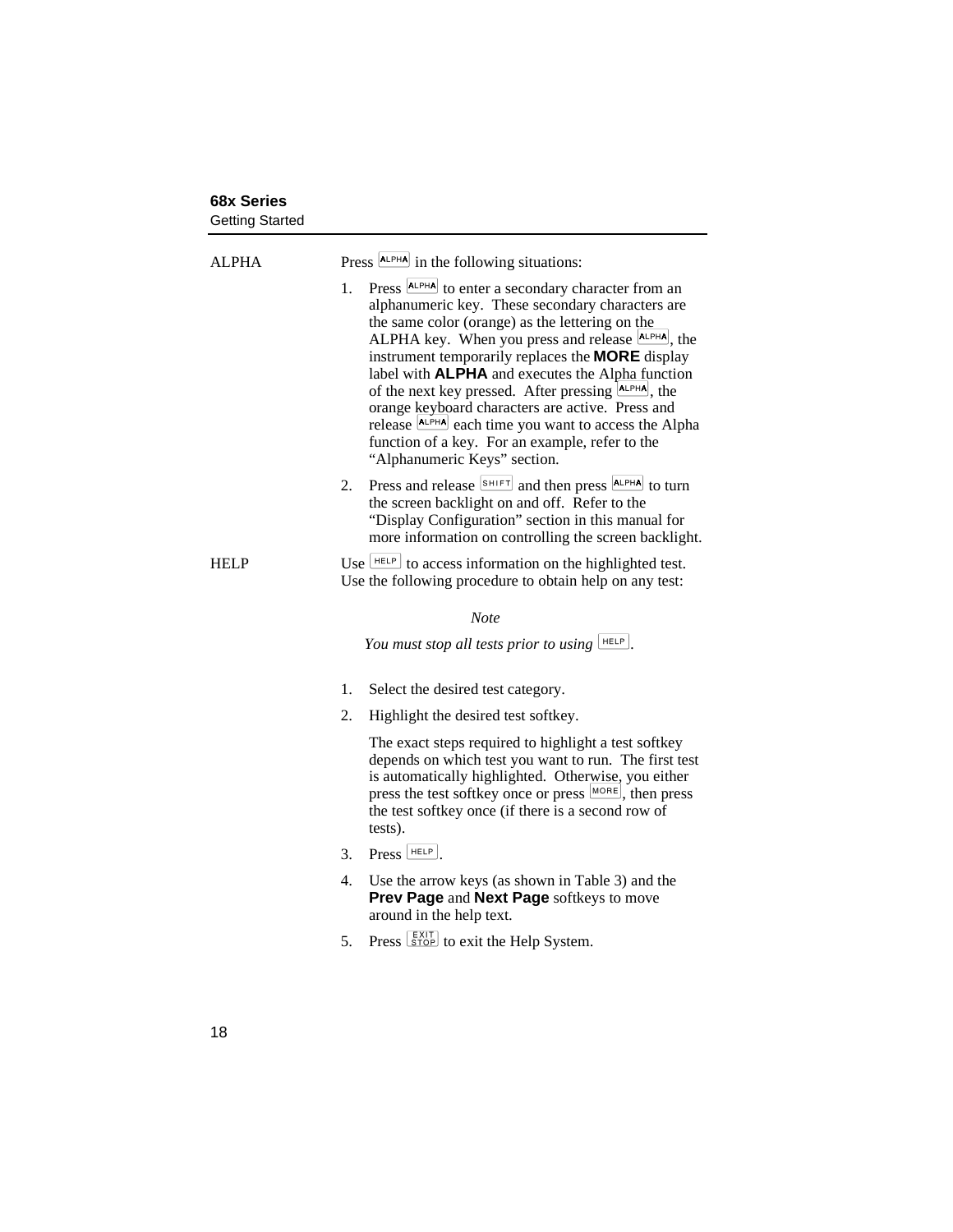<span id="page-26-0"></span>

|  | $\bullet$ (period key) |  |  |  |  |  | Use $\left[\begin{matrix}W & X\end{matrix}\right]$ in the following situations: |
|--|------------------------|--|--|--|--|--|---------------------------------------------------------------------------------|
|--|------------------------|--|--|--|--|--|---------------------------------------------------------------------------------|

- 1. Use as a period when entering alpha characters, such as a station list name.
- 2. Press  $\frac{W X}{A}$  to move from one address octet to the next for editing IP addresses.

SPACE Press  $\frac{S_{\text{PACE}}}{S_{\text{PACE}}}$  to access configuration choices of the selected configuration field or to bring up the Station List when an address is selected.

### Alphanumeric Keys

You can enter the numbers 0 through 9, the letters A through F, the period, and the SPACE directly from the keyboard (also called base keys). For example, press and release  $\frac{1}{2}$  to enter a space. To enter the letters **G** through **W** and  $\mathbf{\tilde{Y}}$ , press and release  $\mathbf{A}$ <sub>LPHA</sub>, then press the correct base key. For example, press and release  $\frac{A L P H A}{P}$ , then press  $\frac{S P A C E}{P}$  to input the character **Y**. To enter the letters X and Z, press and release  $\frac{S H I F T}{R}$ , then press the correct base key. For example, press and release  $\boxed{\text{SHET}}$ , then press  $\boxed{\text{Space}}$  to input the character **Z**. Figure 9 shows the Alphanumeric Keys.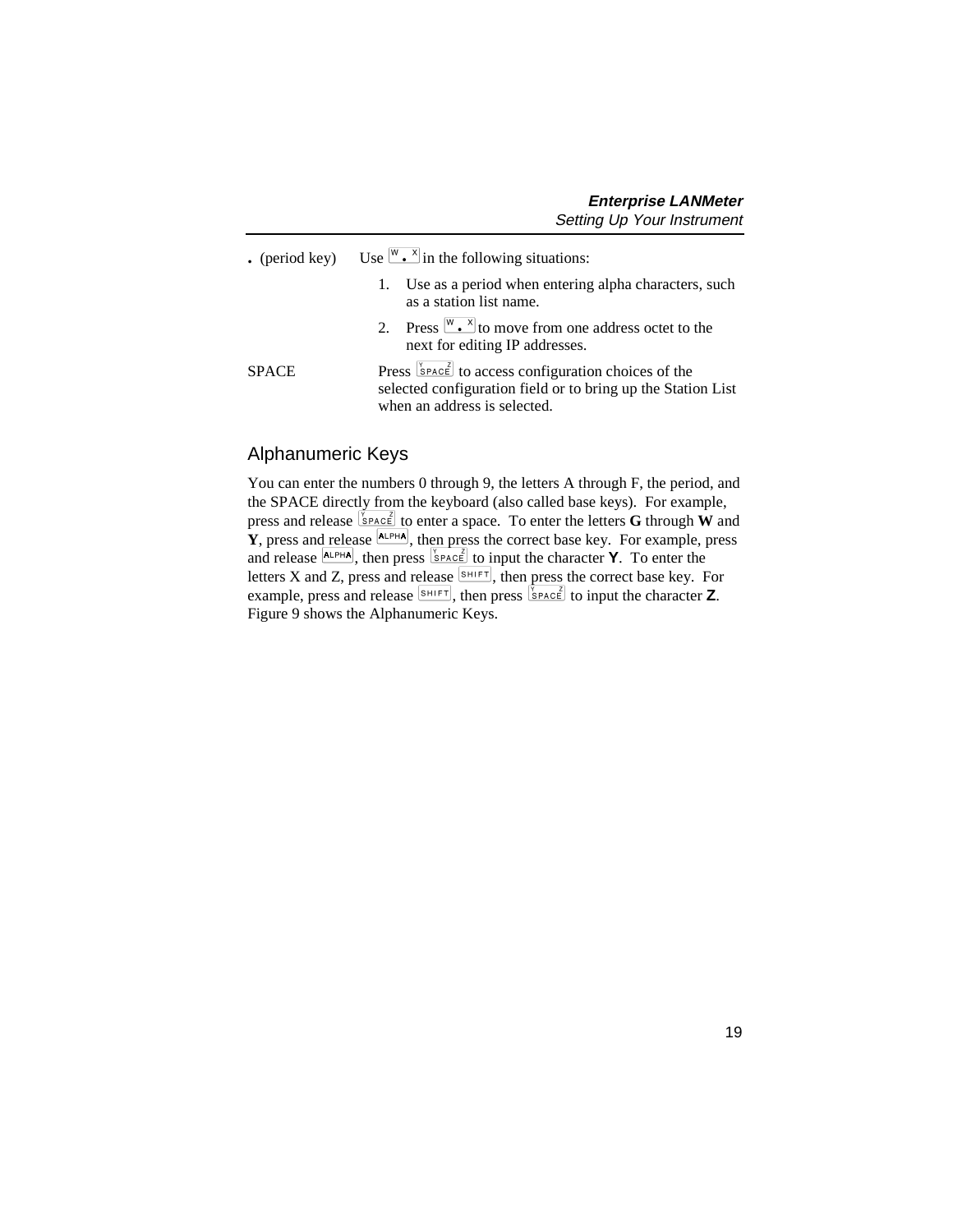<span id="page-27-0"></span>

**Figure 9. Alphanumeric Keys**

The following procedure shows how to enter the string **LAZY 8**:

- 1. Press and release  $\overline{ALPHA}$ , then press **L**.
- 2. Press **A**.
- 3. Press and release  $\boxed{\text{SHIFT}}$ , then press **Z**.
- 4. Press and release  $\overline{A L PHA}$ , then press **Y**.
- 5. Press  $S_{\text{PACE}}^{\gamma}$ .
- 6. Press **8**.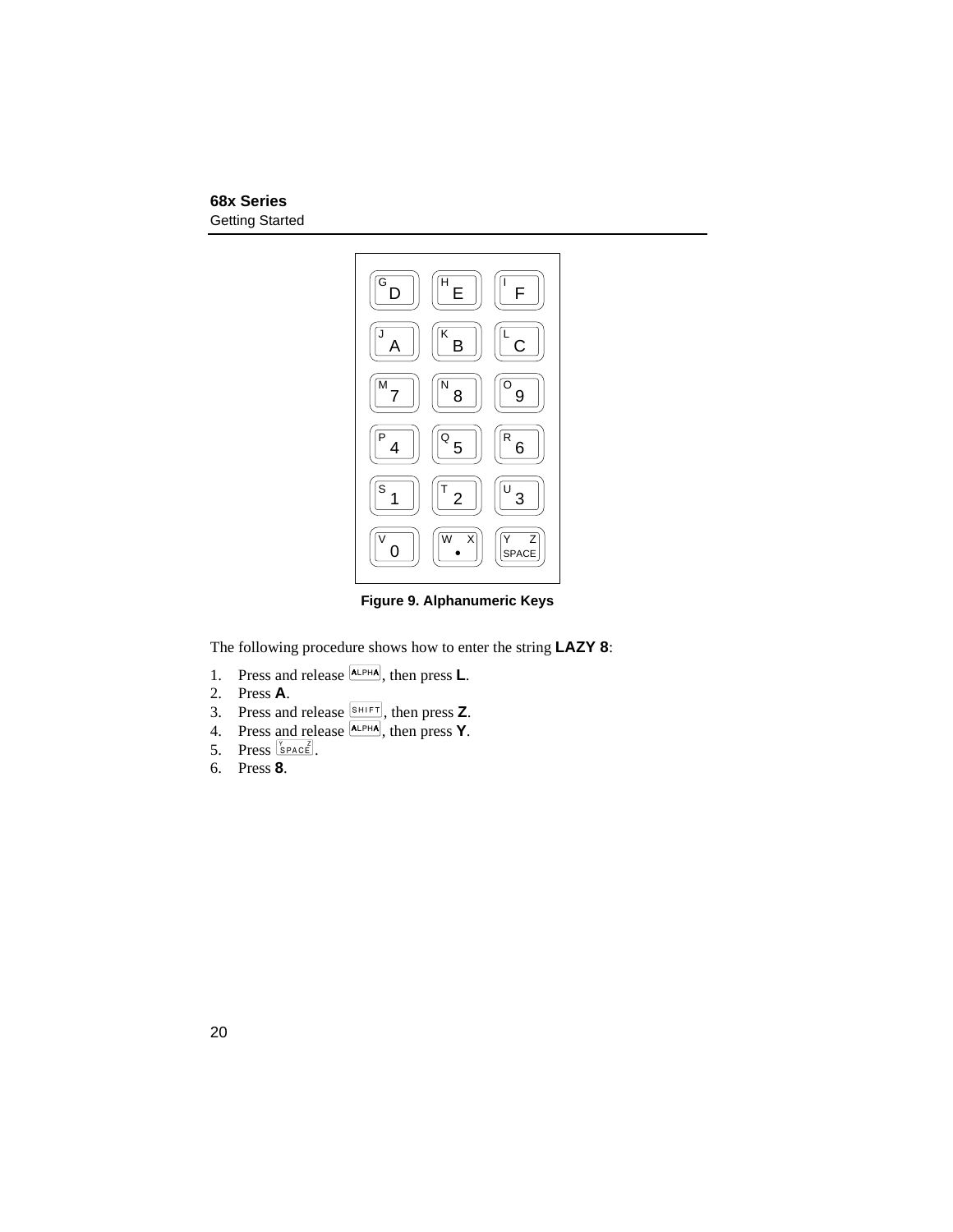## <span id="page-28-0"></span>LED Indicators

The instrument LEDs include both status (individual) and bargraph LEDs that indicate important network conditions. Figure 4 shows the status and bargraph LEDs. You can use these LED indicators for quick problem isolation. The Fluke 686 and 685 individual LEDs have two sets of labels, one for Ethernet (the top label) and one for Token Ring (the bottom label). The instrument also has two individual LEDs to indicate which network connector to use, what Ethernet speed (686 and 683 only), and one LED to indicate battery charger status. The following sections describe the meaning of these LEDs:

- $\Box$  Utilization Percentage Bargraph
- **T** Frame Error/Beacon
- $\Box$  Collision/Ring Error
- $\Box$  Polarity/Wire Fault
- $\Box$  Link Active/Insert
- $\blacksquare$  Transmit/16 Mb/s
- $\blacksquare$  BNC/4 Mb/s
- $\blacksquare$  HUR/MAU
- $\blacksquare$  NIC
- $\Box$  Battery Charger Status

# Utilization Percentage Bargraph

Utilization Percentage bargraph LEDs show the instantaneous network utilization percentage. Each LED represents 10% utilization on the network up to a total of 100% utilization when all 10 LEDs are lit. The more LEDs that the instrument lights, the higher the network utilization.

 $\blacktriangle$  When the instrument first inserts into a ring, the utilization LED's will briefly  $\lfloor \frac{1}{2} \rfloor$  light while the instrument performs its Lobe Test.

# Frame Error/Beacon

- The red FRAME ERROR LED is on when the instrument detects a jabber
- **f** frame (a frame with greater than 1518 bytes), a short frame (one with less than 64 bytes), or a frame with a bad frame check sequence.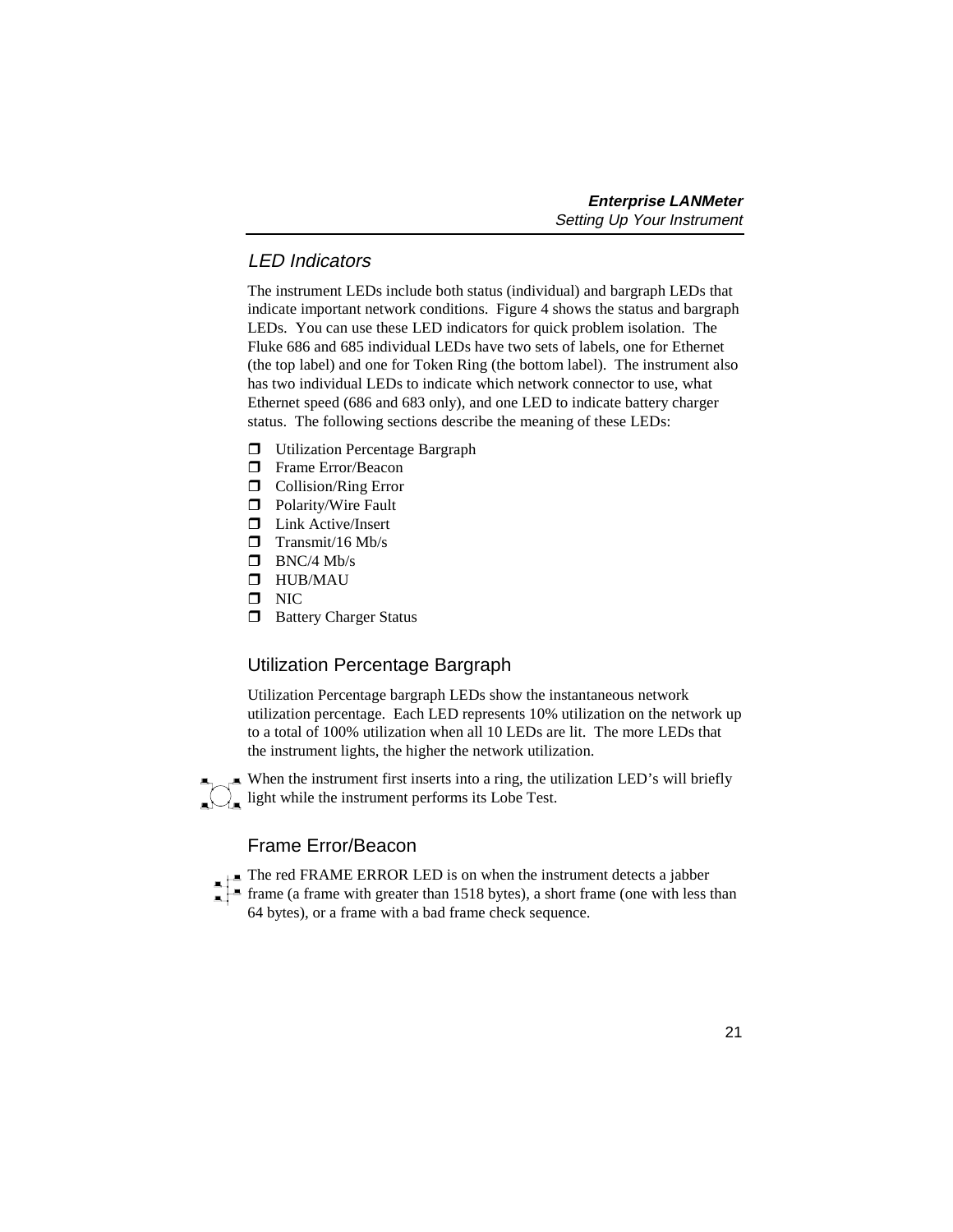<span id="page-29-0"></span>The red BEACON LED is on when the instrument detects a beacon frame on the network or when it transmits a Beacon frame. If this LED is on continuously, your ring is in a beaconing state. Manual intervention is usually required to recover a ring that has been in a beaconing state for more than a minute.

# Collision/Ring Error

The yellow COLLISION LED is on when the instrument detects a late, a local,

- or a remote collision. Local and Remote collisions are not reported on 100 Mbps networks.
- The yellow RING ERROR LED is on when the instrument detects any kind of ring recovery frame on the network, such as soft error, ring purge, claim token, or when the neighbor notification is incomplete.

# Polarity/Wire Fault

- The red POLARITY LED is on when the instrument detects reversed polarity
- on the receive link for a 10BASE-T connection. The state of the Polarity LED is only valid if the instrument is connected to a hub.
- $\blacksquare$  The red WIRE FAULT LED is on when the instrument detects a fault in the  $\sum_{n=1}^{\infty}$  The red WIKE PAULI LED is on with  $\sum_{n=1}^{\infty}$  lobe wiring between it and the MAU.

# Link Active/Insert

- The green LINK ACTIVE LED is on when the instrument receives the link pulse from an Ethernet hub.
- $\blacksquare$  The green INSERT LED is on when the instrument inserts into the ring or, in  $\overline{\bigcup}_{\blacksquare}$  the Expert-T mode, when the attached station is inserted into the network through the instrument.

# Transmit/16 Mb/s

- The yellow TRANSMIT LED is on when the instrument transmits a frame.
- $\blacktriangle$  The yellow 16 Mb/s LED is on when the instrument detects the ring speed as  $16$  Mbps or, if doing a NIC Autotest, when it detects the NIC speed as 16 Mbps.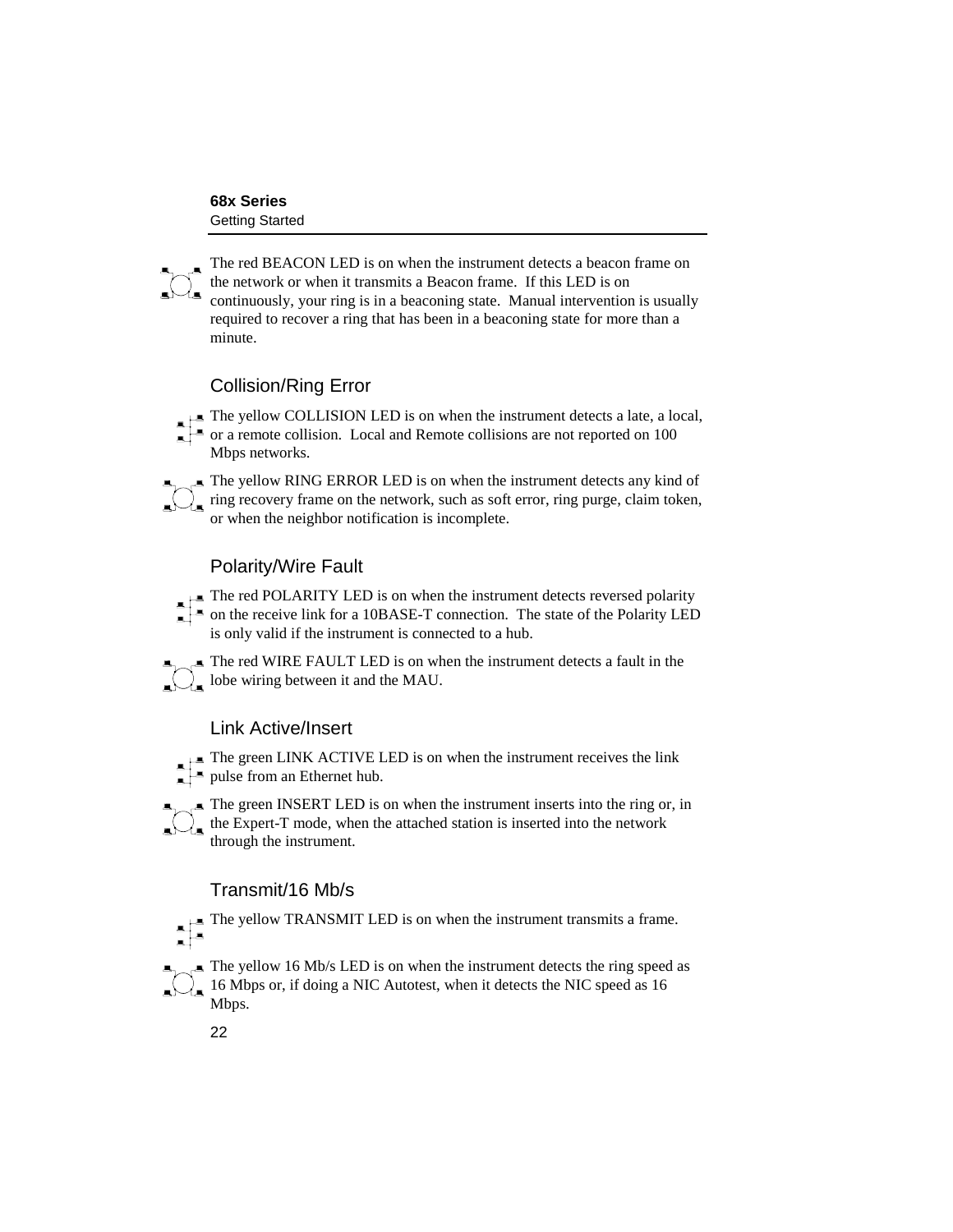### BNC/4 Mb/s

- <span id="page-30-0"></span>The green BNC LED is on to indicate that you should connect to the BNC
- connector. The BNC LED will flash when the instrument's BNC connector is terminated internally in 50 ohms.
- $\equiv$  The green 4 Mb/s LED is on when the instrument detects the ring speed as 4  $\Box$  Mbps or, if doing an NIC Autotest, when it detects the NIC speed as 4 Mbps.

# HUB/MAU

The **HUB/MAU** LED is located near the **TO HUB/MAU** connectors. The instrument turns on the green **HUB/MAU** LED to identify the correct port for attaching a cable to run the selected test. The LED flashes green/blue on the Fluke 686 and 683 instruments. The Fluke 680 labels this LED as **MAU**, the Fluke 683 and 682 label this LED as **HUB**, and the Fluke 686 and 685 label this LED as **HUB/MAU**.

For Fluke 686 and 683 instruments only, the **HUB/MAU** and **HUB** LEDs are dual-color (green/blue) and have two functions: first, to identify the correct port for attaching the cable to run the selected test and second, to identify the Ethernet speed. When the LANMeter instrument's Ethernet Speed is configured for 100 Mbps, the LED is blue and when it is configured for 10 Mbps, the LED is green. When you configure the instrument's Ethernet Speed for Auto Detect, the LED flashes green/blue until a network connection is made. The LED turns on solid blue when connected to a 100 Mbps network or turns on solid green when connected to a 10 Mbps network.

# NIC

The instrument turns on the green **NIC** (Network Interface Card) LED, located near the **TO NIC** connectors, to identify the correct port for attaching a cable to run the selected test. The LED flashes green/blue on the Fluke 686 and 683 instruments.

For Fluke 686 and 683 instruments only, the **NIC** LED is dual-color (green/blue) and has two functions: first, to identify the correct port for attaching the cable to run the selected test and second, to identify the Ethernet speed. When the LANMeter instrument's Ethernet Speed is configured for 100 Mbps, the LED is blue and when it is configured for 10 Mbps, the LED is green. When you configure the instrument's Ethernet Speed for Auto Detect,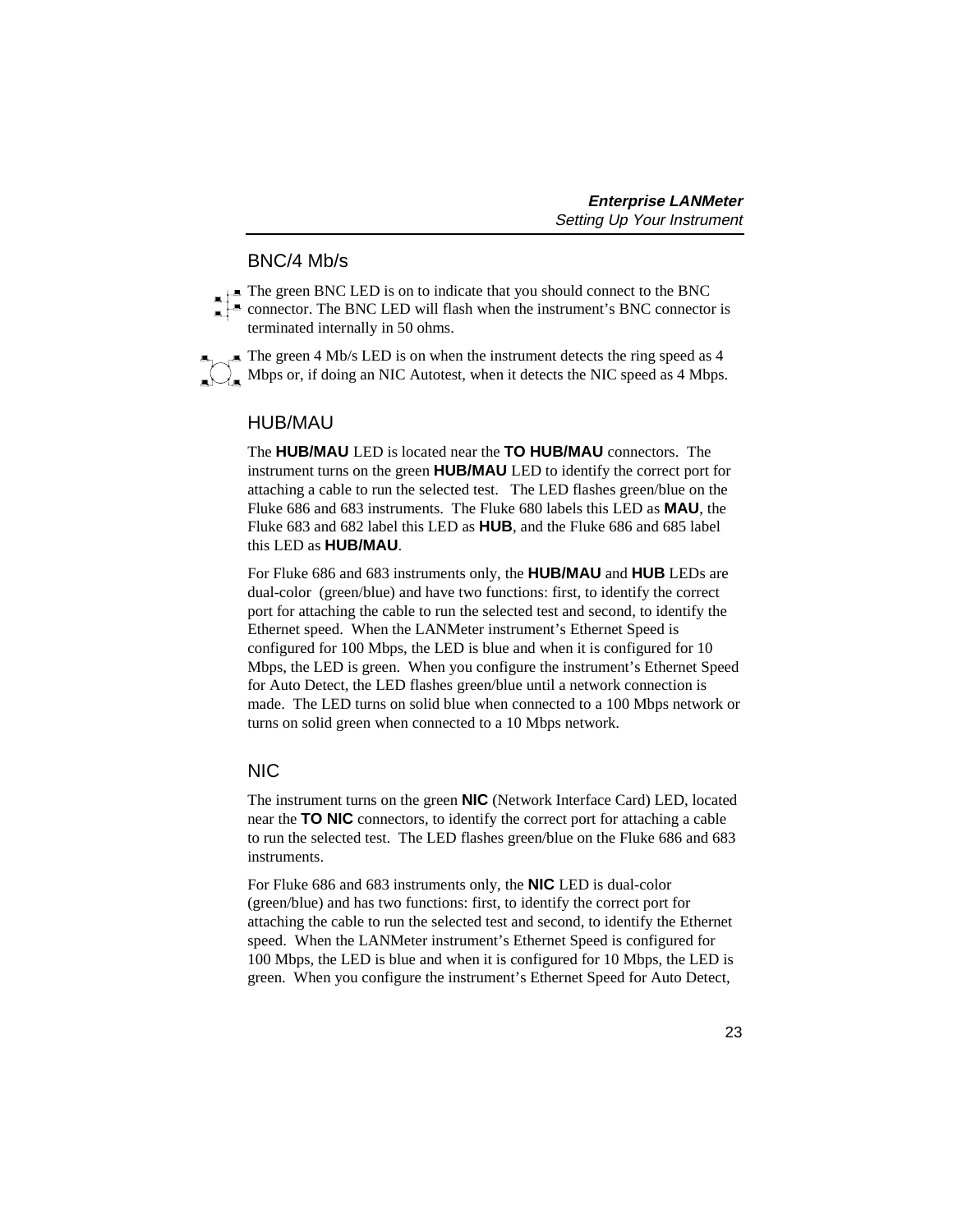<span id="page-31-0"></span>the LED is blue and stays blue when connected to a 100 Mbps network or changes to green when connected to a 10 Mbps network.

### Battery Charger Status

The red Battery Charger Status LED is located next to the AC Adapter input connector. Figure 10 shows the Fluke 686/685, Figure 11 shows the Fluke 683/682, and Figure 12 shows the Fluke 680. The Battery Charger Status LED has several on/off patterns to indicate the charging state of the battery. The Battery Charger Status LED is off when the AC Adapter is disconnected.



**Figure 10. Network and AC Adapter Connectors (686/685 Shown)**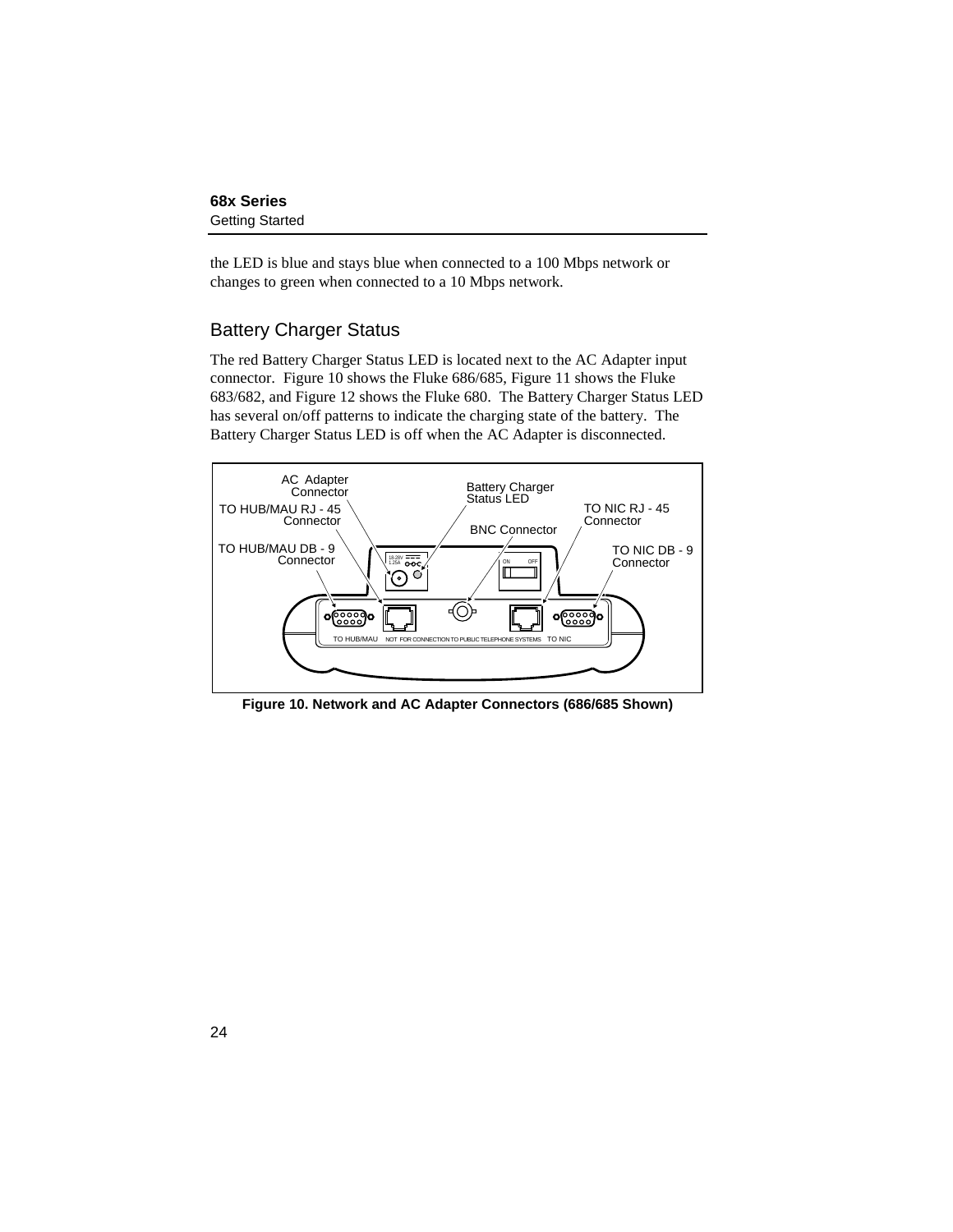<span id="page-32-0"></span>

**Figure 11. Network and AC Adapter Connectors (683/682 Shown)**



**Figure 12. Network and AC Adapter Connectors (680 Shown)**

The instrument has a fast charging capability to completely charge the battery in about 2 1/2 hours. You can use a fully charged battery for about 3 hours. Continuous use of the screen backlight reduces this time by about 30%.

You can leave the AC Adapter connected after the battery is completely charged. It continues to trickle charge the battery and the Battery Charger Status LED remains in the "charge complete" pattern.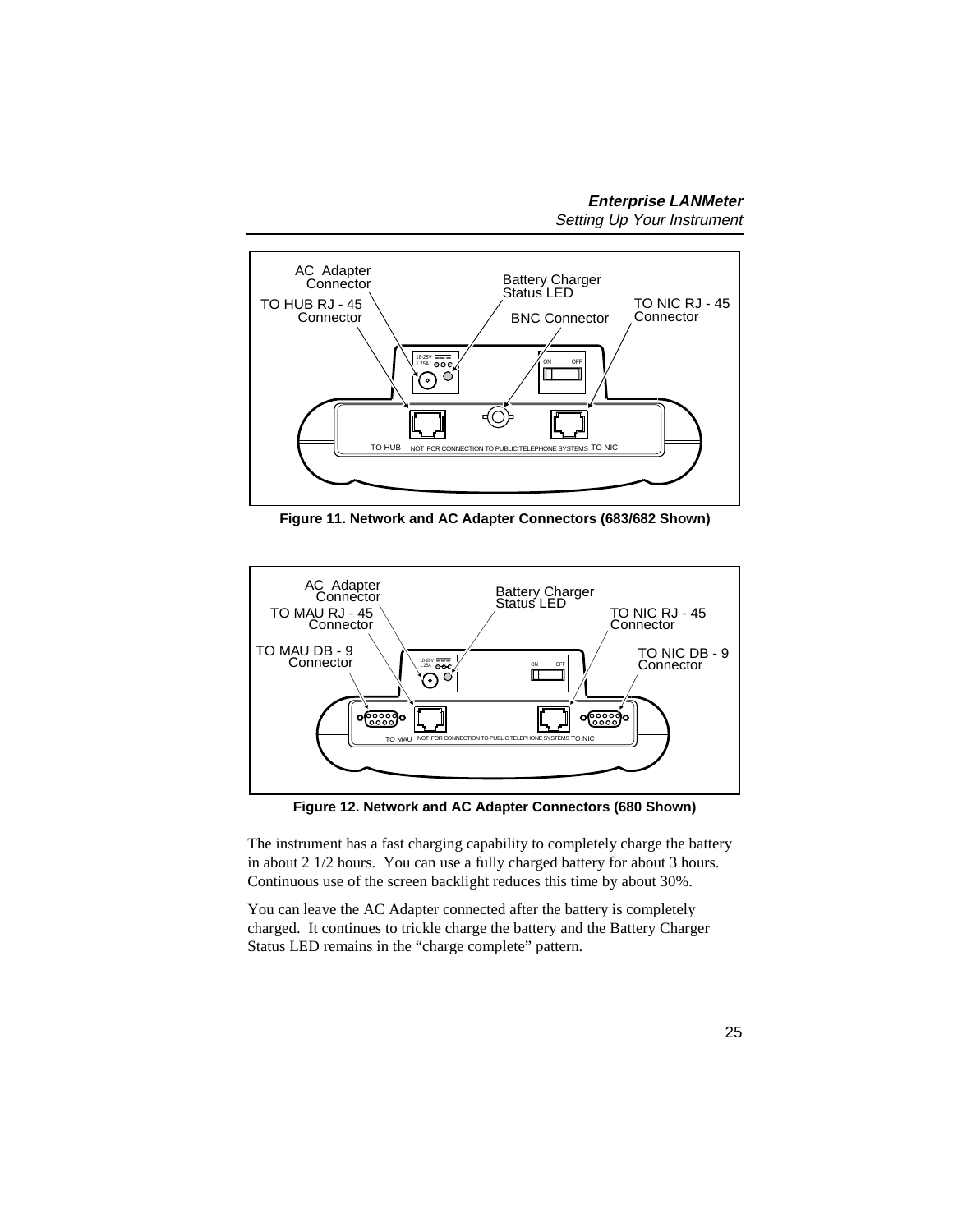<span id="page-33-0"></span>The instrument replaces the status line label with the battery icon when the battery requires charging. Table 4 shows the battery charger status LED on/off patterns. Refer to the "Maximizing Battery Life" section in Appendix C of the *Users Manual*, for more information on the battery.

| <b>LED State</b>       | <b>Meaning</b>                                                                                                     |
|------------------------|--------------------------------------------------------------------------------------------------------------------|
| OFF                    | External power is disconnected or battery is<br>absent.                                                            |
| <b>ON Continuously</b> | Batteries are being fast-charged.                                                                                  |
| Fast (4 Hz) Blinking   | Battery charging has been completed; trickle<br>charging continues.                                                |
| Slow (0.6 Hz) Blinking | Batteries are not within the temperature and<br>voltage range for fast charging. Trickle<br>charging is occurring. |

**Table 4. Battery Charger Status LED**

# **Setup/Utils**

The instrument comes from the factory configured with default values. You can configure test and setup parameters as required by your network or test conditions. Refer to the appropriate section of the *Users Manual* for specific information on test configurations. The following sections contain configuration information accessible with the **Setup/Utils** softkey:

- $\Box$  Network Configuration
- $\Box$  Station List
- $\Box$  Manage Options
- $\Box$  File Manager
- $\Box$  Terminal Emulator
- $\Box$  System Information
- $\Box$  Update Software
- $\Box$  Time and Date
- $\Box$  Display Configuration
- $\Box$  Self Test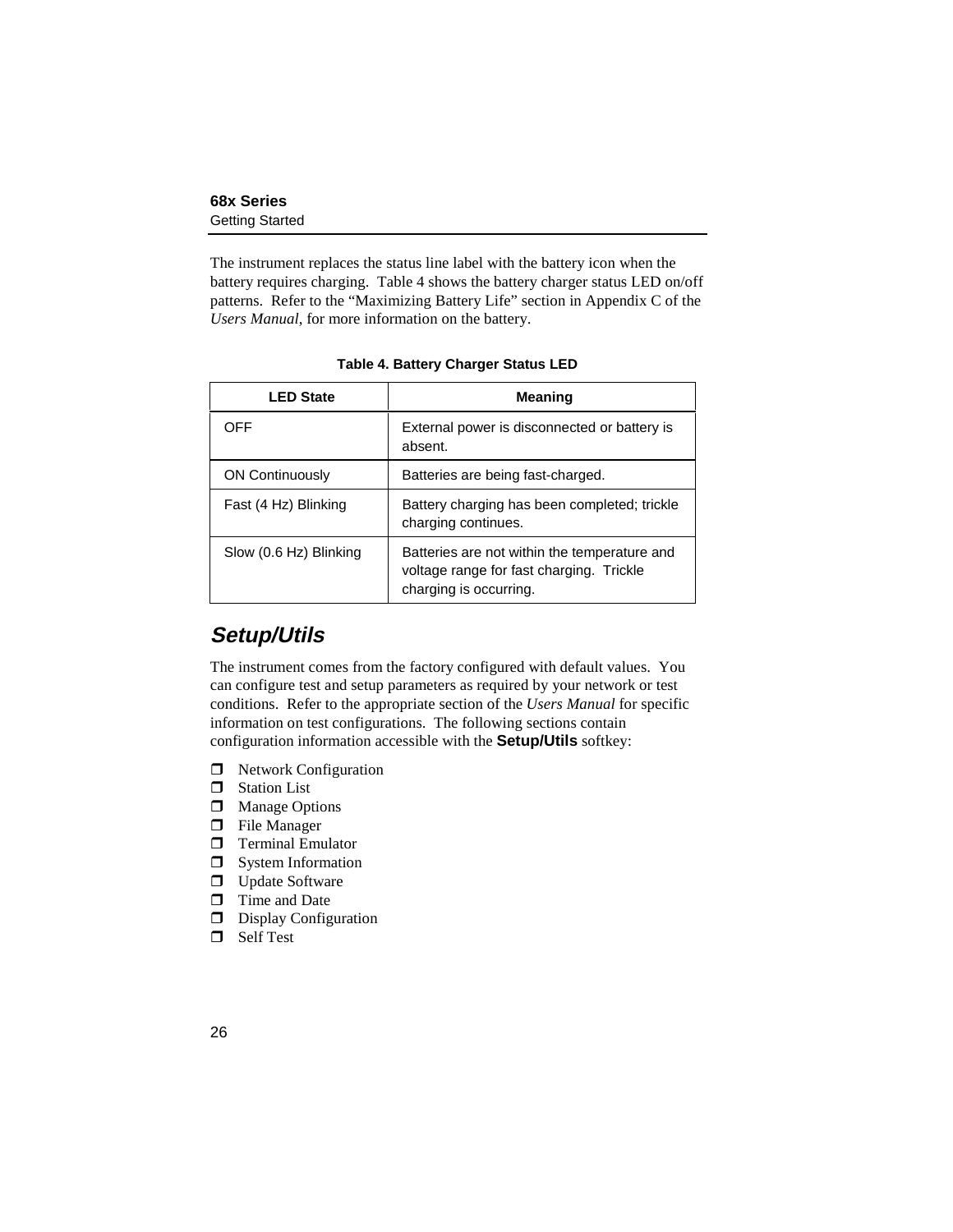<span id="page-34-0"></span>Figure 13 shows the Setup/Utils softkeys.

| Network<br>Config | <b>I</b> Station<br>List. |       |         | Manage File Terminal<br>Options Manager Emulator |
|-------------------|---------------------------|-------|---------|--------------------------------------------------|
|                   | Jodate                    | lime/ | )isblav |                                                  |

Any configuration changes that you make are automatically saved to nonvolatile memory when you press  $\frac{EXIT}{STOP}$ . You can undo configuration changes before you press  $\frac{[E X | T]}{[S T Q]}$  by selecting **Cancel Changes** in the pop-up Configuration Menu, and pressing  $\sqrt{\frac{ENTER}{RUN}}$ . Figure 14 shows a Configuration Menu.



**Figure 14. Configuration Pop-up Menu**

You can use the factory defaults for the selected Setup/Utils category by selecting **Restore Defaults**, and then pressing  $\frac{\text{ENTER}}{\text{Run}}$  from the Configuration Menu (when available). The defaults are then saved to non-volatile memory when you press  $\left[\frac{EXIT}{STOP}\right]$  to exit the Setup/Utils category.

You can reset all Setup/Utils categories and test configurations by selecting **Reset All Configs**, then pressing  $\frac{ENTER}{RUN}$  from the Configuration Menu. Resetting all configurations does not erase saved Station Lists.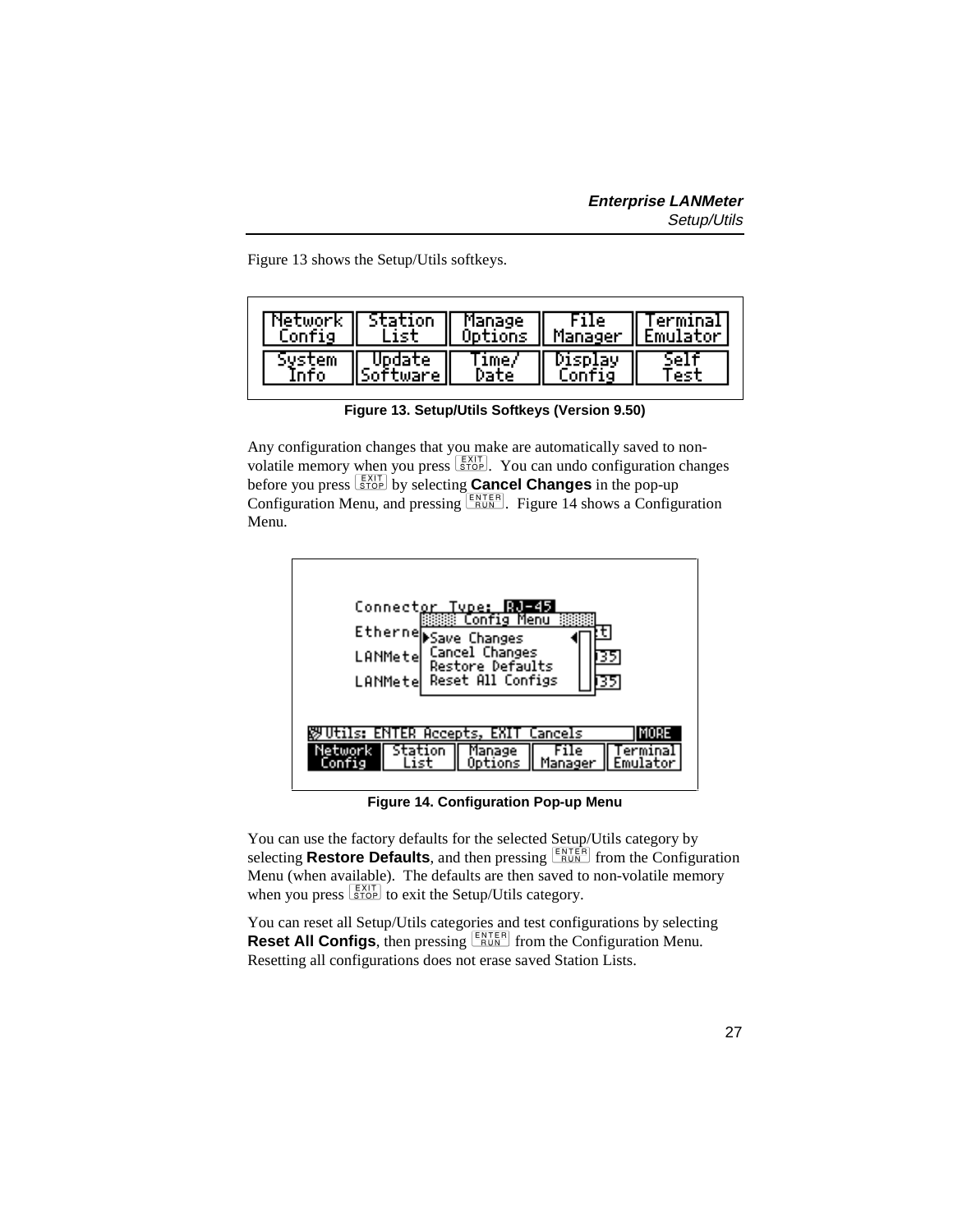#### *Note*

<span id="page-35-0"></span>*For the Fluke 686 and 685, the* **Reset All Configs** *option has no effect on the opposite interface mode. That is, selecting the* **Reset All Configs** *option while in the Ethernet interface does not reset configuration settings in the Token Ring interface, and vice versa.*

### **Network Configuration**

Press the top-level **Setup/Utils** softkey, and the Network Configuration screen is automatically selected. Configure the following Ethernet or Token Ring parameters to your specific testing requirements. The default parameters are underlined.

**Fthernet** 

#### **Caution**

**Always configure the Fluke 686 and 683 LANMeter instrument's Ethernet Speed parameter to Auto Detect when you are unsure whether you are attaching to a 10 Mbps or to a 100 Mbps Ethernet network.**

**Do not configure the LANMeter instrument for 100 Mbps and then attach it to a 10 Mbps network. The presence of the 100 Mbps link pulse on a 10 Mbps network effectively brings down the network by preventing all stations from transmitting.**

**Configuring the LANMeter instrument to 10 Mbps and then attaching it to a 100 Mbps network causes erroneous results (such as excessive collisions) to be reported.**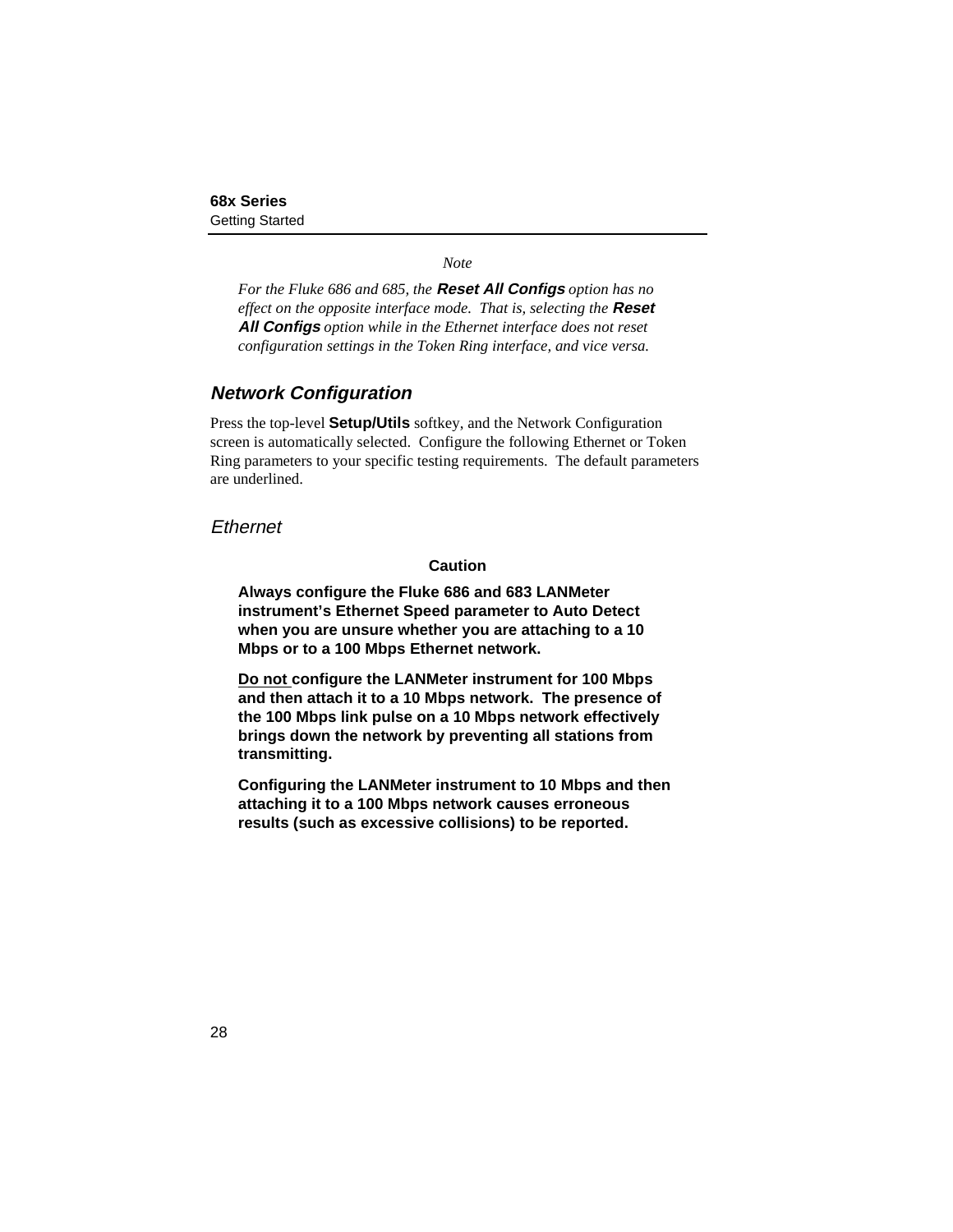### <span id="page-36-0"></span> $\Box$  Connector Type as RJ-45, or BNC

- $\Box$  Ethernet Speed as Auto Detect, 10 Mbps, or 100 Mbps (for RJ-45 only and on Fluke 686 and 683 instruments only)
- $\Box$  LANMeter MAC as Predefined or user definable

The Auto Detect Ethernet Speed selection puts the instrument in a mode where it automatically detects the network speed and sets its configuration to match that speed. If the instrument is configured for Auto Detect and is then connected to an auto-speed port, it automatically negotiates for a speed of 100 Mbps.

The LANMeter MAC is the MAC address used by the instrument while it is inserted in the network.

### Token Ring

#### **Caution**

#### **Selecting an incorrect ring speed will cause the ring to beacon.**

# $\overline{\Omega}$ .

- $\Box$  Connector Type as DB-9, or RJ-45
- $\Box$  Ring Speed as Auto, 4 Mbps, or 16 Mbps
- $\Box$  LANMeter MAC as Predefined or user definable
- $\Box$  Beacon Detect as Enable or Disable

The Auto ring speed selection puts the instrument in a mode where it automatically detects the network speed and sets its configuration to match that speed. The Auto ring speed selection should not be used when using smart MAUs such as the IBM Controlled Access Unit (CAU), Lobe Attachment Modules, or the Madge SmartCAU.

The Beacon Detect field enables or disables the Beacon pop-up window to appear when a beacon frame is detected.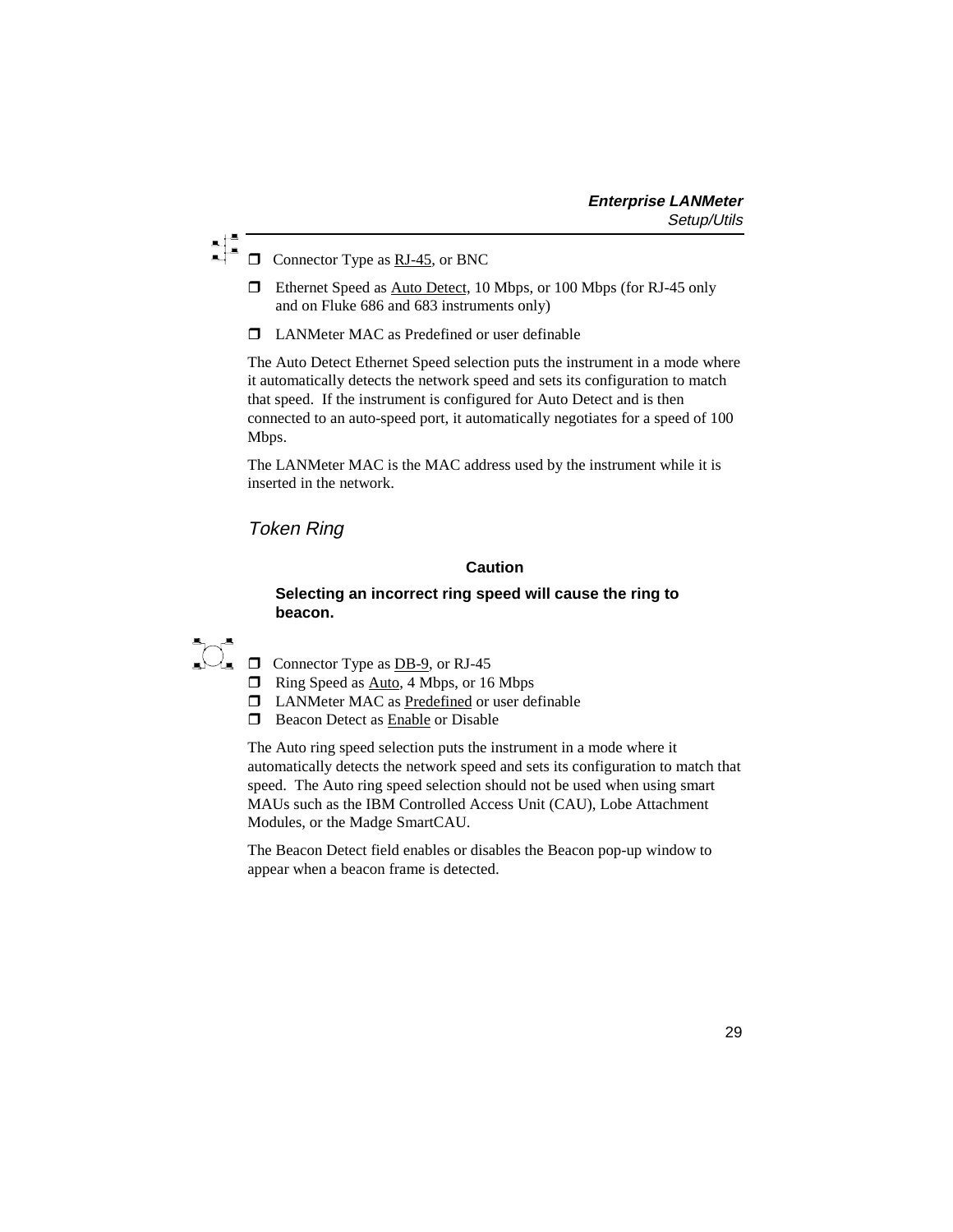## <span id="page-37-0"></span>**Station List**

A Station List is a list of symbolic station names (optional) and their associated network addresses, which can be used in certain instrument tests. Refer to the *Users Manual,* "Station List" chapter for more information on using Station List.

# **Manage Options**

Press the **Manage Options** softkey to enable software options such as SwitchWizard and WideAreaWizard. Refer to the specific chapter in the *Users Manual* for information on enabling any particular option. You can run Manage Options to list the enabled options. The number of trial uses remaining for software options (if any) is also listed.

# **File Manager**

You can use File Manager to print, email, import, export, rename, or delete the following types of saved files:

- $\Box$  Reports and Graphics
- $\Box$  Data Logs
- $\Box$  Station Lists

Press **Setup/Utils** and then press **File Manager** twice to access File Manager. Refer to the *Users Manual*, "File Manager" chapter for more information on File Manager functions. File Manager functions are also available via the Web Agent measurement. Refer to the *Users Manual*, "Web Agent/WebRemote Control" chapter for more information.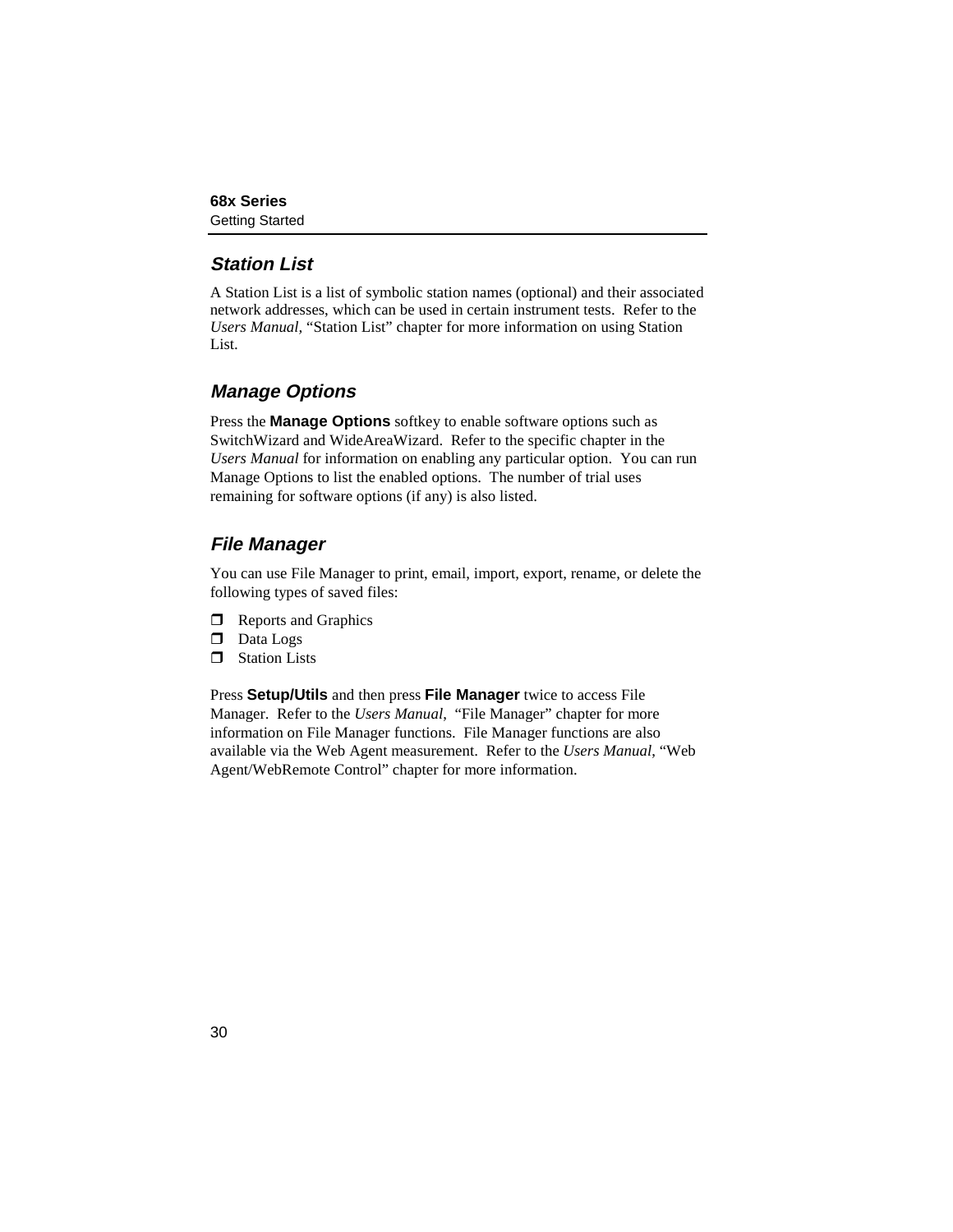# <span id="page-38-0"></span>**Terminal Emulator**

Terminal Emulator is a feature supported in the Fluke Enterprise LANMeter (68x Series) instrument Software Version 9.50, and later, that gives you the ability to use your LANMeter instrument to inspect and configure network devices. Refer to the *Users Manual*, "Terminal Emulator Option" for more information.

# **System Information**

Pressing the top-level **Setup/Utils** softkey followed by the **MORE** key will display the Sys Info screen. The **System Info** softkey will be highlighted. You can view the instrument software and hardware revision levels, the LANMeter instrument default MAC address (for the Fluke 686 and 685, both Ethernet and Token Ring MAC addresses are shown) and whether the backlight option is installed on your instrument.

# **Update Software**

As new software becomes available, the instrument can be updated by using an IBM-compatible computer and a Fluke supplied software update disk. Refer to the "Software Update" section in Appendix D of the *Users Manual*, and the documentation provided with the Fluke software update disk for information on updating the LANMeter instrument software.

# **Time and Date**

Use the following procedure to set the Time and Date:

- 1. Press the top-level **Setup/Utils** softkey.
- 2. Press  $\lfloor \text{moRE} \rfloor$  and then the **Time/Date** softkey.
- 3. Enter the current date and time using the numbers 0 through 9 and move between fields using  $\boxed{\top A,B}$ ,  $\boxed{\bigcirc}$ ,  $\boxed{\triangle}$  or  $\boxed{\frac{\text{ENTER}}{\text{Run}}}$ .
- 4. Press  $\frac{[X]}{[SIOP]}$  to save your changes to non-volatile memory and to return to the top-level softkeys.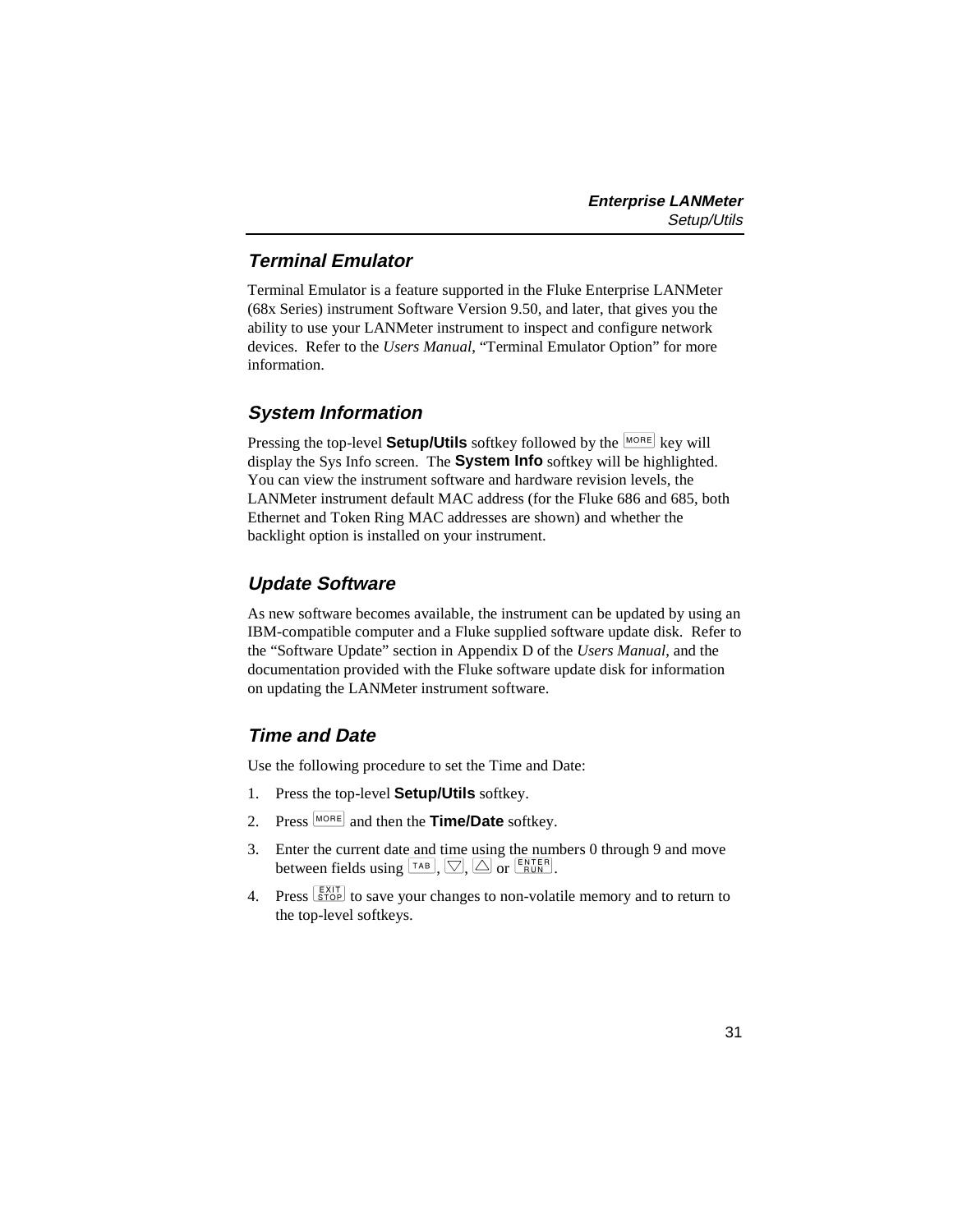# <span id="page-39-0"></span>**Display Configuration**

The Display Configuration screen allows you to configure the automatic screen backlight. The following parameters can be configured for Display Configuration (the defaults are underlined):

- $\Box$  Backlight Timeout as 1 minute,  $\frac{5 \text{ minutes}}{2}$ , or 10 minutes.
- $\Box$  Auto Backlight as Disable or Enable.

Use the following procedure to configure the automatic screen backlight:

- 1. Press the top-level **Setup/Utils** softkey.
- 2. Press  $\sqrt{\text{MORE}}$  and then the **Display Config** softkey.
- 3. Use  $\Box$  and  $\Box$  to set the Backlight Timeout field to 1, 5, or 10 minutes.
- 4. Press  $\heartsuit$  to select the Auto Backlight field.
- 5. Press  $\Box$  or  $\Box$  to enable or disable the backlight function.

After you set the Auto Backlight field to **Enable**, the screen backlight turns on for the configured timeout period and then turns off. You can then turn on the backlight again by pressing any key. While the backlight is on, you can press and release  $\frac{S H I F T}{T}$  and then press  $\frac{A L P H A}{T}$  to turn off the backlight. Turning off the backlight saves battery power when the instrument is not plugged in using the AC adapter.

After you set the Auto Backlight field to **Disable**, the screen backlight turns off after the configured timeout period. While the backlight is off, you can press and release SHIFT and then press ALPHA to turn on the backlight for the configured timeout period.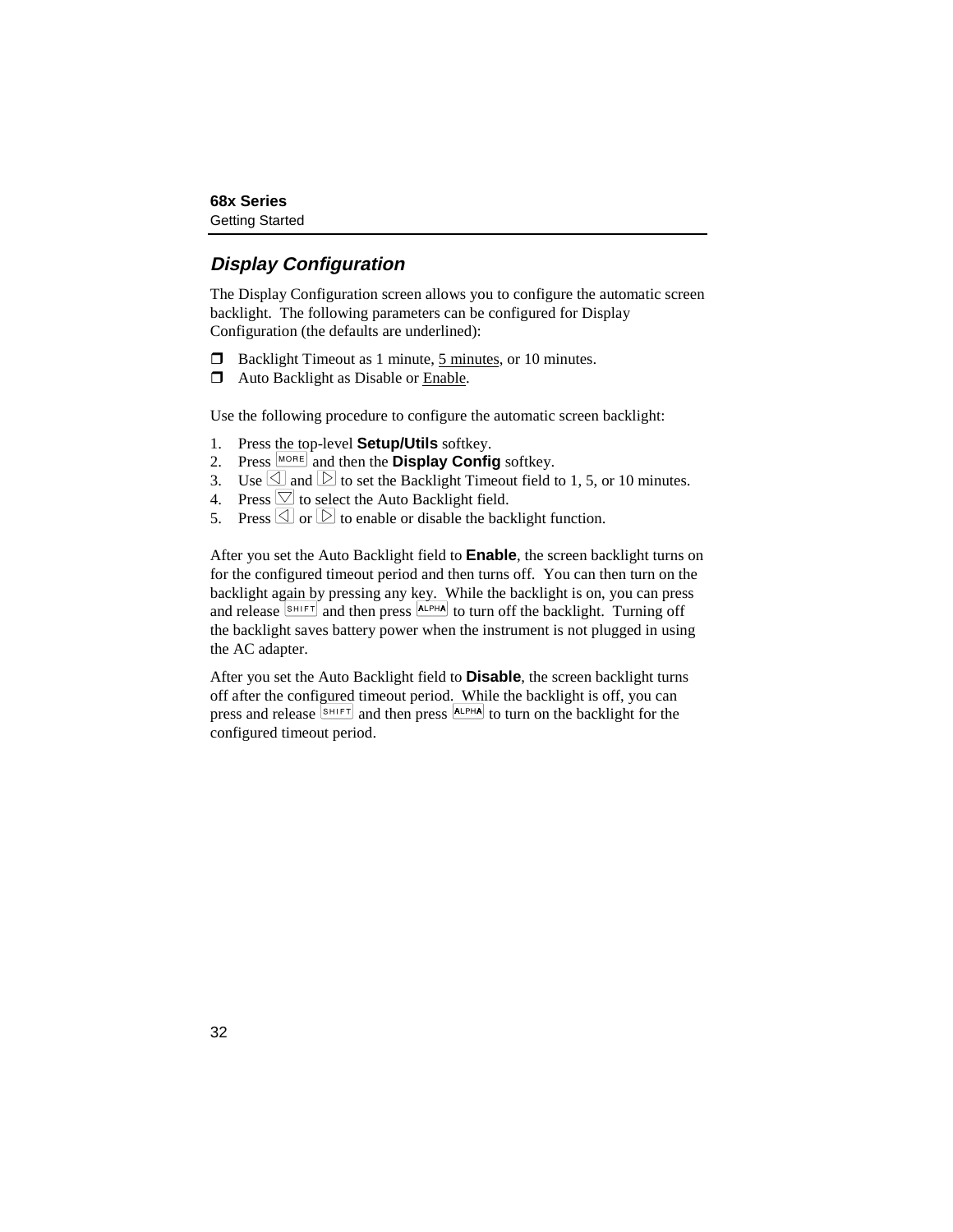# <span id="page-40-0"></span>**Self-Test**

The first time you turn on your LANMeter instrument on a particular day, the instrument automatically performs extensive power-on self tests. All subsequent power-on self tests for that day are less extensive and completed in much less time.

You can verify correct operation of the instrument manually by using the following procedure:

- 1. Press the top-level **Setup/Utils** softkey.
- 2. Press  $\left[\text{More}\right]$  and then the **Self Test** softkey.
- 3. Select the appropriate self-test and press  $\frac{\text{EXTER}}{\text{RUN}}$ .

You can run the following self-tests on the LANMeter instrument:

- 1. LANMeter Self Test
- 2. LANMeter Keyboard Test
- 3. LANMeter Serial Test
- 4. 100 MHz Cable Remote Test

## Self Test

When running the LANMeter Self Test, disconnect all cables from the instrument **TO MAU** and **TO NIC** connectors. Verify that all tests pass. The instrument displays the message **Passed** for each test to indicate proper operation. These self tests are more extensive than the power-on self tests.

If the instrument reports a failure, perform the steps in the "Service Center Repair" section of Appendix C "Maintenance" of the *Users Manual.*

# Keyboard Test

When running the LANMeter Keyboard Test, manually perform the steps displayed on the screen and verify that the test passed. The five softkeys shown in Figure 4 are referred to as F1 through F5 with F1 being the leftmost softkey and F5 the rightmost.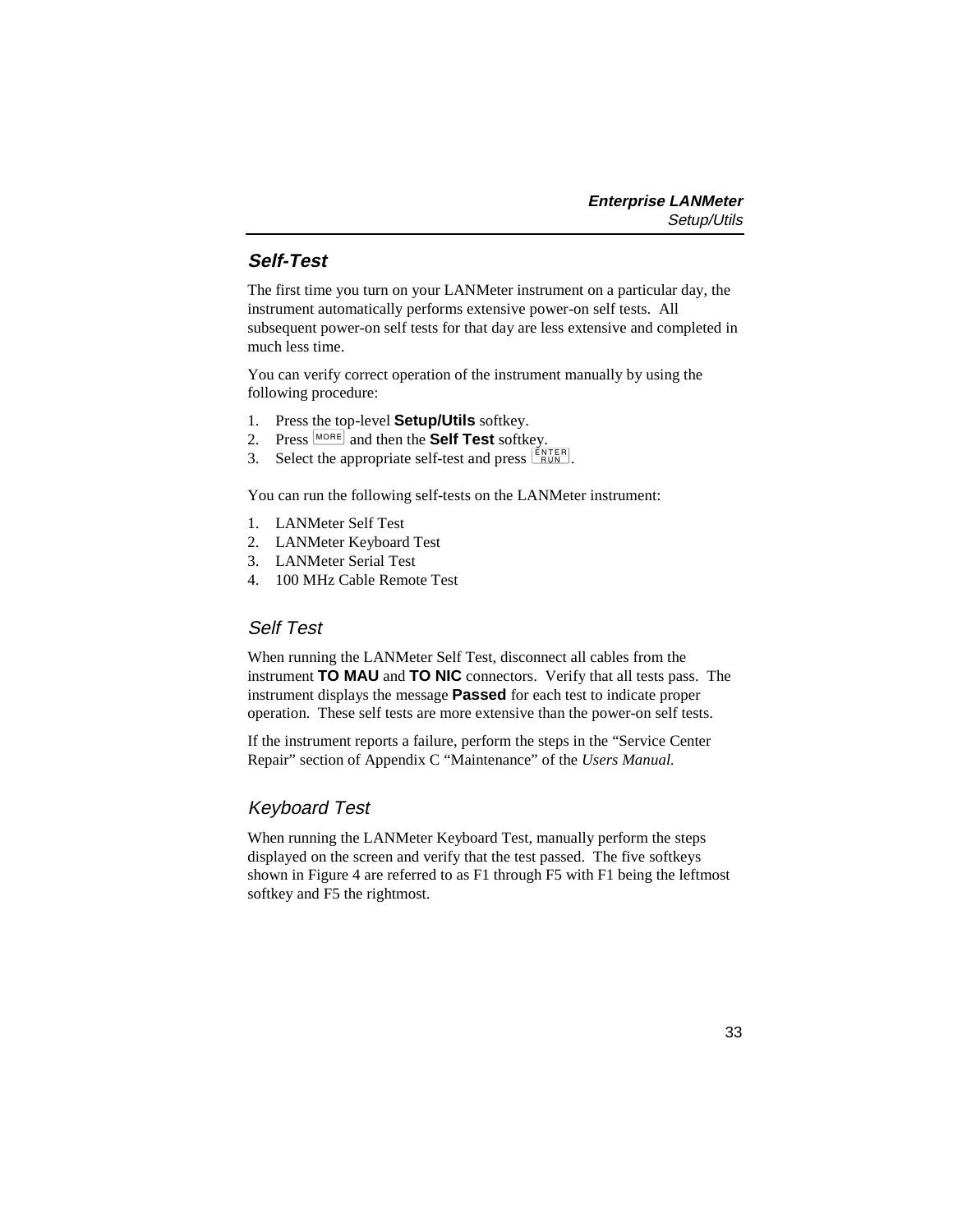## <span id="page-41-0"></span>Serial Test

When running the LANMeter Serial Test, attach a loopback connector to the **Serial** connector on the lower left-hand side of the instrument. To make a loopback connector, take a female DB-9 connector and connect jumpers between pins 2 and 3 and between pins 6 and 7. Verify that all tests pass.

# 100 MHz Cable Remote Test

This test requires the optional 100 MHz Cable Remote. When running the 100 MHz Cable Remote Test, attach the supplied ScTP Cat 5 Patch Cable between the LANMeter instrument's **TO HUB/MAU** (686/685) or **TO Hub** (683/682) and the 100 MHz Remote. Verify that all tests pass.

# **Attaching Cables**

You attach cables to the instrument in one of the following three configurations. The configuration that you use depends on the test you want to run.

- **T** TO MAU, TO HUB, or BNC Connection
- **T** TO NIC Connection
- $\Box$  Expert-T Autotest Connection

The instrument lights the **MAU** (or **HUB**) and/or **NIC** LEDs on the top-front of the instrument to indicate which of the LAN connectors you should use for the selected test. The Fluke 680 has a **MAU** LED, the Fluke 683 and 682 have a **HUB** LED, and the Fluke 686 and 685 have a **HUB/MAU** LED. Figure 2 shows these LEDs on the instrument's user interface.

On the Fluke 686, 685, and 680 there are two **TO MAU** (or **TO HUB**) and two **TO NIC** connectors, as shown in Figure 1. Each pair consists of an RJ-45 and DB-9 type connector that are connected in parallel. Use only one **TO MAU** or **TO NIC** connector at a time. If your network uses BNC connectors, use the BNC connector as shown in Figure 1.

## **Warning**

**Do not connect the instrument to the public telephone system. If you do, damage can occur to the LANMeter instrument.**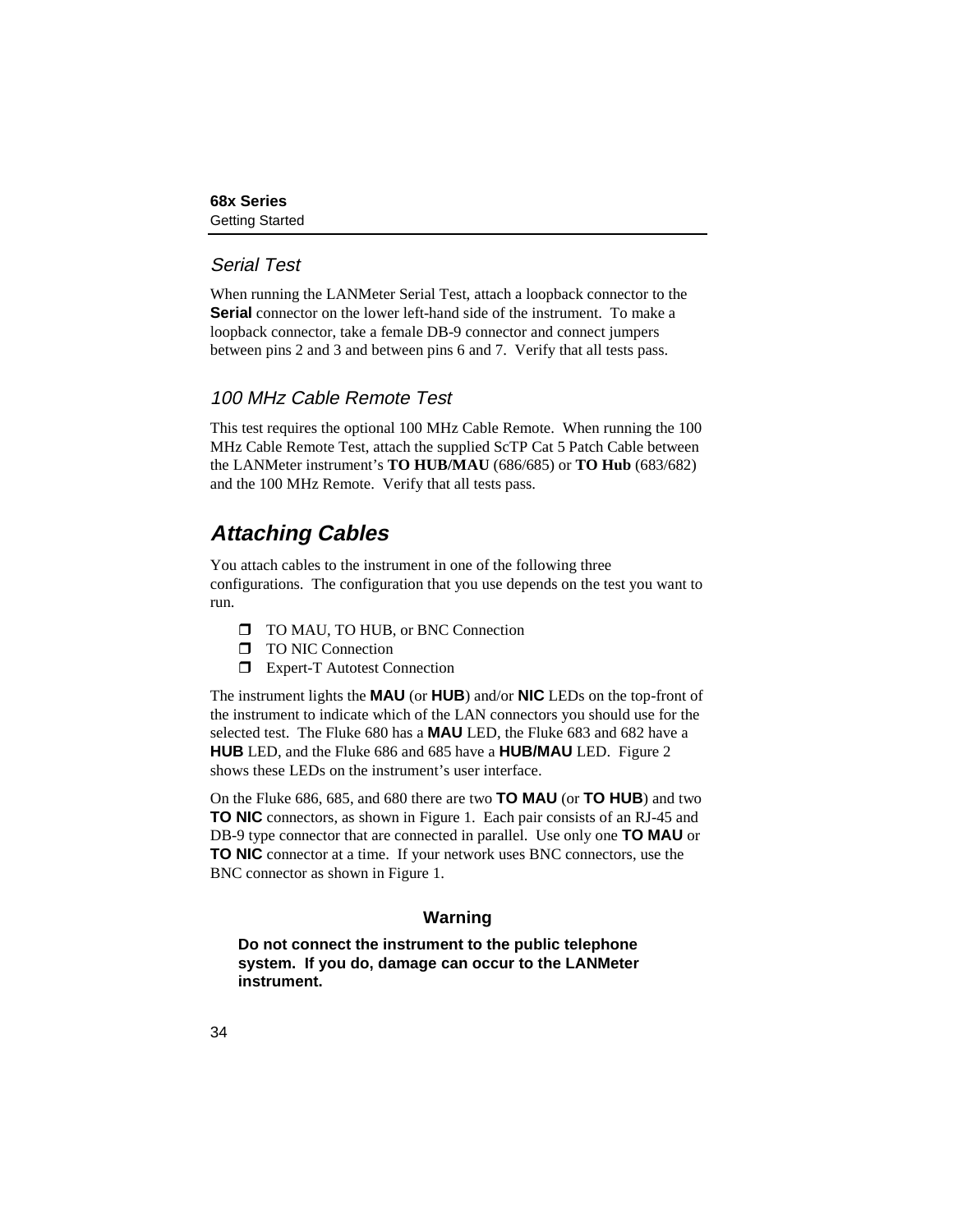<span id="page-42-0"></span>

**Figure 15. User Interface (Fluke 686 shown)**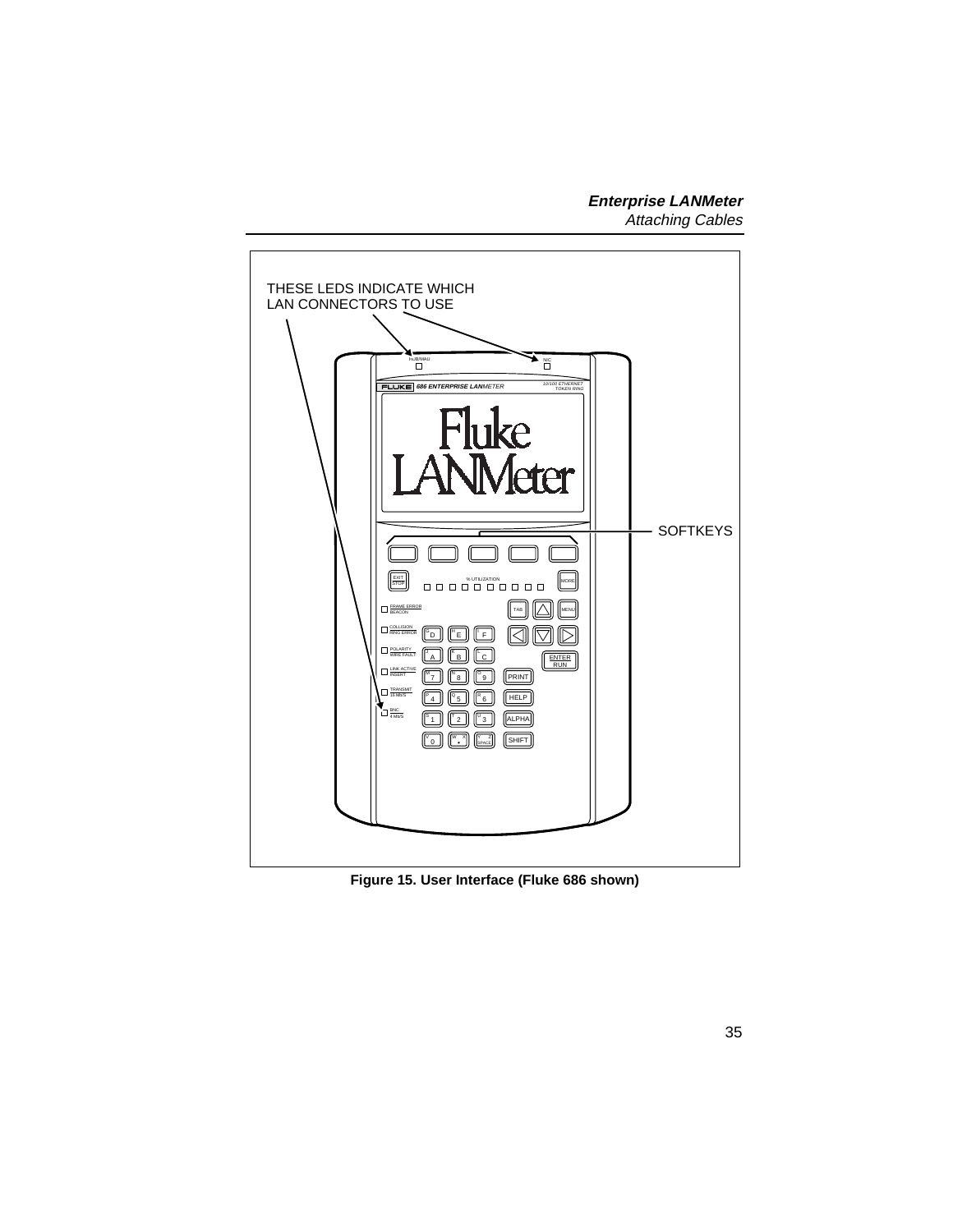# <span id="page-43-0"></span>TO MAU, TO HUB, or BNC Connection

Most instrument tests require connecting only to the **TO MAU** (or **TO HUB**) or **BNC** connector. Figure 16 and Figure 17 show the LANMeter instrument connected to the network using the **TO HUB/MAU** and **BNC** connector, respectively. Use one of the **TO MAU** (or **TO HUB**) or **BNC** connectors for all cable tests. The Fluke 686 and 685 have **TO HUB/MAU** connectors and a BNC connector, the Fluke 683 and 682 have a **TO HUB** connector and a BNC connector, and the Fluke 680 has **TO MAU** connectors.



**Figure 16. TO HUB/MAU Connection Using RJ-45 Connector**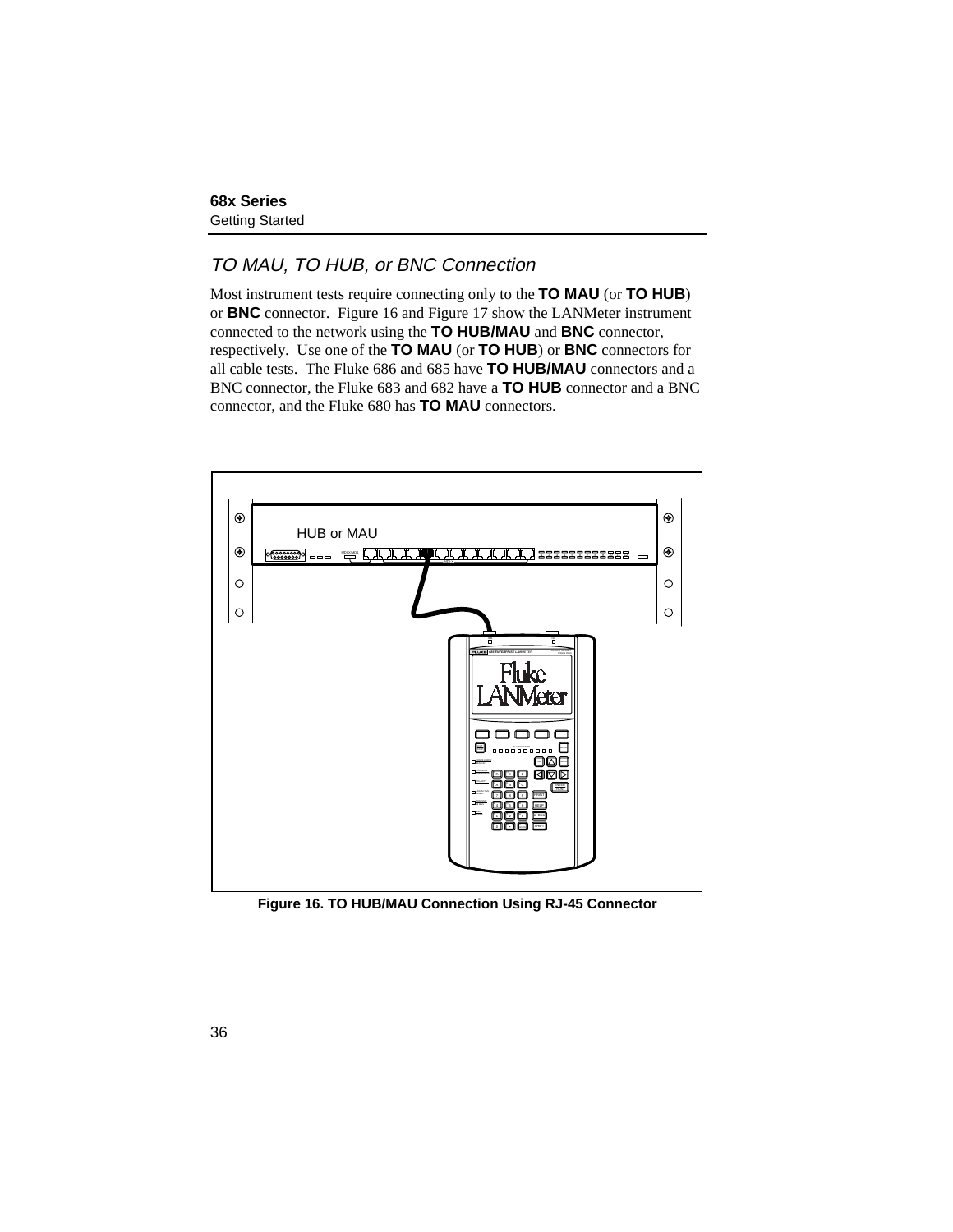<span id="page-44-0"></span>

For 100BASE-TX or 10BASE-T cabling systems, select RJ-45 as the connector type under Network Configuration, which is accessed by pressing the **Setup/Utils** softkey. You can attach the instrument at the hub (a central connecting point in a star-wired network) or at the station. When connecting at the hub, use a cable connected between the hub and the instrument's **TO HUB** connector. When connecting at the station, disconnect the station's cable from the station and attach it to the instrument's **TO HUB** connector. Figure 16 shows the instrument connected to a hub.

For a ThinLAN connection, select BNC as the connector type under Network Configuration. Attach the instrument at the T-connector. Figure 17 shows a BNC connection.



**Figure 17. BNC Connection**

For an AUI connection, select RJ-45 as the connector type under Network Configuration and use a 100BASE-TX-to-AUI or 10BASE-TX-to-AUI adapter.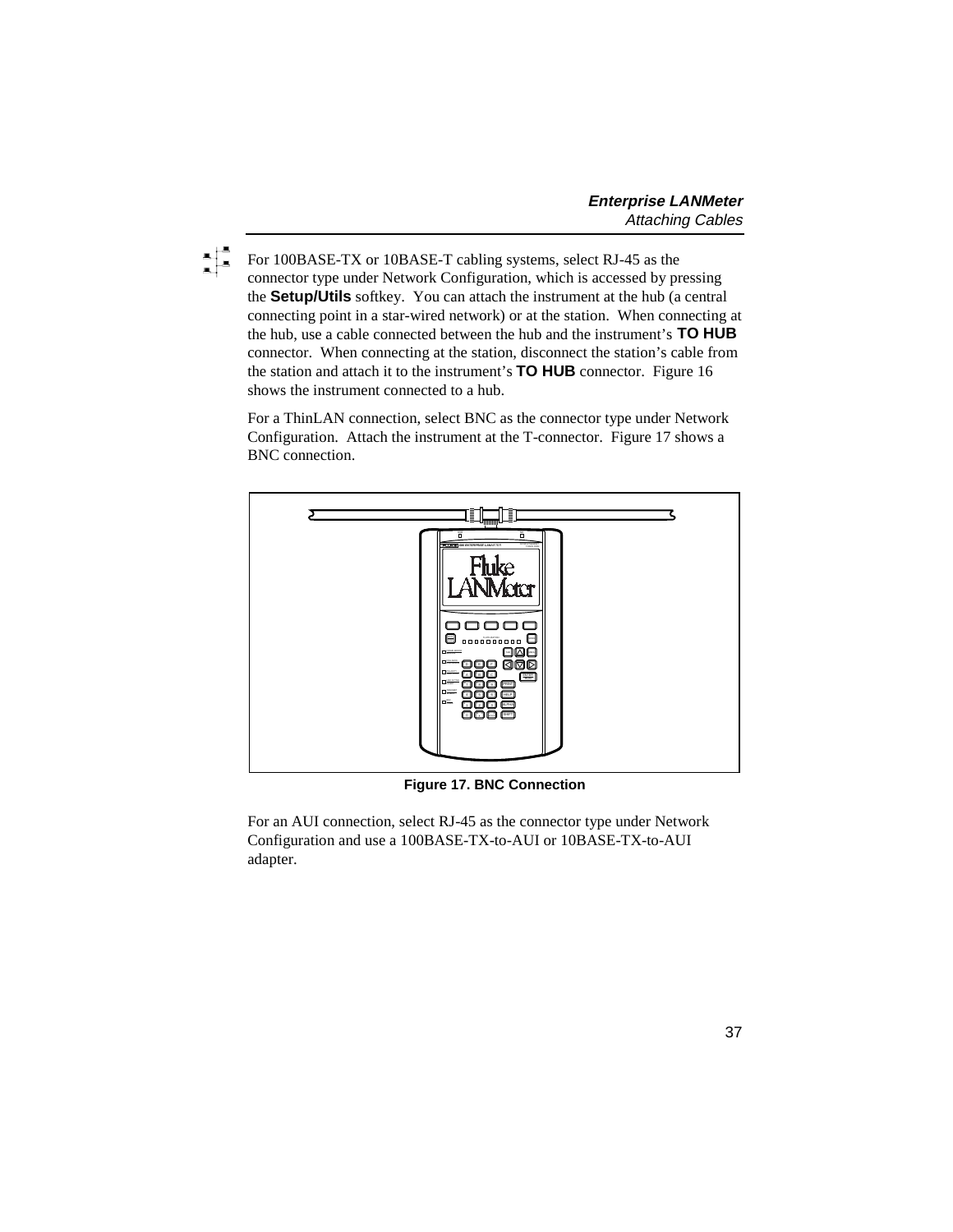<span id="page-45-0"></span>

For STP cabling systems, select DB-9; for UTP cabling systems, select RJ-45 as the connector type under Network Configuration. You can attach the instrument at the Multi-station Access Unit (MAU) or at the station. When connecting at the MAU, use a lobe cable connected between the MAU and the instrument's **TO MAU** connector. When connecting at the station, disconnect the station's lobe cable from the station and attach it to the instrument's **TO MAU** connector. Figure 16 shows the instrument connected to a MAU.

#### *Note*

*In Token Ring networks and especially for the Phase Jitter test, it is important to set the connector type correctly. Failure to do so could result in excessive soft errors, ring purges, and/or beaconing. This is due to the instrument's internal termination being improperly set for your network. The DB-9 setting provides a 150 ohm termination and the RJ-45 setting provides a 100 ohm termination. Refer to the "Running a Test" section in this manual for information on configuring the Connector Type parameter.*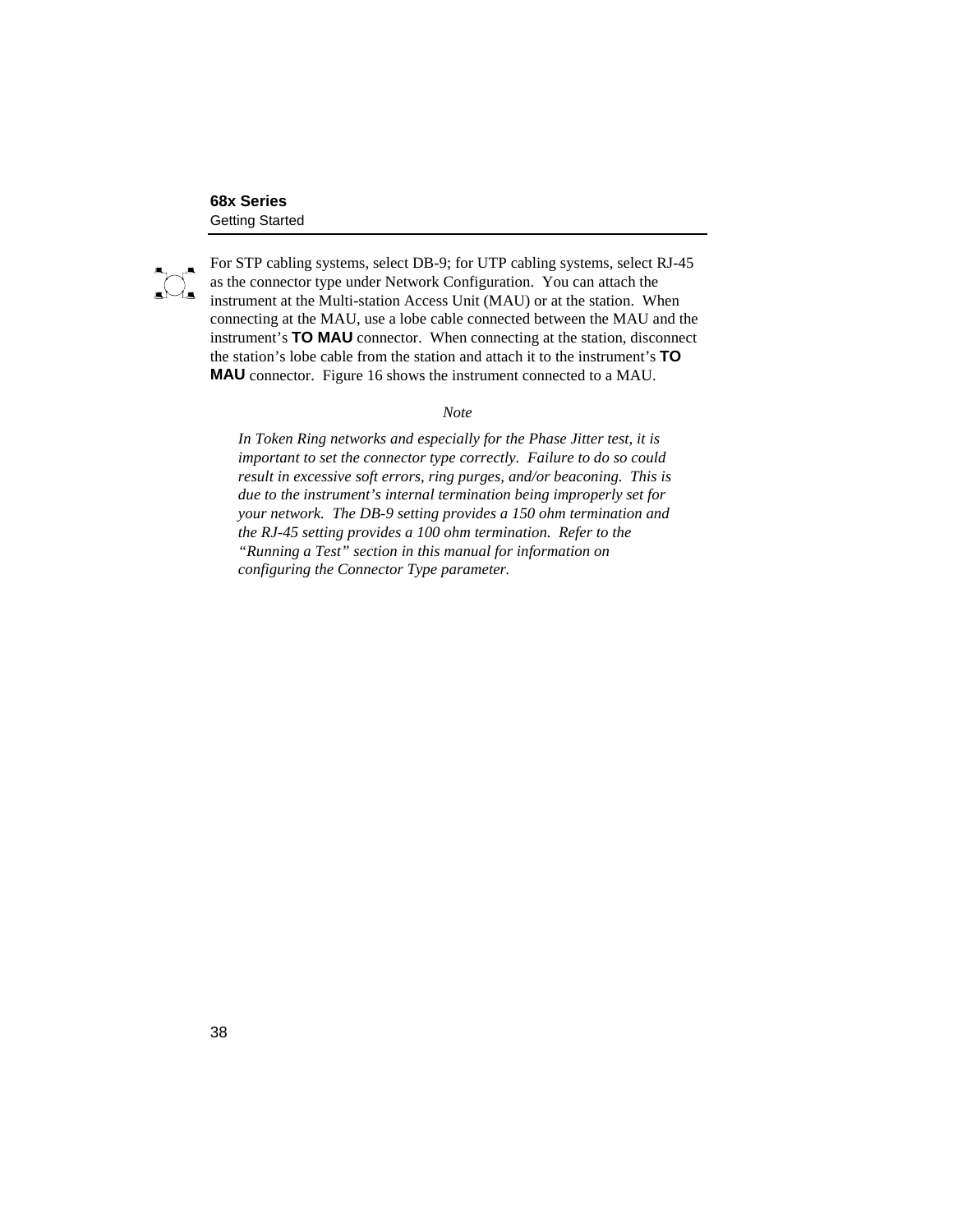# <span id="page-46-0"></span>TO NIC Connection

Use the **TO NIC** connector for the NIC Autotest as shown in Figure 18.



**Figure 18. TO NIC Connection**

For 100BASE-TX or 10BASE-T networks, connect the NIC card to the

instrument's **TO NIC** connector. Refer to the section on the test that you are going to run for additional connection information.

For ThinLAN coaxial networks, the instrument and the NIC under test must be the only devices on the network. The connection should be a relatively short coaxial cable (less than 20 feet) with a single terminator and T connector at the network interface card. The instrument automatically terminates its end of the cable for this test.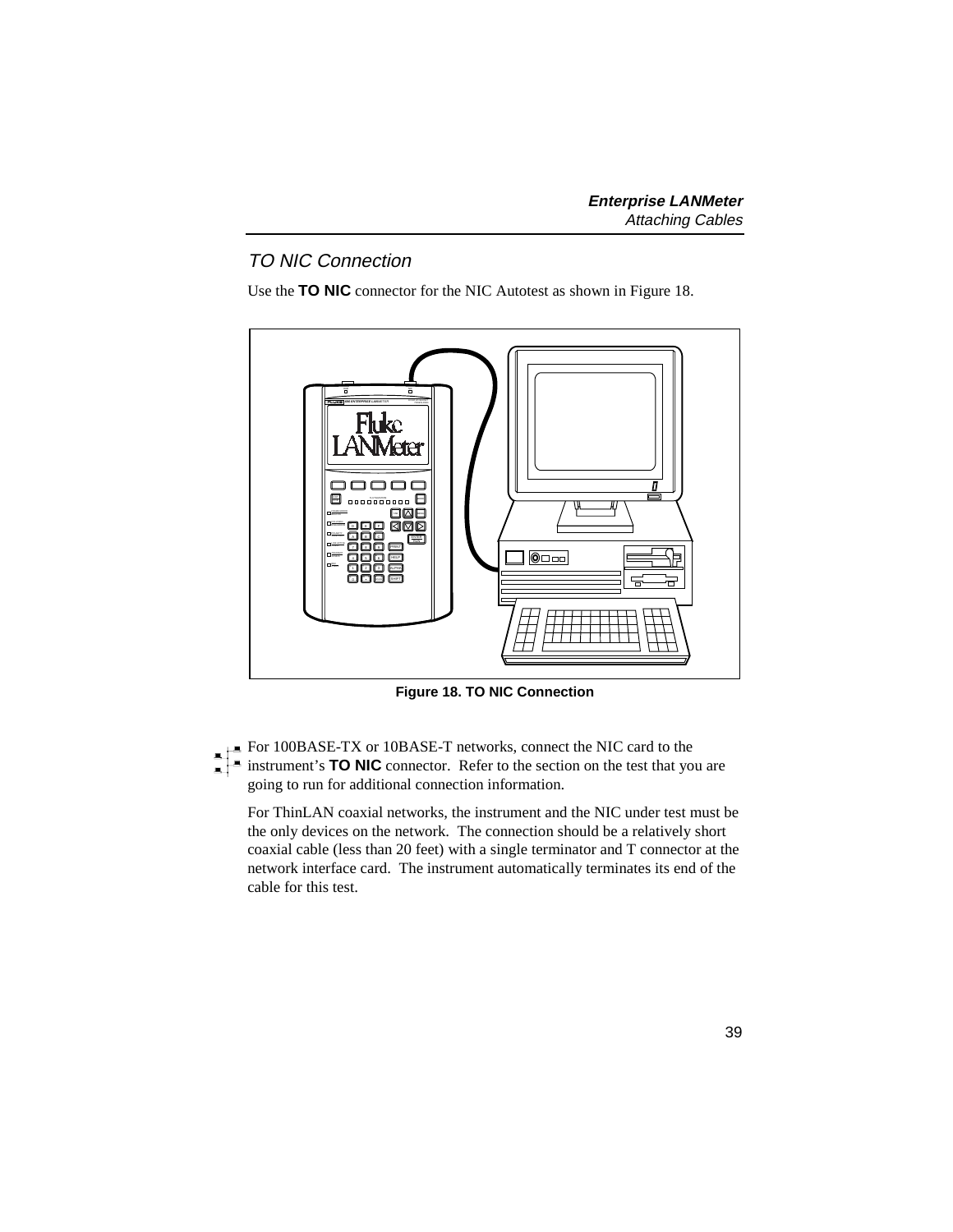### <span id="page-47-0"></span>Expert-T Autotest Connection

Use both the **TO MAU** (or **TO HUB**) and **TO NIC** connectors for the Expert-T Autotest as shown in Figure 19.



**Figure 19. Expert-T Autotest Connections**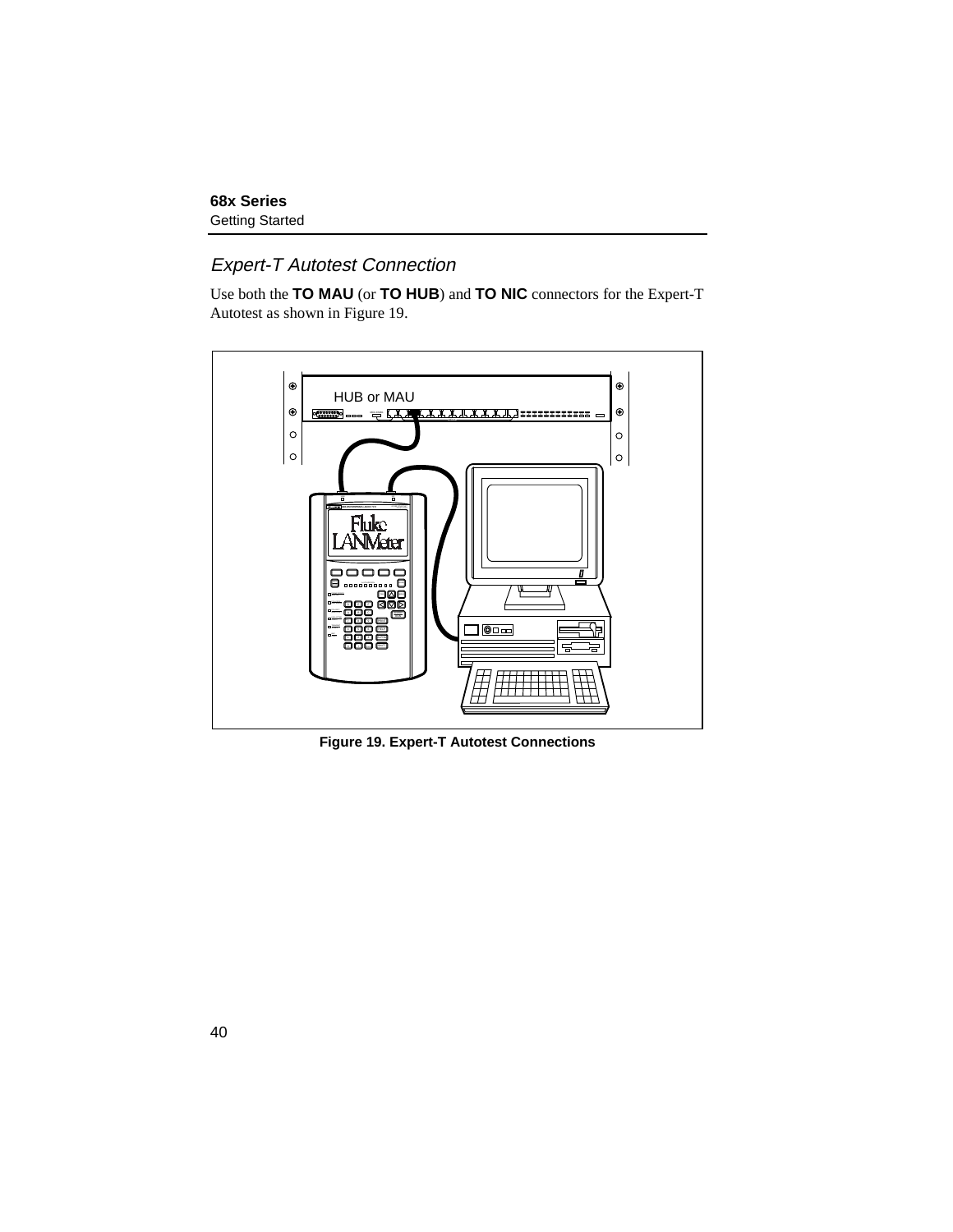# <span id="page-48-0"></span>**Running a Test**

The instrument displays the top-level softkeys after it is turned on. The **MORE** label above the **Setup/Utils** softkey label indicates that there are additional softkeys on this level. Press  $\overline{M}$  to access the second row of softkeys. Figure 7 shows the instrument's Ethernet top-level softkeys and Figure 8 shows the instrument's Token Ring top-level softkeys.

Use the following general procedure to run and stop a test.

- 1. Configure the instrument as required for your Ethernet or Token Ring network. Verify that the Connector Type and the network speed parameters are correct under Network Configuration, which is accessed by pressing the **Setup/Utils** softkey from the top-level softkeys.
- 2. Select the desired test category by pressing the appropriate top-level softkey. (Figures 5 and 6 show the LANMeter instrument's softkey trees.)
- 3. Highlight the desired test to run.

The exact steps required to highlight a test depend on which test you want to run. The first test is automatically highlighted. Otherwise, you either press the test softkey once or press  $\lfloor_{\text{MORE}}\rfloor$ , then press the test softkey once (if there is a second row of tests).

- 4. Attach the appropriate cables. Refer to the previous "Attaching Cables" section for more information.
- 5. Press the MENU softkey and select **Configure** to configure the test that you are about to run unless you want to use the default settings. Some tests do not have configurable parameters.
- 6. Press the test softkey a second time or press  $\frac{\text{ENTER}}{\text{Run}}$  to run the test.
- 7. Observe the test results.
- 8. Press  $\frac{\sqrt{[X]}(T)}{\sqrt{[X]}(T)}$ . (Some tests stop automatically and do not require pressing  $\left|\frac{\text{EXIT}}{\text{STOP}}\right|$ .)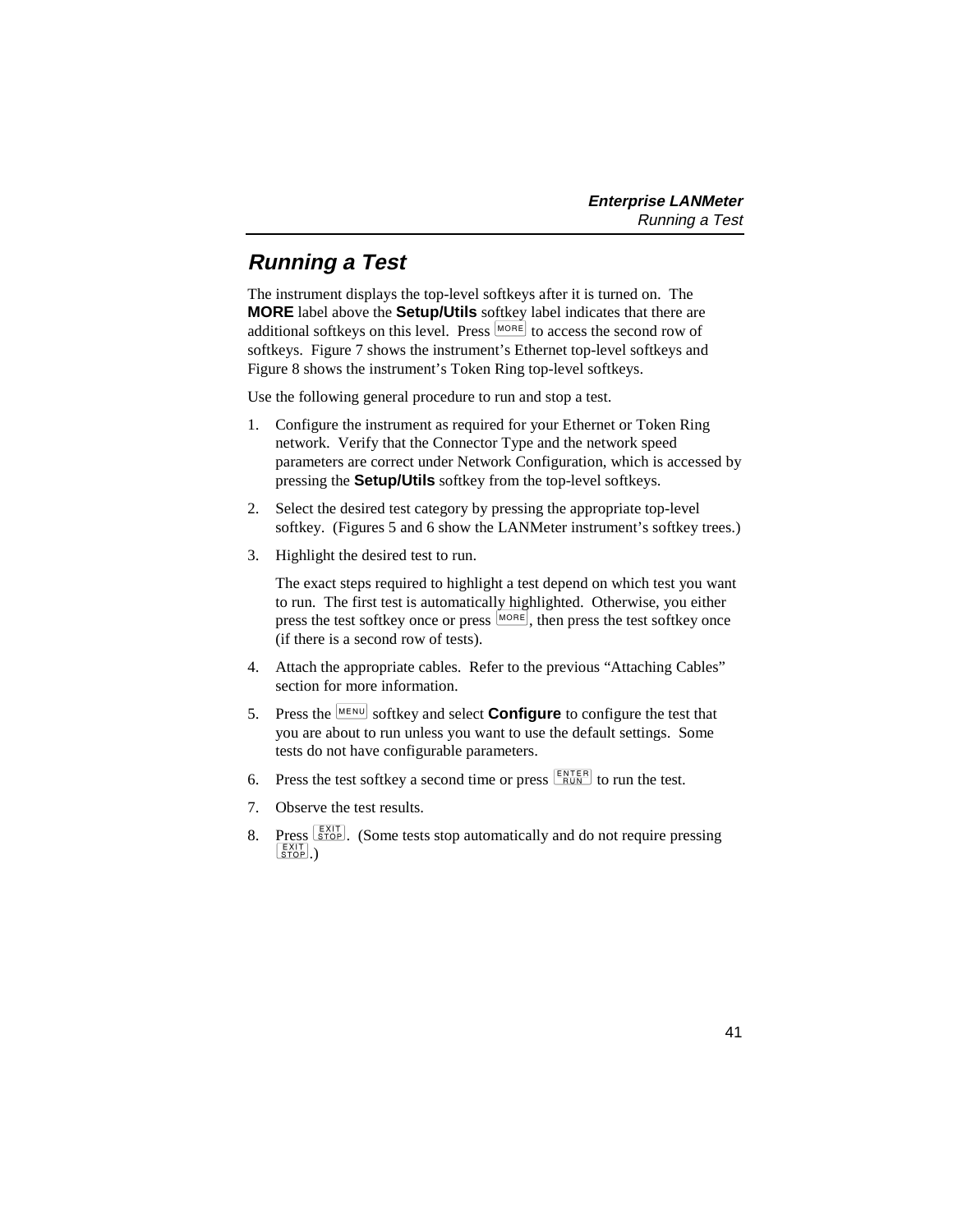# <span id="page-49-0"></span>**Auto Test**

You can perform a quick analysis of the health of your network by running Auto Test. After setting up your LANMeter instrument, configuring it and connecting it to the network, as described in previous sections of this manual; press  $\frac{[ENTER]}{RUN}$  from the top-level softkey menu. This will automatically configure the IP address of the LANMeter instrument using DHCP and initiate the Segment Discovery test. Refer to the *Users Manual*, "Testing TCP/IP Networks" chapter for more information on Auto Test, IP Auto Config and Segment Discovery.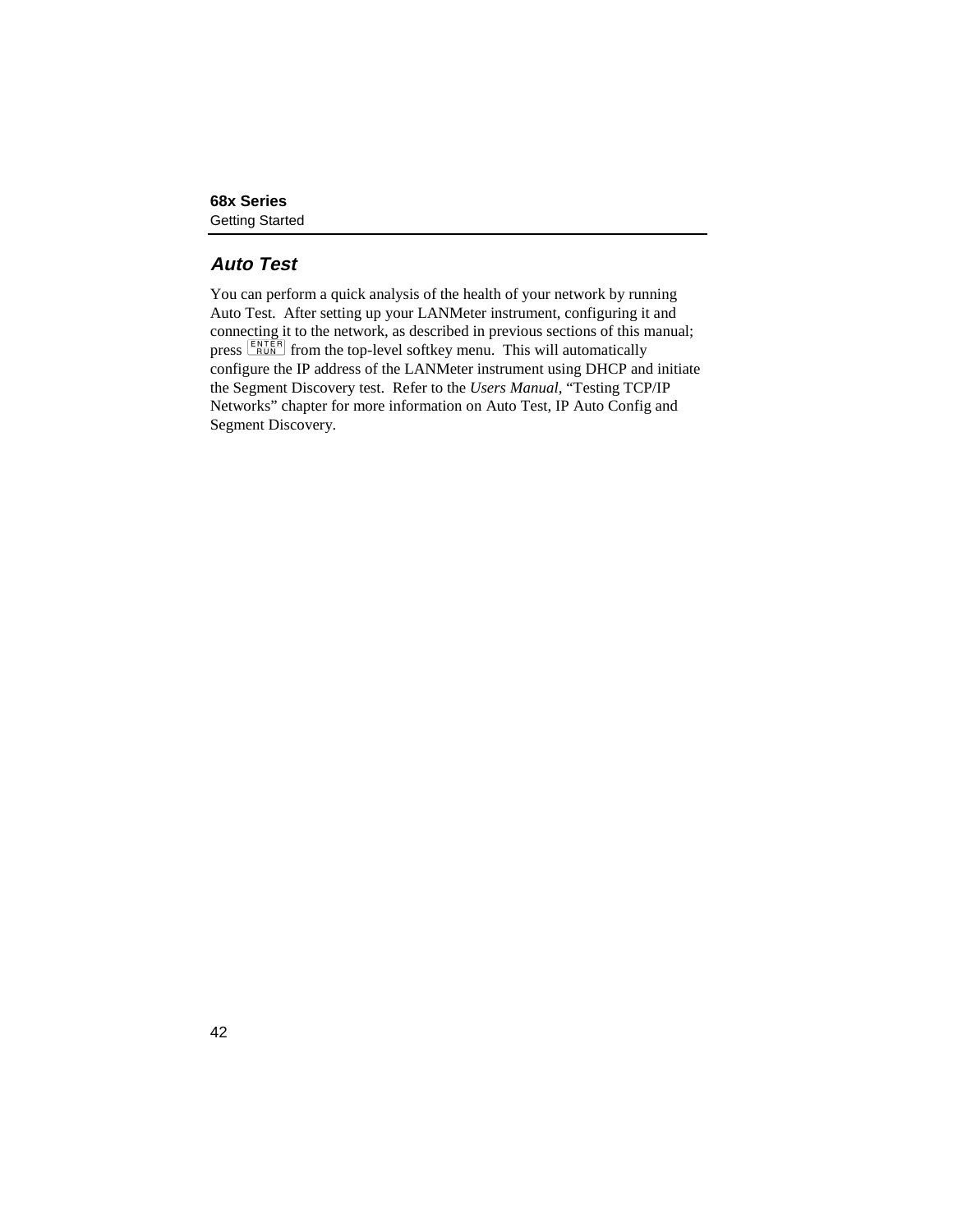# <span id="page-50-0"></span>**Overview of Tests**

Use the information in the following tables to help you select a test to accomplish a particular task. Tables 5 through 15 show the appropriate test category and test to use for the desired task. The test category is the same as its top-level softkey.

| To Do the Following Task                                                   | Use this Test            | <b>Under this Test</b><br>Category |
|----------------------------------------------------------------------------|--------------------------|------------------------------------|
| Verify a 100 MHz Cat 5 Cable installation. #                               | Cable Autotest #         | Cable Tests                        |
| Measure cable lengths.                                                     | Cable Scan               | Cable Tests                        |
| Find and isolate cable and connector<br>problems.                          | Cable Scan               | Cable Tests                        |
| Verify coax cable is terminated correctly.                                 | DC Continuity*           | Cable Tests                        |
| Map the physical layout of your network.                                   | Cable Identifier         | Cable Tests                        |
| Identify incorrect cable to connector wiring.                              | Wire Map,<br><b>NFXT</b> | Cable Tests                        |
| Determine the NVP of an unknown cable<br>type.                             | Find NVP                 | Cable Tests                        |
| Available only for Ethernet<br>Requires the 100 MHz Cable Test Option<br># |                          |                                    |

| Table 5. Cable and Media Information and Problems |  |
|---------------------------------------------------|--|
|---------------------------------------------------|--|

#### **Table 6. Ethernet NIC and Hub Problems**

| To Do The Following Task                                            | Use This Test        | <b>Under this Test</b><br>Category |
|---------------------------------------------------------------------|----------------------|------------------------------------|
| Verify that a hub can successfully transmit<br>and receive traffic. | <b>Hub Autotest</b>  | NIC/Hub Tests                      |
| Test a NIC's link pulse, transmit polarity,<br>and transmit level.  | NIC Autotest         | NIC/Hub Tests                      |
| Identify the protocol a NIC is running.                             |                      |                                    |
| Automatically check hub and NIC.                                    | Expert-T<br>Autotest | NIC/Hub Tests                      |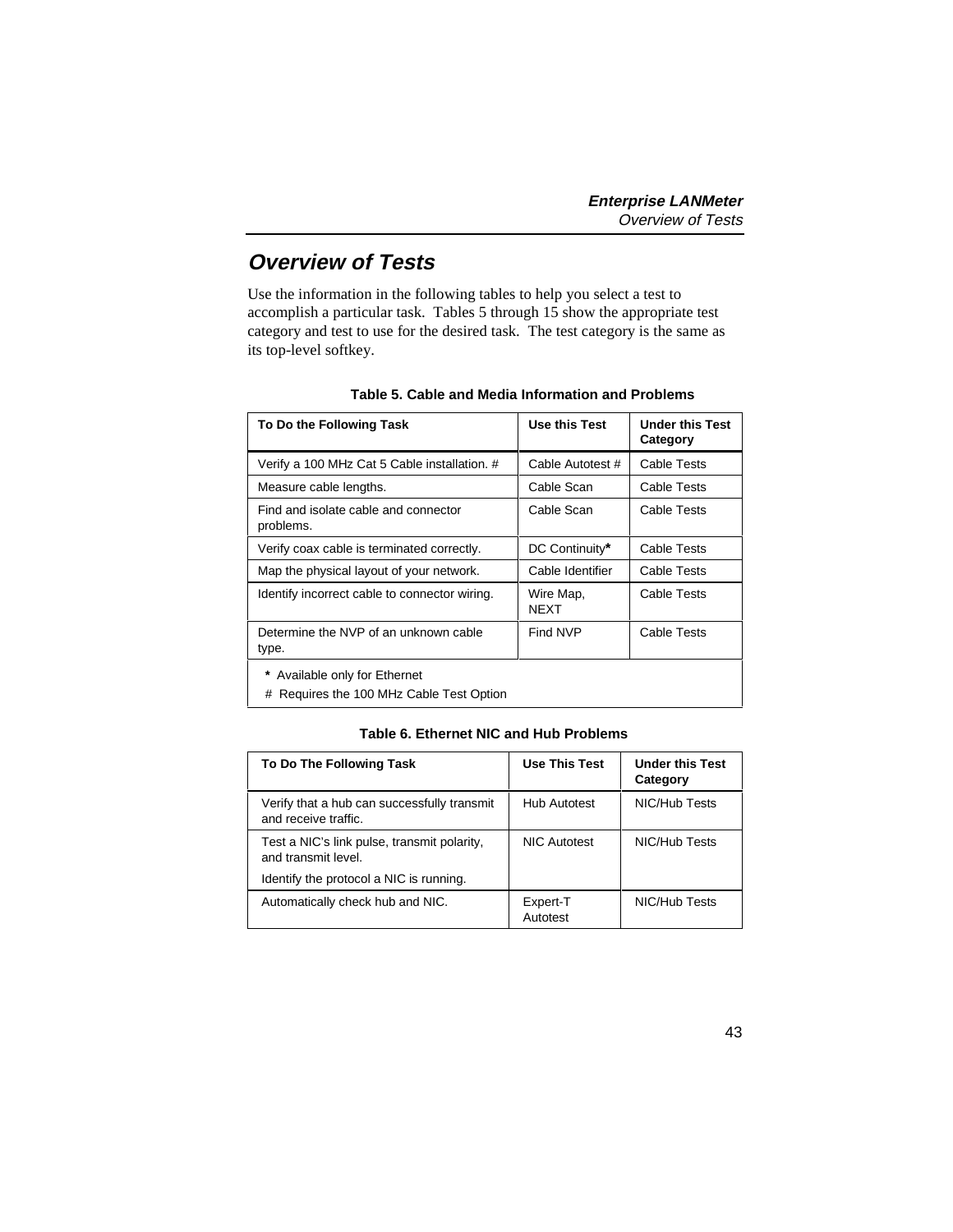|  |  | Table 7. Ethernet Performance Information |  |
|--|--|-------------------------------------------|--|
|--|--|-------------------------------------------|--|

<span id="page-51-0"></span>

| To Do The Following Task                                                  | <b>Use This Test</b>                                                                             | <b>Under this Test</b><br>Category |
|---------------------------------------------------------------------------|--------------------------------------------------------------------------------------------------|------------------------------------|
| Identify the types and sources of collisions<br>and errors.               | <b>Frror Statistics</b>                                                                          | Network Monitor                    |
| Measure network utilization, collision, error,<br>and broadcast rates.    | <b>Network</b><br><b>Statistics</b>                                                              | <b>Network Monitor</b>             |
| Determine the affect of added traffic on the<br>collision and error rate. | <b>Network</b><br>Statistics with<br>the Traffic<br>Generator<br>operating in the<br>background. | Network Monitor                    |

#### **Table 8. Ethernet and Token Ring Network Information**

| To Do The Following Task                                                      | <b>Use This Test</b>            | <b>Under this Test</b><br>Category |
|-------------------------------------------------------------------------------|---------------------------------|------------------------------------|
| Identify the protocols running on the<br>network.                             | Protocol Mix                    | Network Monitor                    |
| Determine the transmitting stations and<br>their protocols.                   | Protocol Mix                    | <b>Network Monitor</b>             |
| Identify stations (by MAC address) sending<br>and receiving the most traffic. | Top MAC or<br><b>MAC Matrix</b> | <b>Network Monitor</b>             |
| Determine the source and type of<br>broadcasts.                               | Top MAC (Top<br>Broadcasts)     | <b>Network Monitor</b>             |
| Test bridge, hub and router frame capacity.                                   | Traffic<br>Generator            | <b>Network Monitor</b>             |
| Test traffic patterns for switch placement.                                   | <b>MAC Matrix</b>               | <b>Network Monitor</b>             |
| Discover the source of bottlenecks on<br>Cisco ISL trunk lines.               | Protocol Mix                    | Network Monitor                    |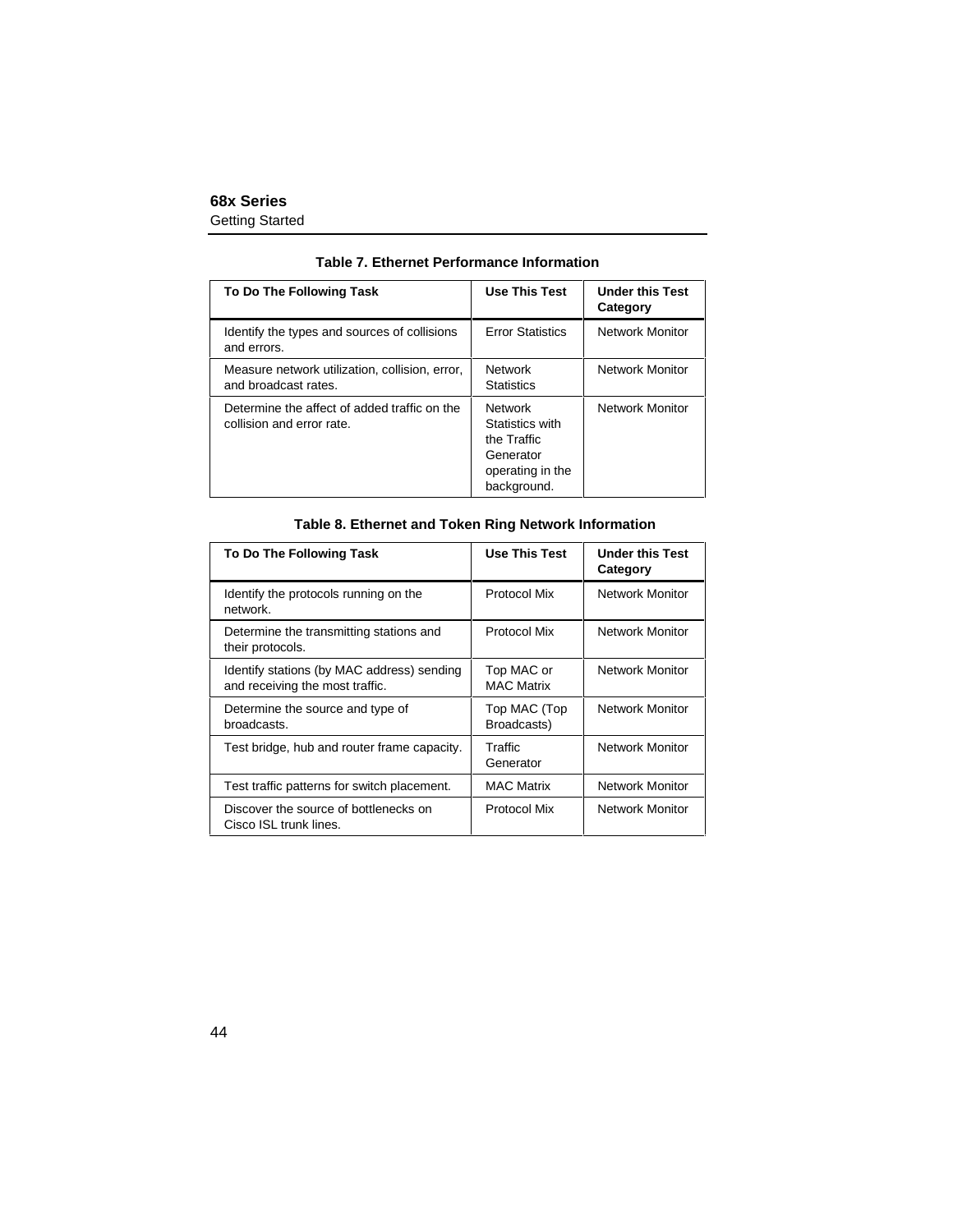<span id="page-52-0"></span>

| To Do The Following Task                                                                                                     | <b>Use This Test</b>                                                              | <b>Under this Test</b><br>Category |
|------------------------------------------------------------------------------------------------------------------------------|-----------------------------------------------------------------------------------|------------------------------------|
| List stations currently attached to the ring.                                                                                | <b>Ring Stations</b>                                                              | <b>Network Monitor</b>             |
| Identify the active monitor.                                                                                                 |                                                                                   |                                    |
| Map stations to lobe cables.                                                                                                 |                                                                                   |                                    |
| Determine if the network is operating<br>efficiently.                                                                        | <b>Network</b><br><b>Statistics</b>                                               | Network Monitor                    |
| Identify and locate a noisy lobe cable or<br>network interface card.                                                         | <b>Error Statistics</b>                                                           | <b>Network Monitor</b>             |
| Determine the source and causes of soft<br>errors.                                                                           |                                                                                   |                                    |
| Determine the route, maximum frame size,<br>and number of hops between stations<br>across Token Ring source routing bridges. | <b>Station Ping</b>                                                               | <b>Network Tests</b>               |
| Verify network connectivity across Token<br>Ring source routing bridges.                                                     |                                                                                   |                                    |
| Identify stations performing Token Ring<br>functions, such as Ring Error Monitor.                                            | <b>Adapter Status</b>                                                             | <b>Network Tests</b>               |
| Remove a station from the ring.                                                                                              | Remove Station                                                                    | <b>Network Tests</b>               |
| Troubleshoot a beaconing ring.                                                                                               | <b>Network</b><br><b>Statistics</b>                                               | <b>Network Monitor</b>             |
| Determine ring speed as 4 Mbps or 16<br>Mbps.                                                                                | <b>Network</b><br>Statistics<br>configured for<br>AUTO speed in<br>Network Config | <b>Network Monitor</b>             |
| Calculate the Adjusted Ring Length (ARL).                                                                                    | <b>Token Rotation</b>                                                             | <b>Network Monitor</b>             |
| Measure the Token Rotation Time.                                                                                             | Time                                                                              |                                    |
| Quantify what percentage of traffic is ring<br>maintenance.                                                                  | Protocol Mix                                                                      | <b>Network Monitor</b>             |
| Determine if your network is operating on<br>the secondary (backup) path.                                                    | <b>Token Rotation</b><br>Time                                                     | <b>Network Monitor</b>             |
| Verify that a lobe cable can pass 4 Mbps<br>and/or 16 Mbps traffic.                                                          | Lobe Test                                                                         | <b>NIC/MAU Tests</b>               |
| Measure the relative noise level on your<br>network.                                                                         | Phase Jitter                                                                      | <b>Network Tests</b>               |

#### **Table 9. Token Ring Network Information**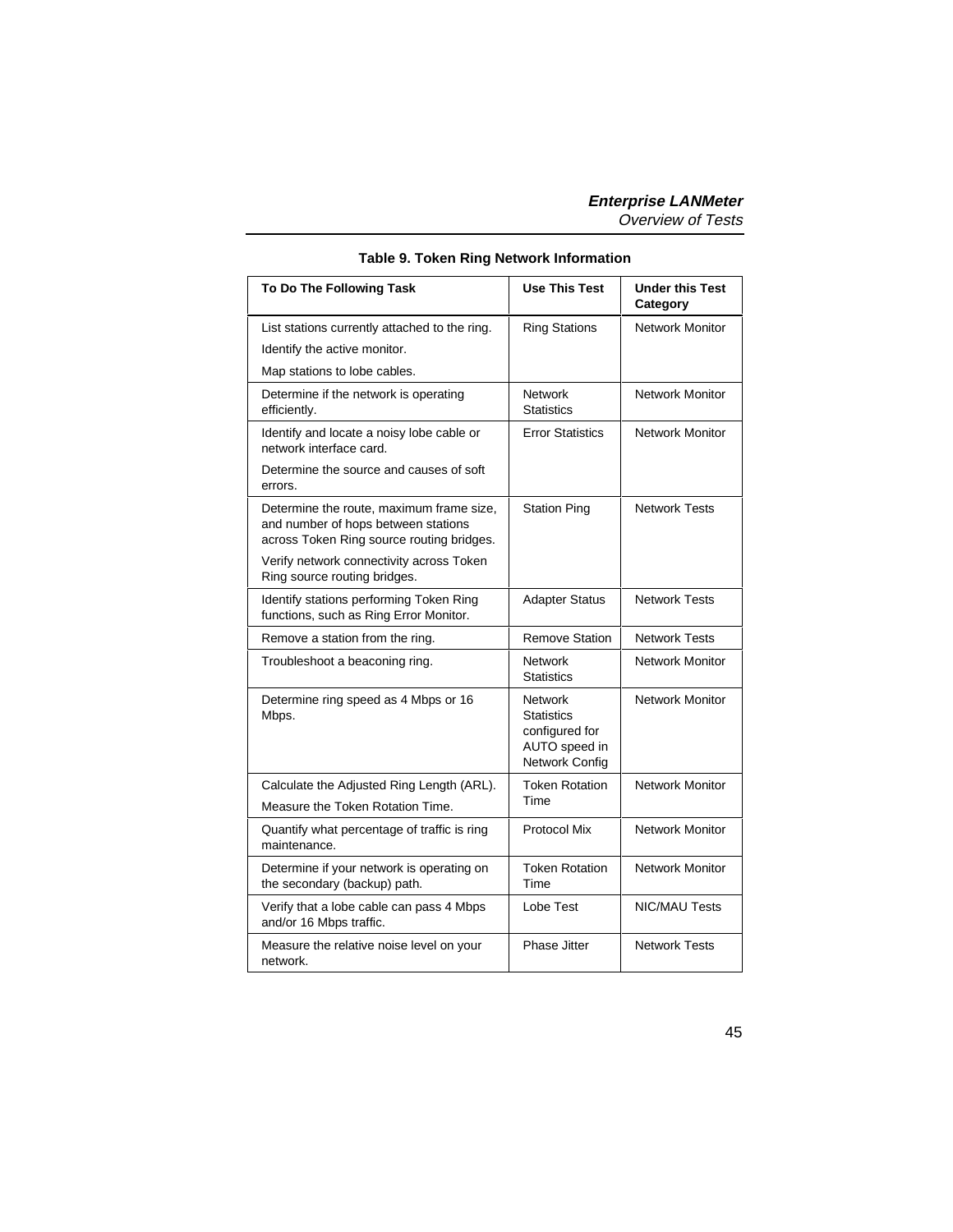<span id="page-53-0"></span>

| To Do The Following Task                             | <b>Use This Test</b>      | <b>Under this Test</b><br>Category |
|------------------------------------------------------|---------------------------|------------------------------------|
| Identify a stuck MAU port or verify MAU              | <b>MAU Autotest &amp;</b> | <b>NIC/MAU Tests</b>               |
| operation.                                           | <b>MAU Reset</b>          |                                    |
| Monitor the NIC insertion process.                   | <b>NIC Autotest</b>       | <b>NIC/MAU Tests</b>               |
| Verify that an NIC can insert into a MAU.            | Expert-T<br>Autotest      | <b>NIC/MAU Tests</b>               |
| Determine why a NIC cannot insert into a<br>network. | Expert-T<br>Autotest      | <b>NIC/MAU Tests</b>               |

#### **Table 10. Token Ring NIC and MAU Problems**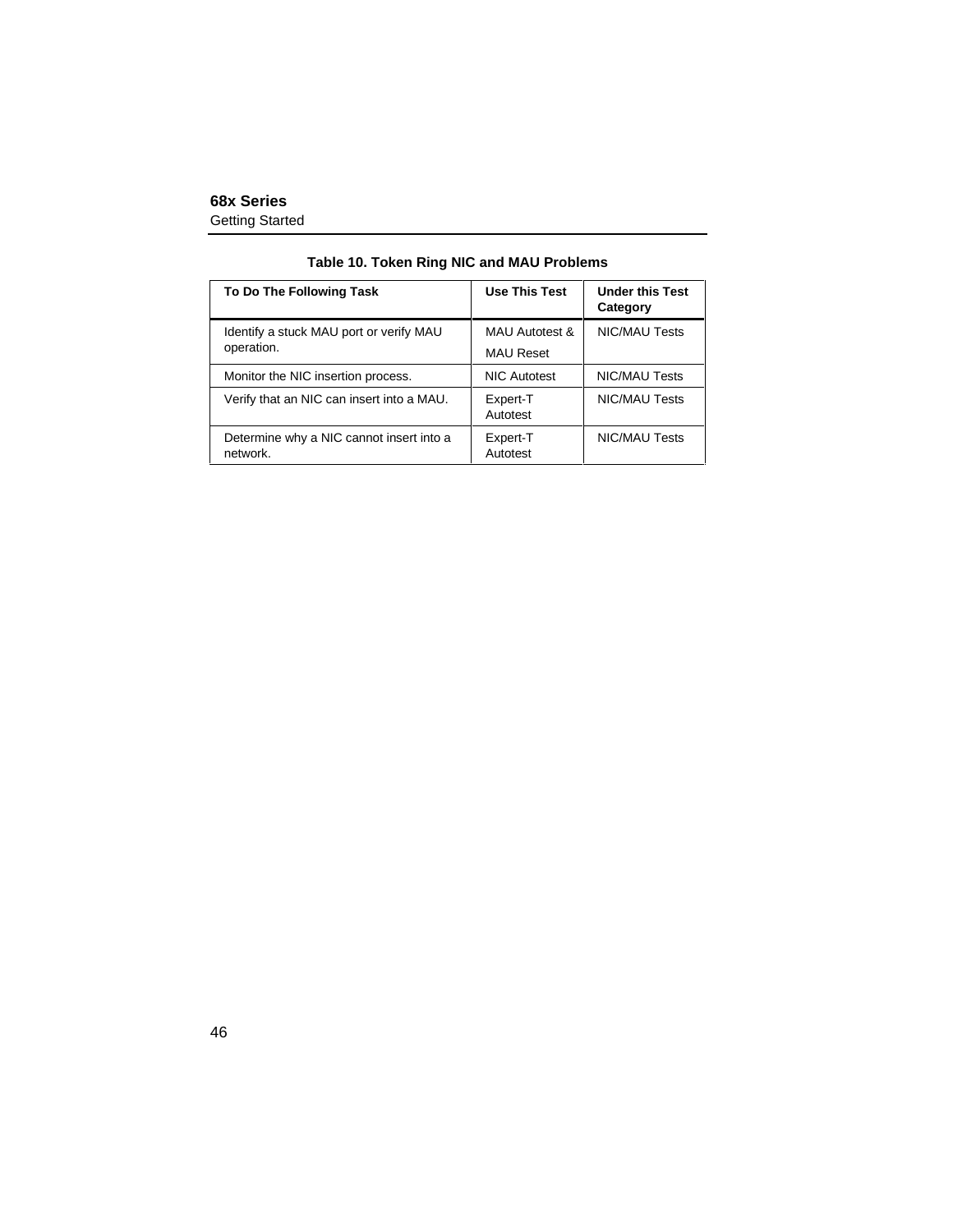<span id="page-54-0"></span>

| To Do The Following Task                                                              | <b>Use This Test</b>                                                  | <b>Under this Test</b><br>Category |
|---------------------------------------------------------------------------------------|-----------------------------------------------------------------------|------------------------------------|
| Verify network connectivity across a<br>NetWare router.                               | NetWare Ping                                                          | <b>Novell NetWare</b>              |
| List nearest server and frame type.<br>List of all servers.<br>List of file servers.  | Server List                                                           | <b>Novell NetWare</b>              |
| Identify stations (by IPX network address)<br>sending and receiving the most traffic. | <b>Top NetWare</b><br>(Top Senders<br>and Top<br>Receivers)           | <b>Novell NetWare</b>              |
| Load balance NetWare traffic for segments<br>and rings.                               | Routing<br>Analysis                                                   | <b>Novell NetWare</b>              |
| Determine the percentage of traffic that is<br>routed.                                |                                                                       |                                    |
| Identify overloaded servers.                                                          | <b>NetWare Stats</b>                                                  | Novell NetWare                     |
| Determine which stations are placing the<br>largest demand on servers.                | (File Statistics<br>and Packet<br>Statistics)                         |                                    |
| Determine the percentage of traffic that is<br>burst mode.                            | <b>NetWare Stats</b><br>(Packet<br>Statistics)                        | <b>Novell NetWare</b>              |
| Determine the local IPX network number.                                               | Server List.                                                          | <b>Novell NetWare</b>              |
|                                                                                       | Routing<br>Analysis,                                                  |                                    |
|                                                                                       | <b>NetWare Stats</b><br>(File Statistics<br>and Packet<br>Statistics) |                                    |
| Identify the encapsulation types used.                                                | Server List                                                           | <b>Novell NetWare</b>              |
|                                                                                       | Protocol Mix                                                          | <b>Network Monitor</b>             |
|                                                                                       | NetWare Ping                                                          | <b>Novell NetWare</b>              |

#### **Table 11. Novell NetWare Network Information**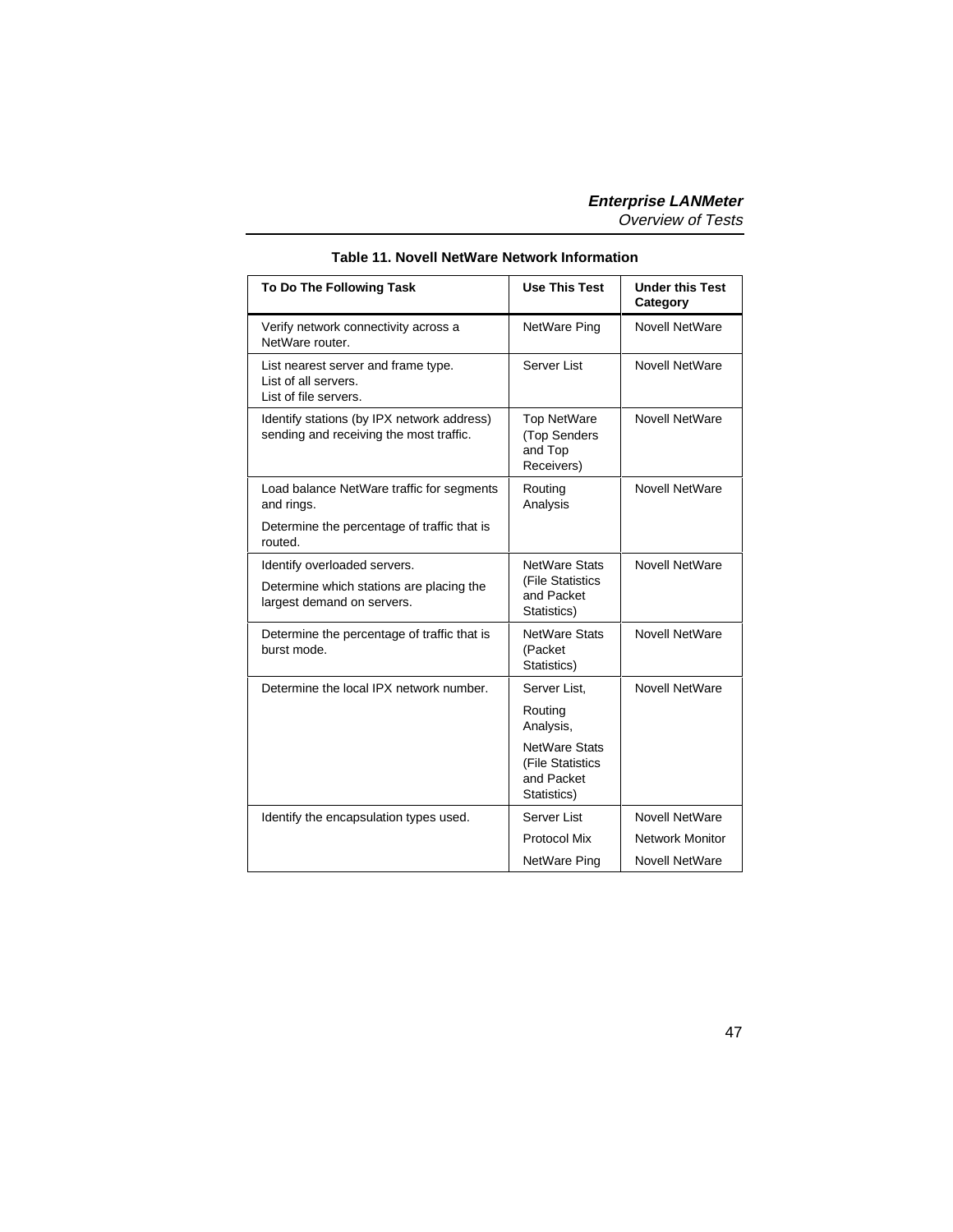| Table 12. TCP/IP Configuration and Performance |  |  |  |
|------------------------------------------------|--|--|--|
|------------------------------------------------|--|--|--|

<span id="page-55-0"></span>

| To Do the Following Task                                                                                                 | <b>Use This Test</b>                         | <b>Under this Test</b><br>Category |
|--------------------------------------------------------------------------------------------------------------------------|----------------------------------------------|------------------------------------|
| Automatically have the LANMeter<br>instrument assist in its own IP<br>configuration.                                     | IP Auto Config                               | Internet TCP/IP                    |
| Discover IP configuration of attached<br>network.                                                                        | Segment<br>Discovery                         | Internet TCP/IP                    |
| Analyze a troublesome IP host.                                                                                           | Scan Host                                    | Internet TCP/IP                    |
| Analyze the path through the network that<br>an IP session would follow.                                                 | <b>Trace Route</b>                           | Internet TCP/IP                    |
| Focus on host identification, configuration<br>and attached interface health and<br>performance.                         | <b>Internet Toolkit</b>                      | Internet TCP/IP                    |
| Identify Duplicate IP Addresses.                                                                                         | Segment<br>Discovery                         | Internet TCP/IP                    |
|                                                                                                                          | Scan Host                                    |                                    |
| Monitor the status of important user<br>designated IP devices.                                                           | Segment<br>Discovery (Key<br>Devices)        | Internet TCP/IP                    |
| Analyze the performance of remote LAN<br>segments.                                                                       | <b>Internet Toolkit</b>                      | Internet TCP/IP                    |
| Identify the Node names of TCP/IP stations<br>so that the LANMeter instrument can use<br>names instead of Hex addresses. | Segment<br>Discovery                         | Internet TCP/IP                    |
| Verify network connectivity.                                                                                             | <b>ICMP Ping</b>                             | Internet TCP/IP                    |
| Given an IP address, find out the MAC<br>address.                                                                        |                                              |                                    |
| Identify stations by IP address that are<br>sending and receiving the most traffic.                                      | Top IP (Top<br>Senders and<br>Top Receivers) | Internet TCP/IP                    |
| Identify misconfigured routers and hosts.                                                                                | <b>ICMP Monitor</b>                          | Internet TCP/IP                    |
| Find congested routers and gateways.                                                                                     |                                              |                                    |
| Locate routing loops.                                                                                                    |                                              |                                    |
| Find route to an IP host.                                                                                                | <b>Trace Route</b>                           | Internet TCP/IP                    |
| Analyze IP traffic flow for router load<br>balancing.                                                                    | <b>IP Matrix</b>                             | Internet TCP/IP                    |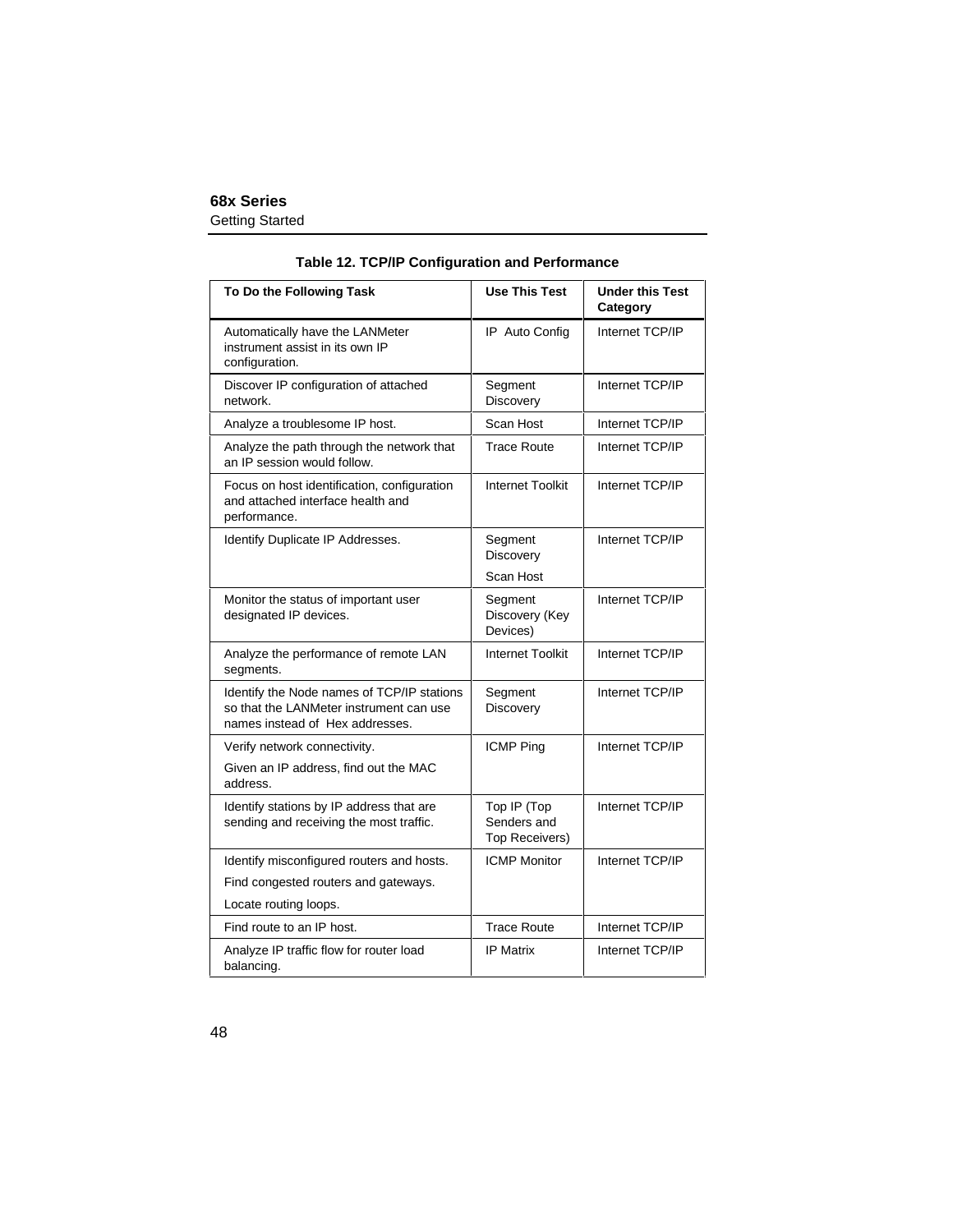<span id="page-56-0"></span>

| To Do the Following Task                                                                           | <b>Use This Test</b>                               | <b>Under this Test</b><br>Category |
|----------------------------------------------------------------------------------------------------|----------------------------------------------------|------------------------------------|
| Identify available VINES devices that can<br>provide a VINES client with a dynamic VIP<br>address. | Address<br>Servers                                 | Banyan VINES                       |
| Discover available VINES servers, local or<br>remote                                               | Server<br>Discovery                                | Banyan VINES                       |
| Identify stations (by VIP Address) sending<br>and receiving the most traffic.                      | Top VINES<br>(Top Senders<br>and Top<br>Receivers) | Banyan VINES                       |

#### **Table 13. Banyan VINES Client/Server Connectivity**

#### **Table 14. NetBIOS Configuration and Performance**

| To Do the Following Task                                                                                                               | <b>Use This Test</b>                                 | <b>Under this Test</b><br>Category |
|----------------------------------------------------------------------------------------------------------------------------------------|------------------------------------------------------|------------------------------------|
| Automatically have the LANMeter<br>instrument assist in its own IP configuration<br>for NetBIOS over TCP/IP environments.              | IP Auto Config                                       | <b>NetBIOS</b>                     |
| Discover the available NetBIOS domains<br>and identify critical servers acting as<br>Master Domain Controllers and Master<br>Browsers. | <b>NetBIOS</b><br>Discovery                          | <b>NetBIOS</b>                     |
| Identify the node names of NetBIOS<br>stations so that the LANMeter instrument<br>can use names instead of Hex addresses.              | <b>NetBIOS</b><br>Discovery                          | <b>NetBIOS</b>                     |
| Check the availability of a NetBIOS station<br>for a variety of protocols.                                                             | NetBIOS Ping                                         | <b>NetBIOS</b>                     |
| Identify NetBIOS stations that are sending<br>and receiving the most traffic.                                                          | Top NetBIOS<br>(Top Senders<br>and Top<br>Receivers) | <b>NetBIOS</b>                     |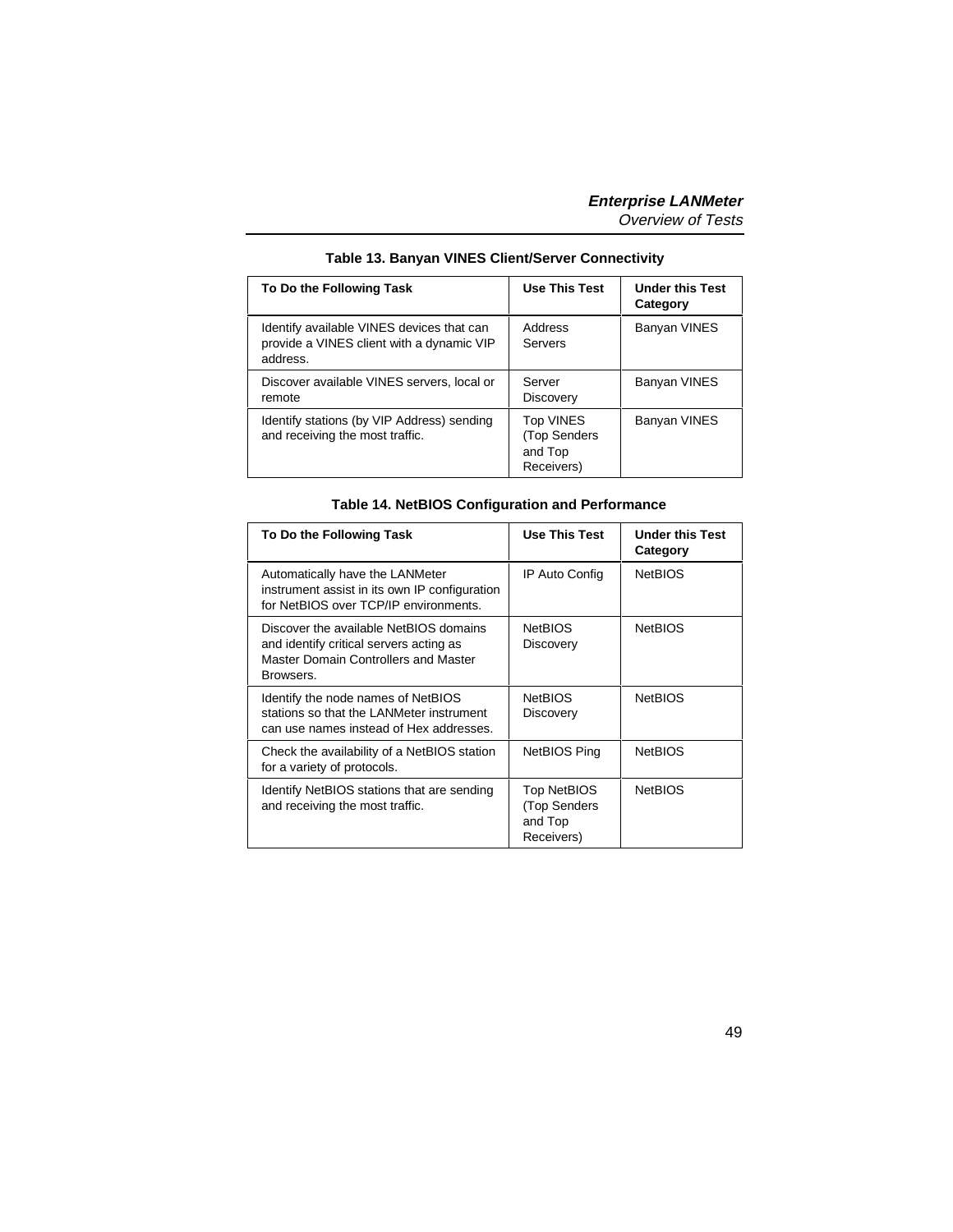|  |  | <b>Table 15. Utilities</b> |
|--|--|----------------------------|
|--|--|----------------------------|

<span id="page-57-0"></span>

| To Do the Following Task                                                                             | <b>Use This Test</b>                | <b>Under this Test</b><br>Category |
|------------------------------------------------------------------------------------------------------|-------------------------------------|------------------------------------|
| Email, Print, Import, or Export files to or<br>from LANMeter.                                        | File Manager                        | Setup/Utils                        |
| Inspect or change the configuration of<br>network devices using the LANMeter's<br>serial connection. | Terminal<br>Emulator                | Setup/Utils                        |
| Remotely monitor the LANMeter<br>instrument using a web browser.                                     | Web Agent                           | Web Agent                          |
| Remotely control the LANMeter instrument<br>using a web browser.                                     | Web Agent<br>(WebRemote<br>Control) | Web Agent                          |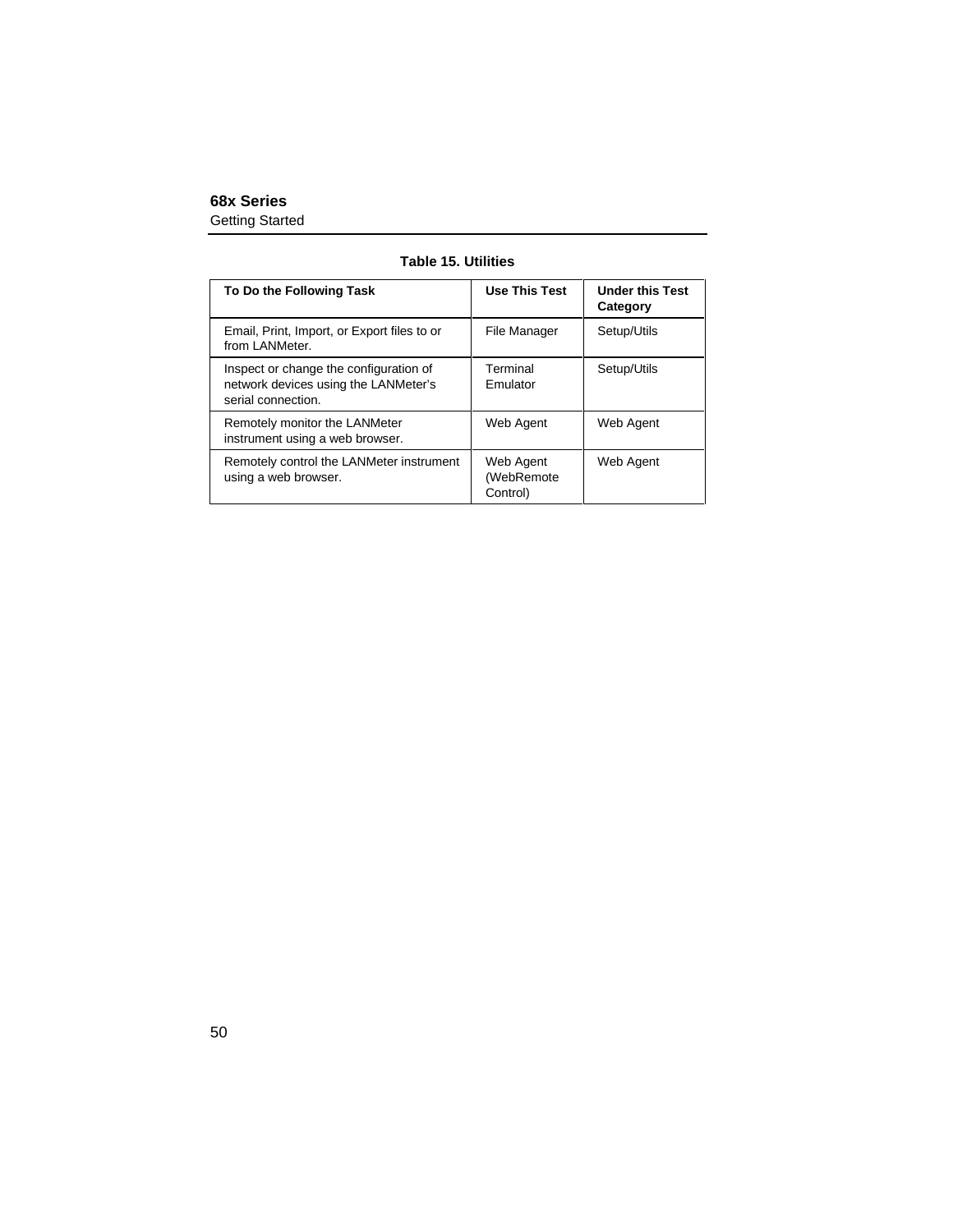# **Index**

<span id="page-58-0"></span>100 MHz Cable Test Option, [2](#page-9-0) 100 MHz Remote, [2](#page-9-0) Self Test, [34](#page-41-0) 100BASE-TX Cabling Systems Selecting Connector Type, [37](#page-44-0) 100BASE-TX-to-AUI Adapter, [37](#page-44-0) 10BASE-T Connection, [22](#page-29-0) 10BASE-T Cabling Systems Selecting Connector Type, [37](#page-44-0) 10BASE-TX-to-AUI Adapter, [37](#page-44-0) [16](#page-23-0) Mbps LED Indicator, [22](#page-29-0) 3 ½-inch Utility Diskette, [4](#page-11-0) 4 Mbps LED Indicator, [23](#page-30-0) AC Adapter, [4,](#page-11-0) [5,](#page-12-0) [24,](#page-31-0) [25](#page-32-0) Adapter 100BASE-TX-to-AUI, [37](#page-44-0) 10BASE-TX-to-AUI, [37](#page-44-0) Address Mode, [16](#page-23-0) Alphanumeric Keys, [18,](#page-25-0) [19](#page-26-0) Attaching Cables, [34](#page-41-0) AUI Connection Selecting Connector Type, [37](#page-44-0) Auto Detect Ethernet Speed, [29](#page-36-0) Auto Ring Speed, [29](#page-36-0) Auto Screen Backlight, [32](#page-39-0) Auto Test, [33,](#page-40-0) [42](#page-49-0) Backlight Screen ALPHA Key, [18](#page-25-0) Backlight, Auto, [32](#page-39-0) **Battery** 

Charge Time, [25](#page-32-0) Charger Status LED, [21,](#page-28-0) [24,](#page-31-0) [25](#page-32-0) Charging State, [24](#page-31-0) Fast Charging, [25](#page-32-0) Low-Battery Indicator, [26](#page-33-0) Beacon Frame, [22,](#page-29-0) [29](#page-36-0) BNC Connection, [36](#page-43-0) Connector, [23](#page-30-0) Cable Identifier #0 Remote Adapter, [4](#page-11-0) Cables Attaching, [34](#page-41-0) Caution Fluke 686 and 683 Speed Configuration, [28](#page-35-0) Selecting incorrect ring speed, [29](#page-36-0) Changing the Network Interface, [6](#page-13-0) Claim Token, [22](#page-29-0) Collision Frame Late, [22](#page-29-0) Local, [22](#page-29-0) Remote, [22](#page-29-0) Configuration Default Values, [26,](#page-33-0) [27](#page-34-0) Fluke 686 and 683, [29](#page-36-0) Menu, [27](#page-34-0) Network Configuration, [28](#page-35-0) Resetting Default Values, [27](#page-34-0) Saving Changes, [27](#page-34-0) Undoing Changes, [27](#page-34-0) Configuring Instrument, [26](#page-33-0) Tests, [9](#page-16-0) Connection AC Adapter, [5](#page-12-0)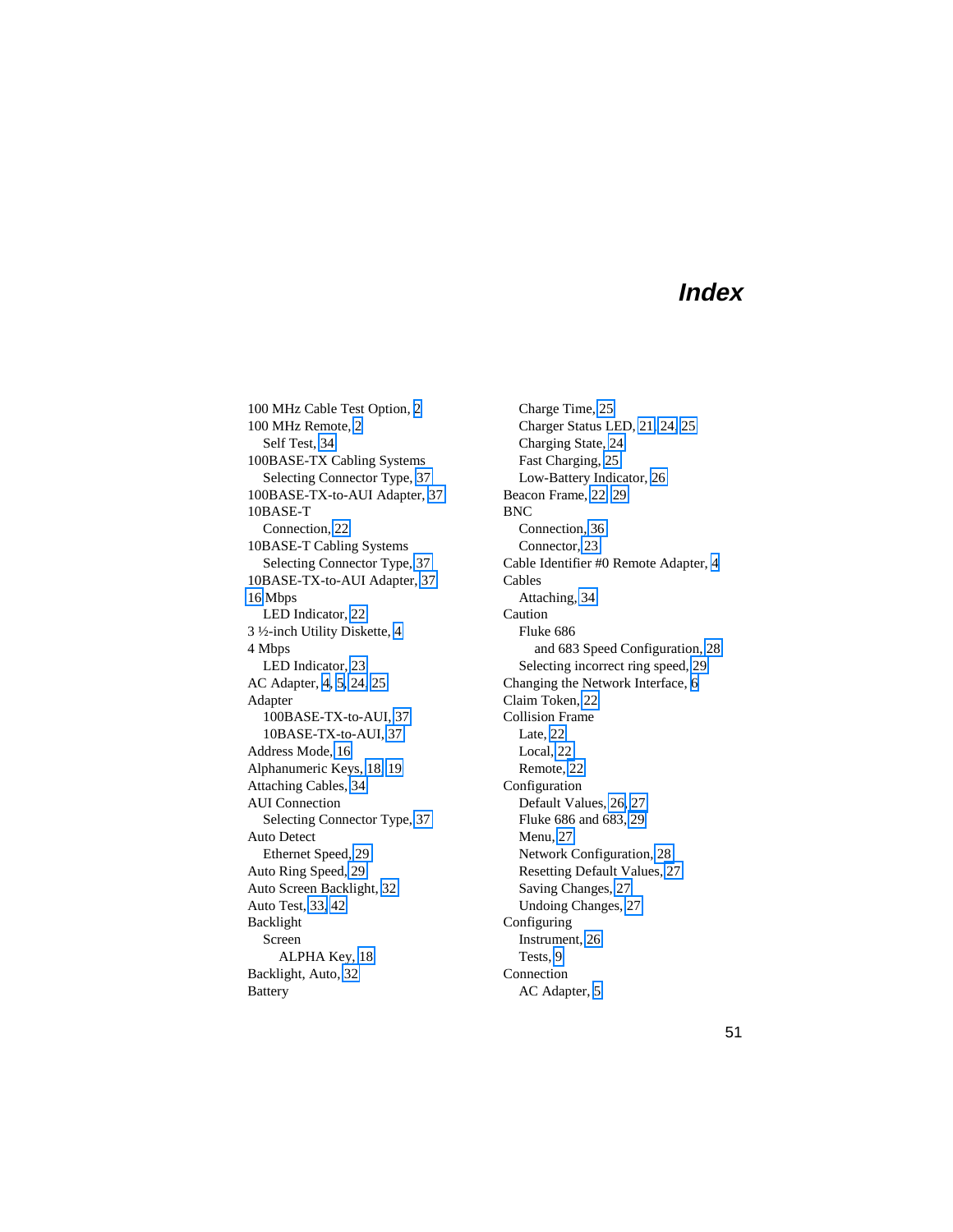BNC, [36](#page-43-0) Expert-T Autotest, [40](#page-47-0) NIC Autotest, [39](#page-46-0) TO HUB, [36](#page-43-0) TO MAU, [36](#page-43-0) TO NIC, [39](#page-46-0) Connector AC Adapter, [5,](#page-12-0) [24](#page-31-0) BNC, [23](#page-30-0) Ethernet Types, [29](#page-36-0) HUB/MAU, [23](#page-30-0) Serial, [34](#page-41-0) To NIC, [23](#page-30-0) Token Ring Types, [29](#page-36-0) Connector Type Selecting 100BASE-TX Cabling Systems, [37](#page-44-0) 10BASE-T Cabling Systems, [37](#page-44-0) AUI Connection, [37](#page-44-0) STP Cabling Systems, [38](#page-45-0) ThinLAN Cabling Systems, [37](#page-44-0) **Connectors** Fluke 680, [36](#page-43-0) Fluke 682, [36](#page-43-0) Fluke 683, [36](#page-43-0) Fluke 685, [36](#page-43-0) Fluke 686, [36](#page-43-0) Default Configuration Values, [26,](#page-33-0) [27](#page-34-0) Resetting, [27](#page-34-0) Display Changing Contrast, [8,](#page-15-0) [9,](#page-16-0) [17](#page-24-0) Navigation, [17](#page-24-0) Page Down, [17](#page-24-0) Page Up, [17](#page-24-0) Scrolling, [17](#page-24-0) Display Configuration, [32](#page-39-0) Enterprise LANMeter Uses of, 3 Equipment Supplied, [4](#page-11-0) Ethernet Interface Icon, [4](#page-11-0) Top-Level Softkeys, [41](#page-48-0) Ethernet Speed

Auto Detect, 100 Mbps, and 10 Mbps, [29](#page-36-0) Configuring, [29](#page-36-0) HUB LED Indicator, [23](#page-30-0) MAU LED Indicator, [23](#page-30-0) NIC LED Indicator, [23](#page-30-0) Expert-T Autotest Connection, [40](#page-47-0) Expert-T Mode, [22](#page-29-0) File Manager Introduction, [30](#page-37-0) Fluke 680 Labeling, [23](#page-30-0) TO MAU Connectors, [36](#page-43-0) Fluke 682 Labeling, [23](#page-30-0) TO HUB and BNC Connectors, [36](#page-43-0) Fluke 683 Fast Ethernet Capability, [2](#page-9-0) Labeling, [23](#page-30-0) TO HUB and BNC Connectors, [36](#page-43-0) Fluke 685, [21](#page-28-0) Labeling, [23](#page-30-0) TO HUB/MAU and BNC Connectors, [36](#page-43-0) Fluke 686, [21](#page-28-0) and 683, Configuration, [29](#page-36-0) and 683, Speed Configuration Caution, [28](#page-35-0) Fast Ethernet Capability, [2](#page-9-0) Labeling, [23](#page-30-0) TO HUB/MAU and BNC Connectors, [36](#page-43-0) Fluke 68x Series Instruments, [1](#page-8-0) Frame Check Sequence Bad, [21](#page-28-0) Getting Started Manual, [4](#page-11-0) Hardware Revision Of the LANMeter Instrument, [31](#page-38-0) Help Key, [18](#page-25-0) Hub, [22](#page-29-0) HUB/MAU Connector, [23](#page-30-0) Icon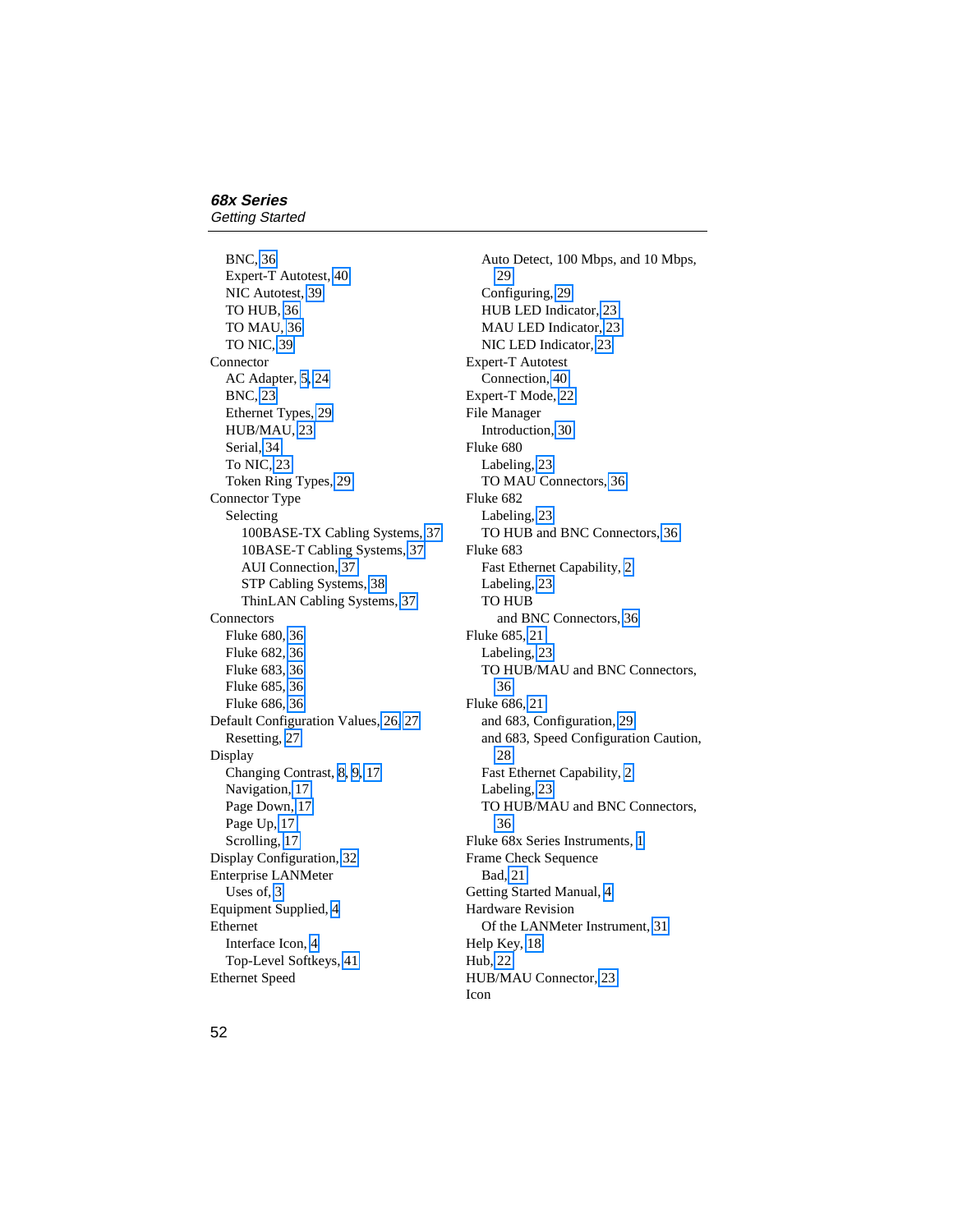Ethernet Interface, [4](#page-11-0) Interface Mode, [4](#page-11-0) Token Ring Interface, [4](#page-11-0) Inserting Into the Ring, [22](#page-29-0) **Instrument** Case, [4](#page-11-0) LEDs, [34](#page-41-0) Setting Up for Use AC Adapter, [5](#page-12-0) Attaching Cables, [34](#page-41-0) Running a Test, [41](#page-48-0) Interface Change, [6,](#page-13-0) [16](#page-23-0) Interface Mode Icons, [4](#page-11-0) Introduction, [1](#page-8-0) Key ALPHA, [18,](#page-25-0) [19](#page-26-0) Alphanumeric, [10,](#page-17-0) [19](#page-26-0) Arrow, [16](#page-23-0) Dedicated, [10,](#page-17-0) [15](#page-22-0) ENTER/RUN, [15](#page-22-0) EXIT/STOP, [16](#page-23-0) Extended (Shift) Functions, [17](#page-24-0) HELP, [18](#page-25-0) MENU, [16](#page-23-0) MORE, [15,](#page-22-0) [17](#page-24-0) Print, [16](#page-23-0) Red (Secondary) Key Functions, [18](#page-25-0) SHIFT, [17](#page-24-0) SPACE, [19](#page-26-0) TAB, [16](#page-23-0)  $\sqrt{\frac{\text{ENTER}}{\text{RUN}}}$ , [15](#page-22-0) Keyboard, [6,](#page-13-0) [10](#page-17-0) Keyboard Test, [33](#page-40-0) LANMeter Instrument Default MAC Address, [31](#page-38-0) Equipment Supplied, [4](#page-11-0) MAC Address of the, [29](#page-36-0) Uses of, 3 LCD Display, [6,](#page-13-0) [8](#page-15-0) Auto Backlight, [32](#page-39-0) Display Configuration, [32](#page-39-0) Parts of, [8](#page-15-0) Screen Backlight

ALPHA Key, [18](#page-25-0) LED Indicators, [6,](#page-13-0) [21](#page-28-0) [16](#page-23-0) Mb/s, [22](#page-29-0) [4](#page-11-0) Mb/s, [23](#page-30-0) Bargraph, [21](#page-28-0) Network Utilization, [21](#page-28-0) Battery Status, [21,](#page-28-0) [24,](#page-31-0) [25](#page-32-0) Beacon, [22](#page-29-0) BNC, [23](#page-30-0) Collision, [22](#page-29-0) For Fluke 685, [21](#page-28-0) For Fluke 686, [21](#page-28-0) Frame Error, [21](#page-28-0) HUB, [23](#page-30-0) Dual-Color, [23](#page-30-0) Ethernet Speed, [23](#page-30-0) Individual (status), [6,](#page-13-0) [21](#page-28-0) Insert, [22](#page-29-0) Instrument, [34](#page-41-0) Link Active, [22](#page-29-0) MAU, [23](#page-30-0) Dual-Color, [23](#page-30-0) Ethernet Speed, [23](#page-30-0) Network Connector, [21](#page-28-0) NIC, [23](#page-30-0) Dual-Color, [23](#page-30-0) Ethernet Speed, [23](#page-30-0) Polarity, [22](#page-29-0) Ring Error, [22](#page-29-0) Transmit, [22](#page-29-0) Using for Problem Isolation, [21](#page-28-0) Wire Fault, [22](#page-29-0) Link Pulse, [22](#page-29-0) Lobe Test, [21](#page-28-0) Lobe Wiring Fault, [22](#page-29-0) Loopback Connector, [34](#page-41-0) Making a, [34](#page-41-0) MAC Address of the LANMeter Instrument, [29](#page-36-0) Manage Options, [30](#page-37-0) MAU, [22](#page-29-0) Neighbor Notification Incomplete, [22](#page-29-0) Network Conditions Shown on LEDs, [21](#page-28-0)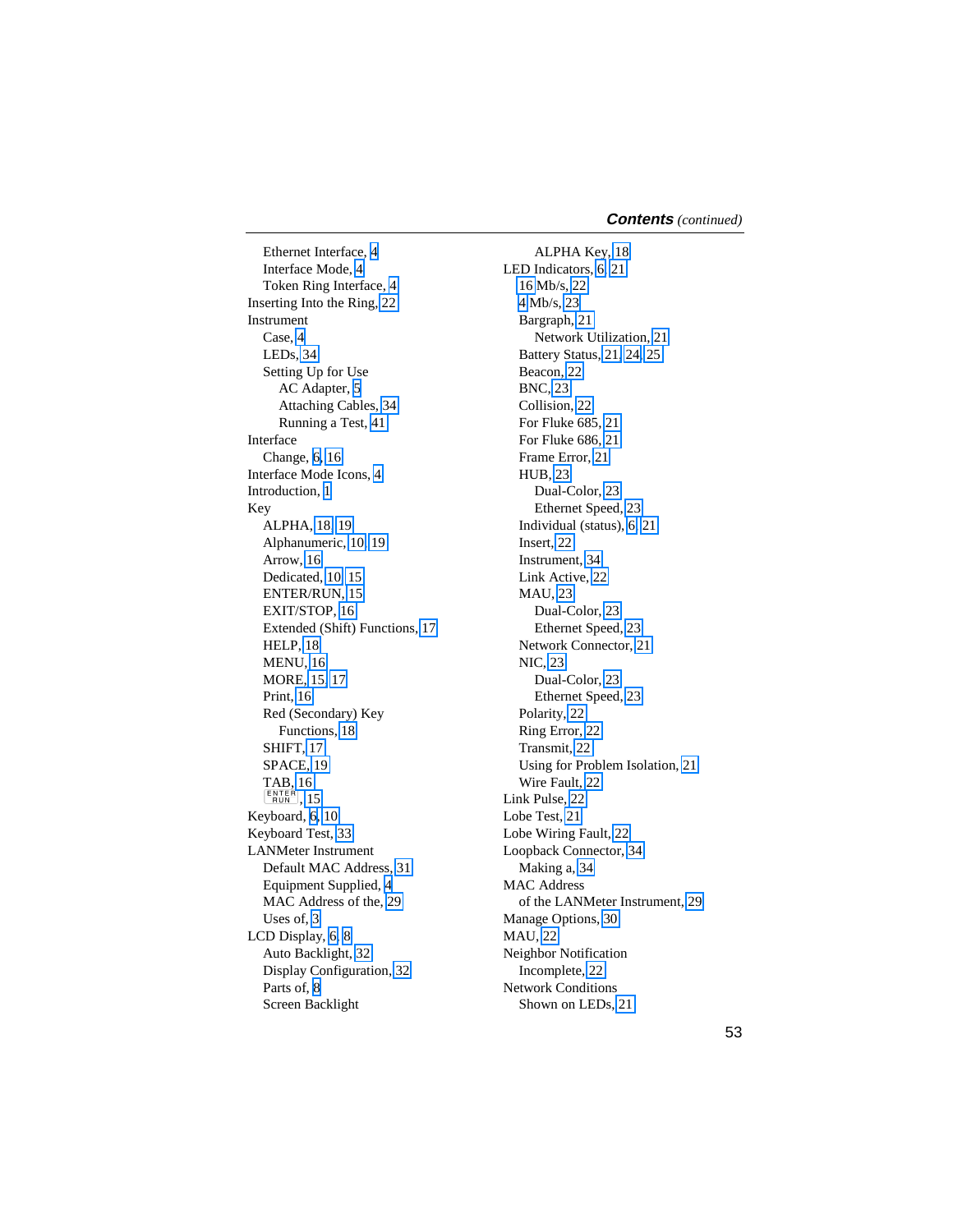Network Configuration, [28](#page-35-0) Default Values, [28](#page-35-0) NIC Autotest, [22,](#page-29-0) [23](#page-30-0) Connection, [39](#page-46-0) NIC Speed, [22,](#page-29-0) [23](#page-30-0) Options Cable Remote, [2](#page-9-0) Cable Test, [2](#page-9-0) Manage, softkey, [30](#page-37-0) SwitchWizard, [2](#page-9-0) Terminal Emulator, 3, [31](#page-38-0) WebRemote Control, 3 WideAreaWizard, 3 Overview of Tests, [43](#page-50-0) Page Down, [17](#page-24-0) Page Up, [17](#page-24-0) Patch Cable ScTP Cat [5,](#page-12-0) [34](#page-41-0) Polarity Reversed, [22](#page-29-0) Pop-Up Menus, [9,](#page-16-0) [16](#page-23-0) Accessing, [9](#page-16-0) Closing, [15](#page-22-0) Responding to Choices, [16](#page-23-0) Using, [9](#page-16-0) Printing ASCII Text, [16](#page-23-0) To Serial Port, [16](#page-23-0) To Virtual Disk, [16](#page-23-0) Remote Self Test, [34](#page-41-0) Ring Error, [22](#page-29-0) Ring Purge, [22](#page-29-0) Ring Speed, [22,](#page-29-0) [23,](#page-30-0) [29](#page-36-0) Auto, [29](#page-36-0) Running a Test, [41](#page-48-0) Saving Configuration Changes, [27](#page-34-0) ScTP Cat [5](#page-12-0) Patch Cable, [34](#page-41-0) Self Test, [33](#page-40-0) 100 MHz Cable Remote, [34](#page-41-0) Auto Test, [33](#page-40-0) Keyboard Test, [33](#page-40-0) Running, [33](#page-40-0)

Serial Test, [34](#page-41-0) Serial Connector, [34](#page-41-0) Serial Test, [34](#page-41-0) Setting Up Your Instrument, [4](#page-11-0) Setup/Utils, [26](#page-33-0) Softkey Labels, [8,](#page-15-0) [9](#page-16-0) Highlighted, [14](#page-21-0) Two Kinds, [14](#page-21-0) Softkey Tree, [11](#page-18-0) Softkeys, [7,](#page-14-0) [10,](#page-17-0) [11](#page-18-0) Accessing Additional, [14,](#page-21-0) [15](#page-22-0) Labels, [11](#page-18-0) Second Level, [14](#page-21-0) Top-Level, [9,](#page-16-0) [11,](#page-18-0) [14](#page-21-0) Returning to, [16](#page-23-0) Using, [11](#page-18-0) Software Updating the LANMeter Instrument, [31](#page-38-0) Software Revision Of the LANMeter Instrument, [31](#page-38-0) Speed Configuration Fluke 686 and 683 Caution, [28](#page-35-0) Station Addresses, [16](#page-23-0) Displaying Different Formats, [16](#page-23-0) Dotted Decimal, [16](#page-23-0) Hexadecimal (MAC), [16](#page-23-0) Manufacturer Prefix, [16](#page-23-0) Symbolic Name, [16,](#page-23-0) [30](#page-37-0) Station List Usage and Description, [30](#page-37-0) Status Line, [8,](#page-15-0) [9](#page-16-0) STP Cabling Systems Selecting Connector Type, [38](#page-45-0) Strings Entering, [20](#page-27-0) SwitchWizard Option, [2](#page-9-0) System Information, [31](#page-38-0) Terminal Emulator, 3, [31](#page-38-0) Test Expert-T Autotest Connection, [40](#page-47-0) NIC Autotest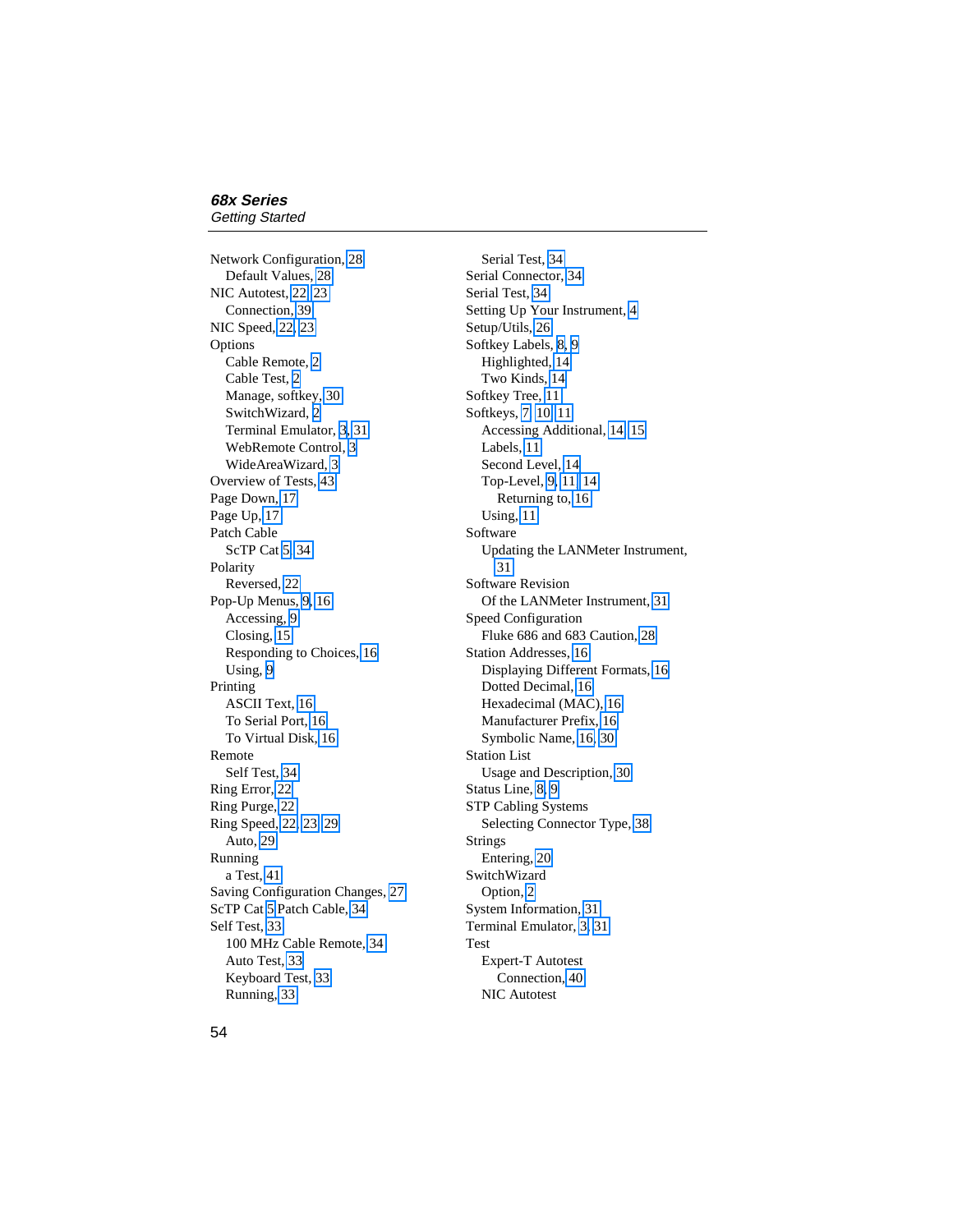Connection, [39](#page-46-0) Overview of Tests, [43](#page-50-0) Results, [16](#page-23-0) Running, [14,](#page-21-0) [41](#page-48-0) Stopping, [16](#page-23-0) ThinLAN Cabling Systems Selecting Connector Type, [37](#page-44-0) Time and Date Setting, [31](#page-38-0) TO HUB Connection, [36](#page-43-0) TO MAU Connection, [36](#page-43-0) TO NIC Connection, [39](#page-46-0) Token Ring Interface Icon, [4](#page-11-0) Top-Level Softkeys, [41](#page-48-0) Top-Level Menu, [8](#page-15-0) Top-Level Softkeys Ethernet, [11](#page-18-0)

Ethernet, [41](#page-48-0) Token Ring, [11,](#page-18-0) [41](#page-48-0) Transmitting a Frame, [22](#page-29-0) Updating the LANMeter Instrument Software, [31](#page-38-0) User Interface Differences Between Ethernet and Token Ring, [6](#page-13-0) Parts of, [6](#page-13-0) Users Manual, [4](#page-11-0) Warning Do not connect, [34](#page-41-0) WebRemote Control, [3](#page-10-0) WideAreaWizard Option, [3](#page-10-0) Wire Map/Cable Identifier #0 Remote Adapter, [4](#page-11-0) Work Area, [8](#page-15-0)